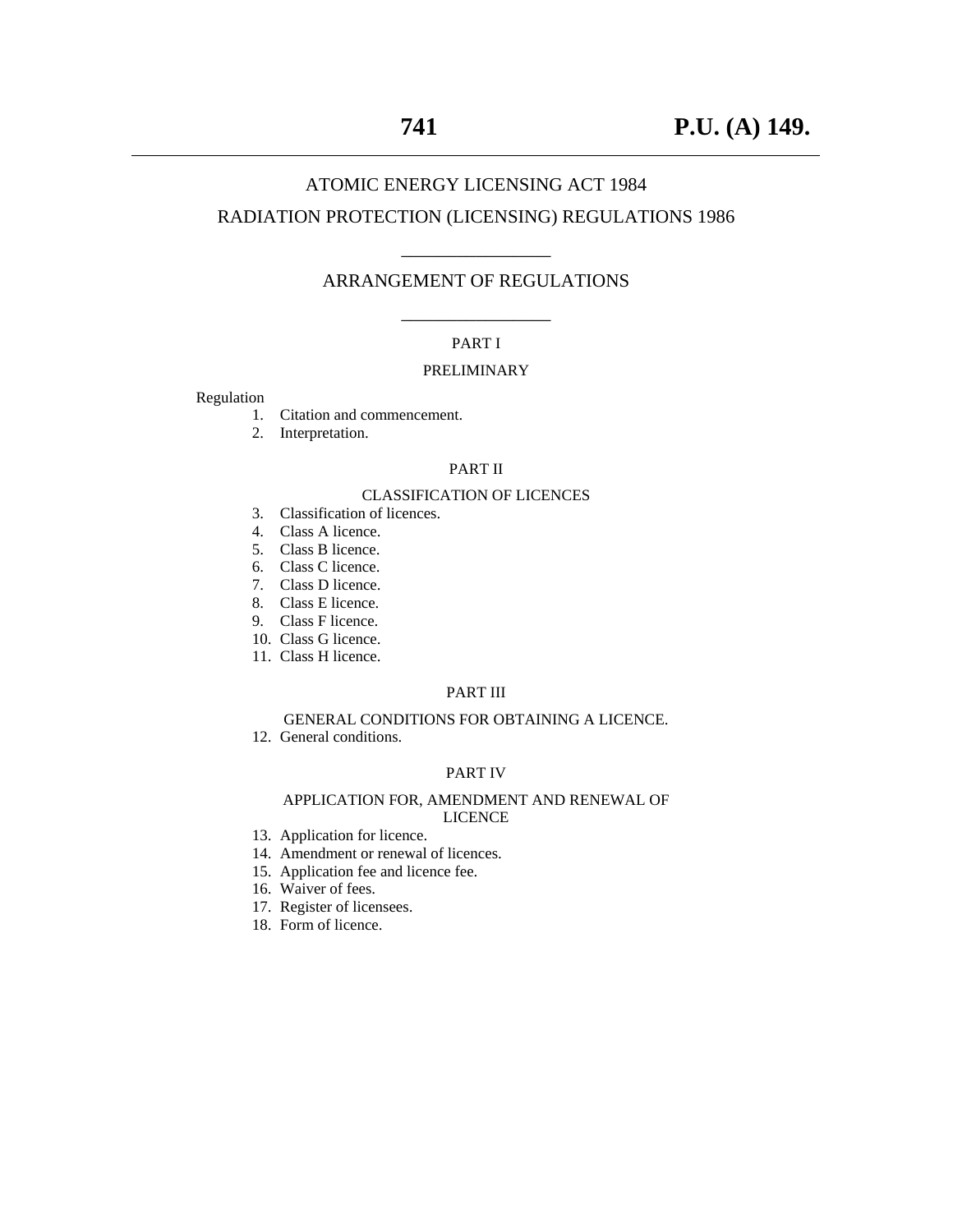#### PART V

#### INFORMATION

#### *Chapter 1- Information Required for Class F Licences*

Regulation

- 19. Information required for a sitting licence.
- 20. Information required for a construction licence.
- 21. Information required for the temporary operation stage.
- 22. Information required for the full operation stage.

*Chapter 2 – Information Required for Class A or Class B Licences in respect of the Milling of Materials Containing or Associated with Radioactive Materials or Nuclear Materials or in respect of a Waste Treatment Facility* 

- 23. Information required for application to site, construct and operate a milling installation.
- 24. Information required for application to site, construct and operate a waste treatment facility.

#### Chapter 3 – General

- 25. Additional information.
- 26. Plan and drawing.

#### PART VI

#### MISCELLANEOUS

- 27. Notification form.
- 28. Form of returns.
- 29. Form of register.

#### PART VII

#### REVOCATION

30. Revocation.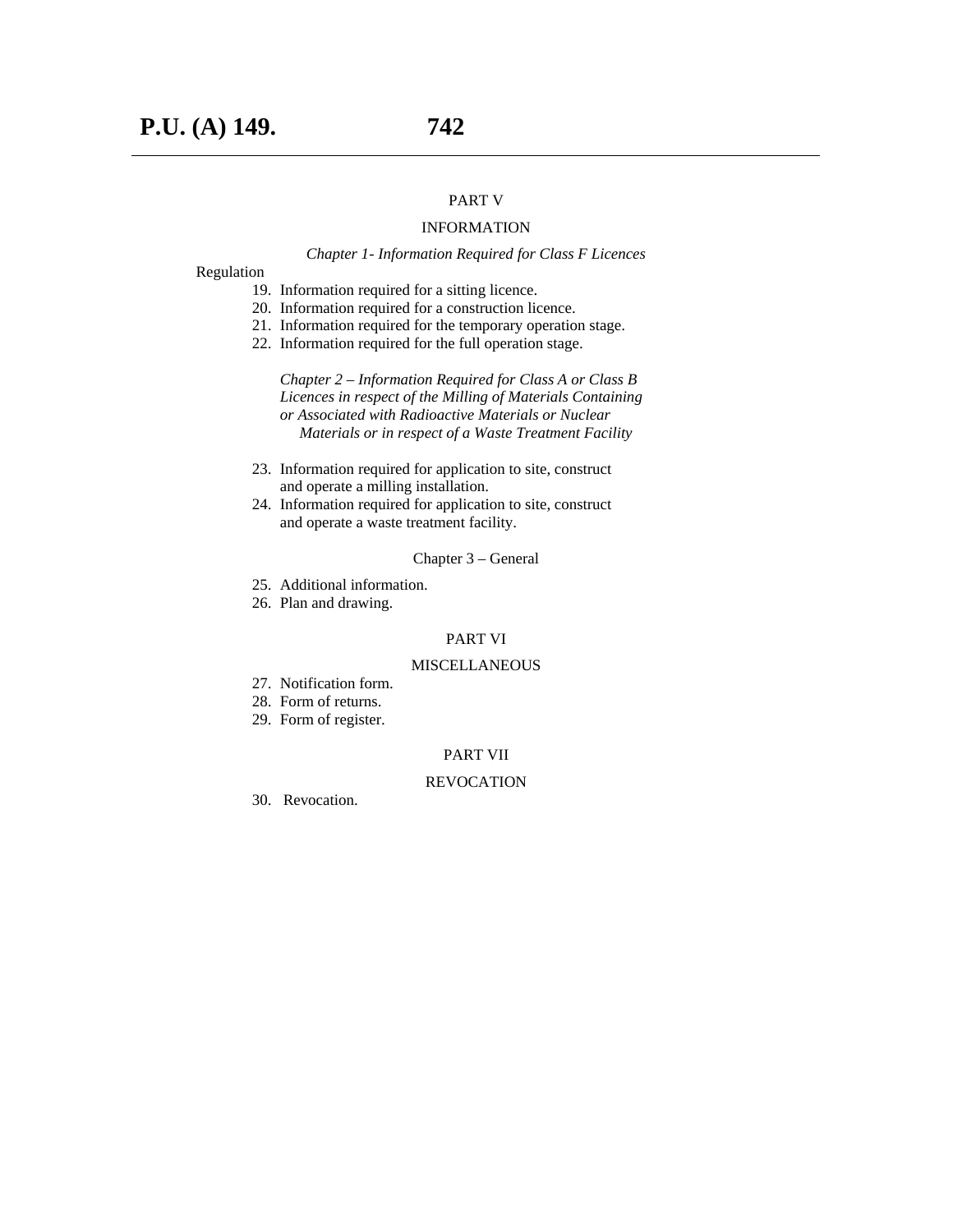## ATOMIC ENERGY LICENSING ACT 1984 RADIATION PROTECTION (LICENSING) REGULATIONS 1986 IN exercise of the powers conferred by section 68 of the Atomic Energy Licensing Act 1984, the Minister makes the following regulations: PART I PRELIMINARY 1. (1) These Regulations may be cited as the **Radiation Protection (Licensing) Regulations 1986.**  (2) These Regulations, except regulations 12, 13, 14, 17, the whole of Part V and the whole of Part VI, shall be deemed to have come into force on the  $1<sup>st</sup>$  February 1985. 2. In these Regulations, unless the context otherwise requires- "amendment" of a licence means amendment of any of the particulars contained in a licence, but does not include an amendment which amounts to a transfer of the licence; "application fee" means an administrative fee imposed by the appropriate authority upon the submission of an application to obtain, amend or renew any licence; "approved registered medical practitioner" means a registered medical practitioner who is approved by the appropriate authority to be responsible for the medical surveillance of workers; "construction licence" means a licence to start work on the Act 304. Citation and Interpretation.

 "full operation stage" means the stage where full operation of any nuclear installation, milling installation or waste treatment facility is allowed;

building of a nuclear installation;

 "irradiating apparatus" means an apparatus capable of producing ionizing radiation but does not include a sealed source apparatus;

 "letter of intent" means a letter written to the Board informing it of the intention to site, construct and operate a nuclear installation, a milling installation or a waste treatment facility;

 "licence fee" means a fee imposed on an applicant upon notification by the appropriate authority that his application to obtain, amend or renew any licence is successful;

"milling" means any activity involved in the concentration and beneficiation of any material containing or associated with radioactive materials, nuclear materials or prescribed substances;

 "milling installation" means any installation built to undertake milling;

 "register" means a book or a file kept by the appropriate authority in which all the particulars of licensees are recorded; commencement.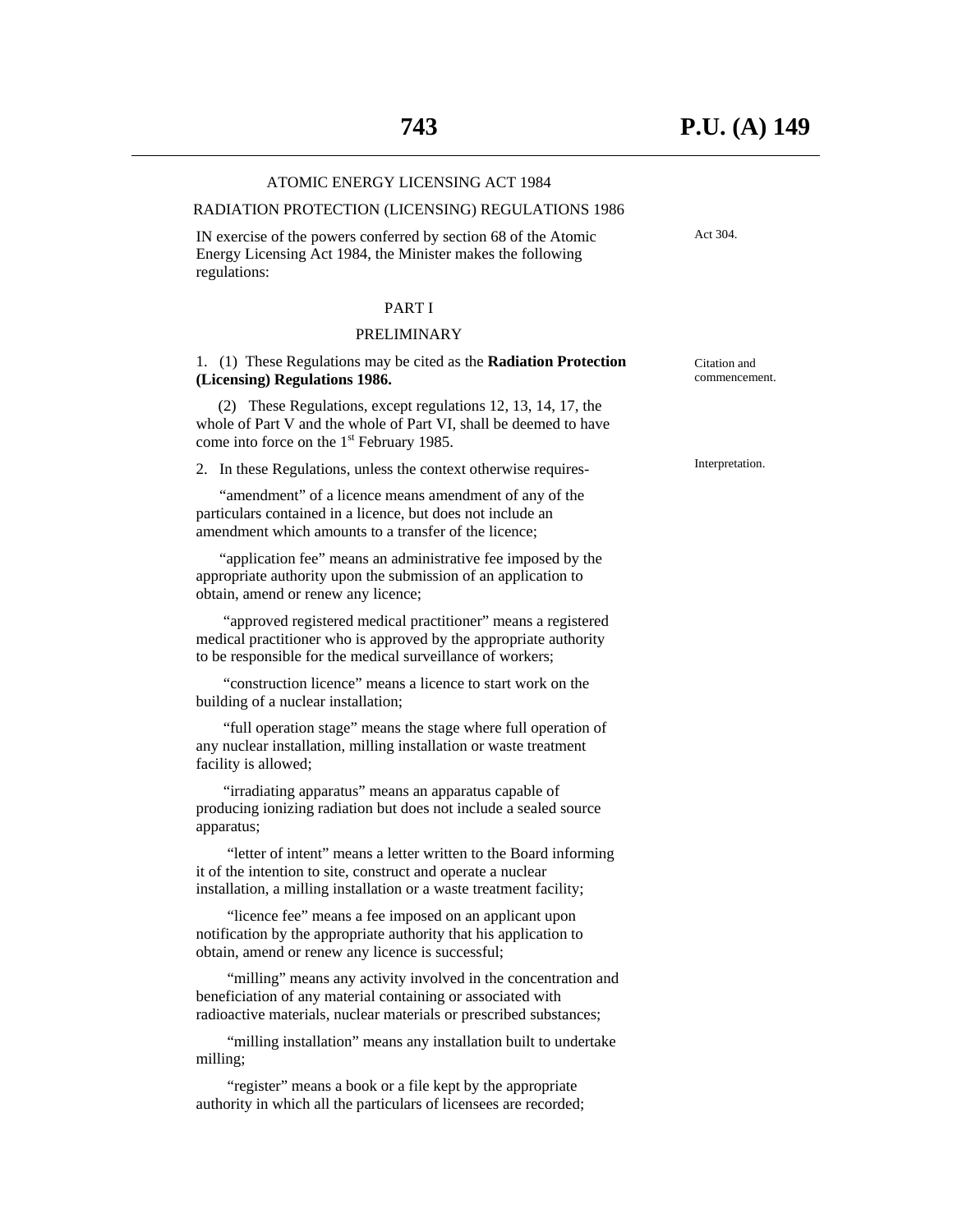"sealed source" means a radiation source consisting of radioactive materials, nuclear material or prescribed substances firmly incorporated in solid and effectively inactive material, or sealed in an inactive container of sufficient strength to prevent, under normal conditions of use, any dispersion of its contents;

 "sealed source apparatus" means any apparatus containing or using one or more sealed sources;

"sitting licence" means a licence to site any nuclear installation;

 "temporary operation stage" means the stage where restricted operation of any nuclear installation, milling installation or waste treatment facility is allowed for the purpose of confirming their expected normal operating characteristics predicted by the design information;

 "waste treatment facility" means any facility which is used for processing, treating or storing, prior to disposal, radioactive materials, nuclear materials or prescribed substances;

 "worker" means any person working under the instruction of the licensee, whether or not employed by the licensee, in the handling or use of, or in any activity that will bring him into contact with, any radioactive material, nuclear material, prescribed substance or irradiating apparatus.

#### PART II

#### CLASSIFICATION OF LICENCES

- 3. Licences shall be classified into the following classes:
	- (a) Class A; (b) Class B; (c) Class C; (d) Class D; (e) Class E; (f) Class F; (g) Class G; and (h) Class H.

 4. (1) A Class A licence is a licence to manufacture, trade in, produce, process, purchase, own, possess, use, transfer, handle, sell or store radioactive material.

 (2) For the purposes of these Regulations, radioactive materials shall be divided into two types, namely, sealed source and unsealed source, which in turn shall be divided into four categories as set out in the First Schedule and Second Schedule respectively.

Classification of licences.

Class A licence.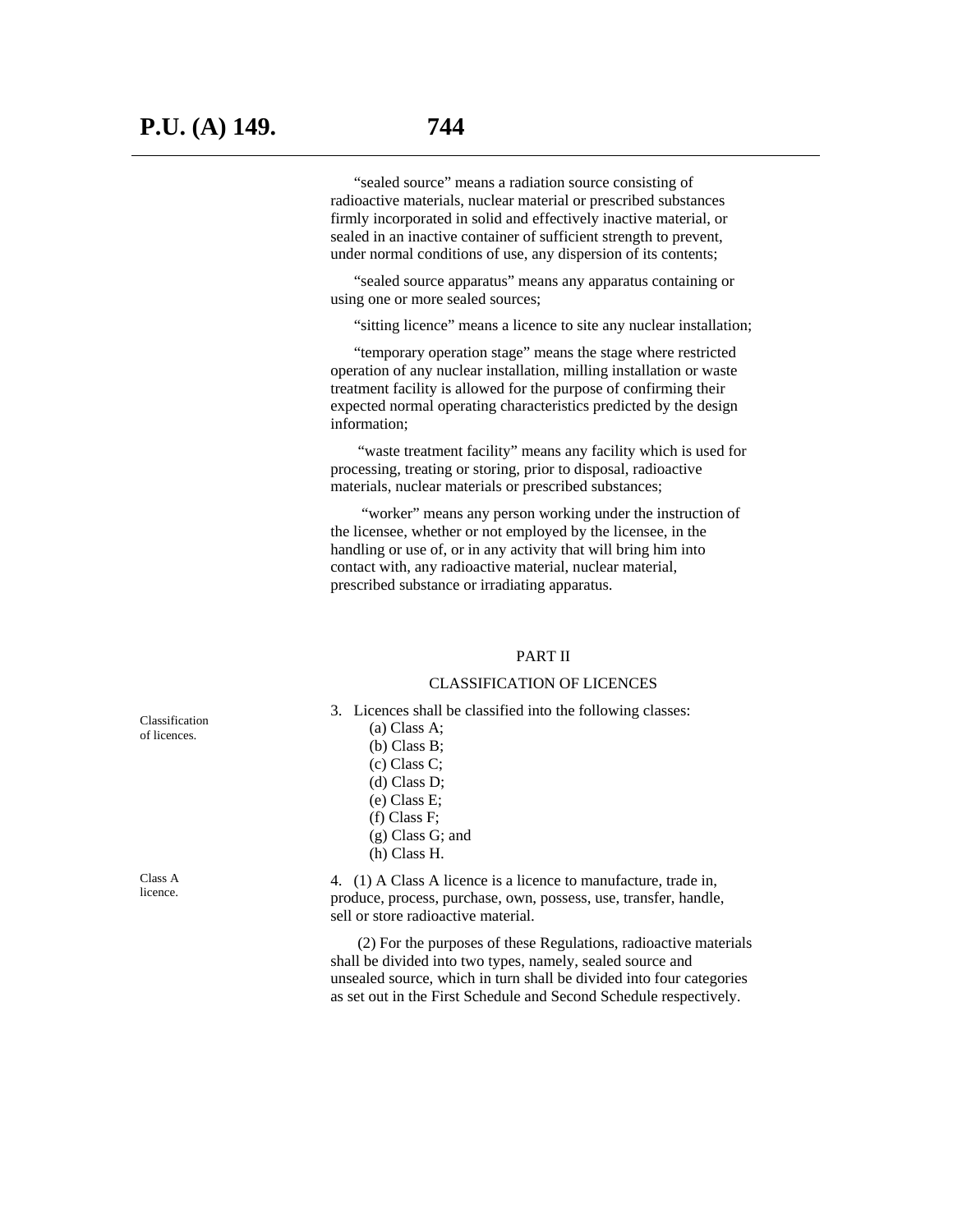(3) A Class A licence in respect of the milling of materials containing or associated with radioactive materials or in respect of a waste treatment facility for radioactive materials shall be in three parts, namely-

- (a) the siting part;
- (b) the construction part; and
- (c) the operation part.

 (4) The operation part of a Class A licence in respect of the milling of materials containing or associated with radioactive materials or in respect of a waste treatment facility for radioactive materials shall be issued in two stages, namely-

- (a) the temporary operation stage; and
- (b) the full operation stage.

 5. (1) A Class B licence is a licence to manufacture, trade in, produce, process, purchase, own, possess, use, transfer, handle, sell or store nuclear material.

 (2) A Class B licence in respect of the milling of materials containing or associated with nuclear materials or in respect of a waste treatment facility for nuclear materials shall be in three parts, namely-

- (a) the siting part;
- (b) the construction part; and
- (c) the operation part.

 (3) The operation part of a Class B licence in respect of the milling of materials containing or associated with nuclear materials or in respect of a waste treatment facility for nuclear materials shall be issued in two stages, namely-

- (a) the temporary operation stage; and
- (b) the full operation stage.

 6. (1) A Class C licence is a licence to manufacture, trade in, produce, process, purchase, own, possess, use, transfer, handle, sell or store irradiating apparatus.

 (2) For the purpose of these Regulations, irradiating apparatus shall be divided into three categories as set out in the Third Schedule.

 7. A Class D licence is a licence to transport radioactive materials, nuclear materials, prescribed substances or their wastes.

 8. A Class E licence is a licence to export or import radioactive materials, nuclear materials, prescribed substances, irradiating apparatus or their wastes.

 9. (1) A Class F licence is a licence to site, to construct or to operate a nuclear installation.

Class B licence.

Class C licence.

Class D licence.

Class E licence.

Class F licence.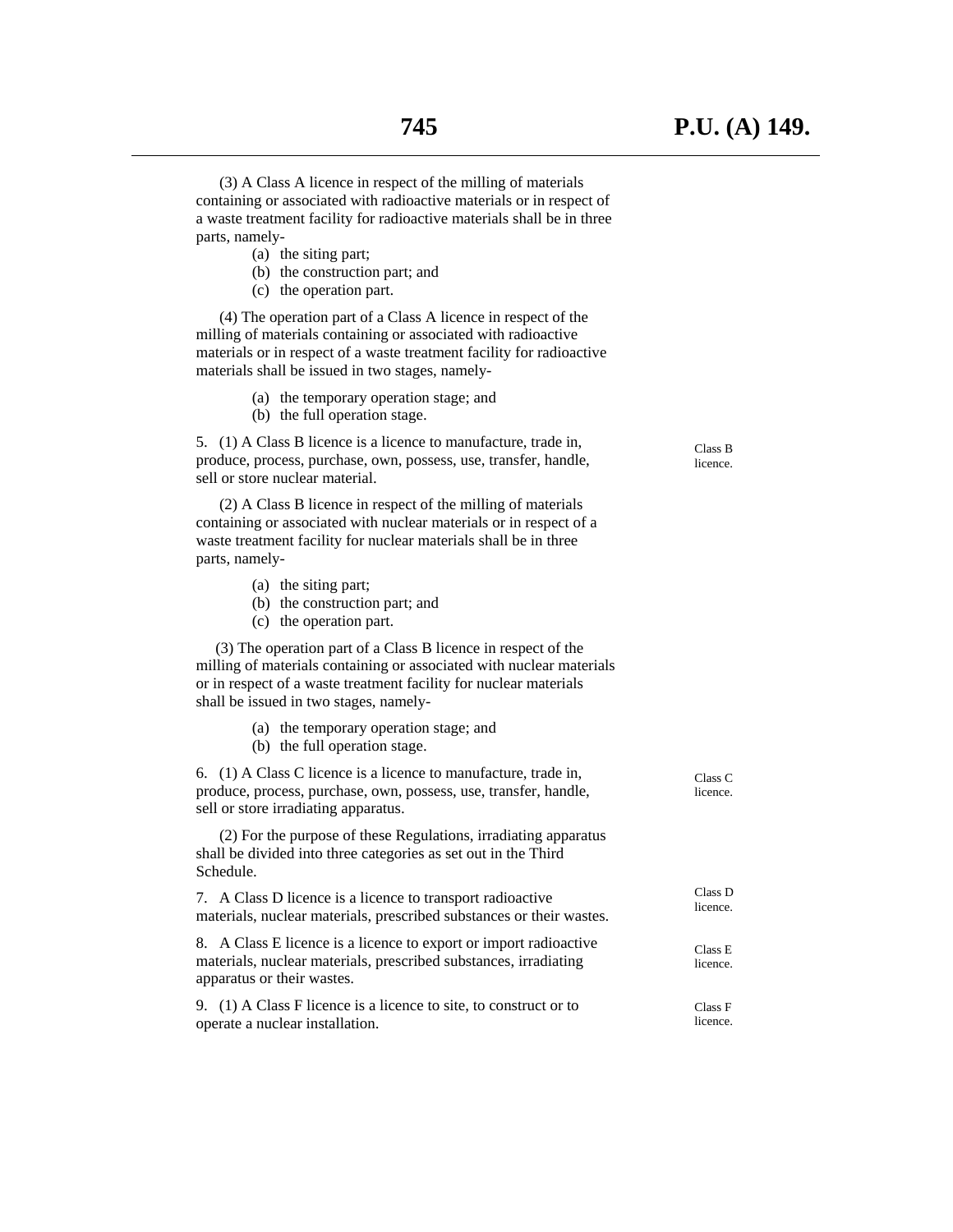|                            | (2) A licence under Class F for operating a nuclear installation<br>shall be issued in two stages, namely-                                                                                                                                                                                                                                                                                                                                                                              |
|----------------------------|-----------------------------------------------------------------------------------------------------------------------------------------------------------------------------------------------------------------------------------------------------------------------------------------------------------------------------------------------------------------------------------------------------------------------------------------------------------------------------------------|
|                            | (a) the temporary operation stage; and<br>(b) the full operation stage.                                                                                                                                                                                                                                                                                                                                                                                                                 |
| Class G<br>licence.        | 10. A Class G licence is a licence-                                                                                                                                                                                                                                                                                                                                                                                                                                                     |
|                            | (a) to dispose of radioactive materials, nuclear materials,<br>prescribed substances or their wastes;<br>(b) to store radioactive materials, nuclear materials,<br>prescribed substances or their waste prior to their<br>disposal; or<br>(c) to decommission a milling installation, nuclear<br>installation, waste treatment facility, irradiating<br>apparatus or sealed source apparatus.                                                                                           |
| Class H<br>Licence.        | 11. A Class H licence is a licence issued by the appropriate<br>authority for the control of activities not covered by Classes A to<br>G, inclusive.                                                                                                                                                                                                                                                                                                                                    |
|                            | <b>PART III</b>                                                                                                                                                                                                                                                                                                                                                                                                                                                                         |
|                            | <b>GENERAL CONDITIONS FOR OBTAINING A LICENCE</b>                                                                                                                                                                                                                                                                                                                                                                                                                                       |
| General                    | 12. The general conditions for obtaining a licence shall be as<br>follows:                                                                                                                                                                                                                                                                                                                                                                                                              |
| Conditions.                | (a) the applicant shall employ or otherwise engage a person<br>or persons having the necessary knowledge, skill and<br>training to ensure that the activities sought to be licensed<br>are carried out in such a manner as to protect the health<br>of workers and members of the public and to minimize<br>danger to life, property and the environment;                                                                                                                               |
|                            | and<br>(b) the applicant's proposed equipment, facilities and<br>procedures shall be adequate to protect the health of<br>workers and members of the public and to minimize<br>danger to life, property and the environment.                                                                                                                                                                                                                                                            |
|                            | <b>PART IV</b>                                                                                                                                                                                                                                                                                                                                                                                                                                                                          |
|                            | APPLICATION FOR, AMENDMENT AND RENEWAL OF LICENCE                                                                                                                                                                                                                                                                                                                                                                                                                                       |
| Application<br>for licence | 13. (1) Subject to sub-regulation (2), any person who intends to<br>obtain a licence classified under Class A or Class B (other than a<br>licence in respect of the milling of materials containing or<br>associated with radioactive materials or nuclear materials or in<br>respect of a waste treatment facility), or under Class C, Class D,<br>Class E or Class G, shall complete, sign and return the application<br>form as prescribed in the Fourth Schedule, together with the |

application fee, to the Board.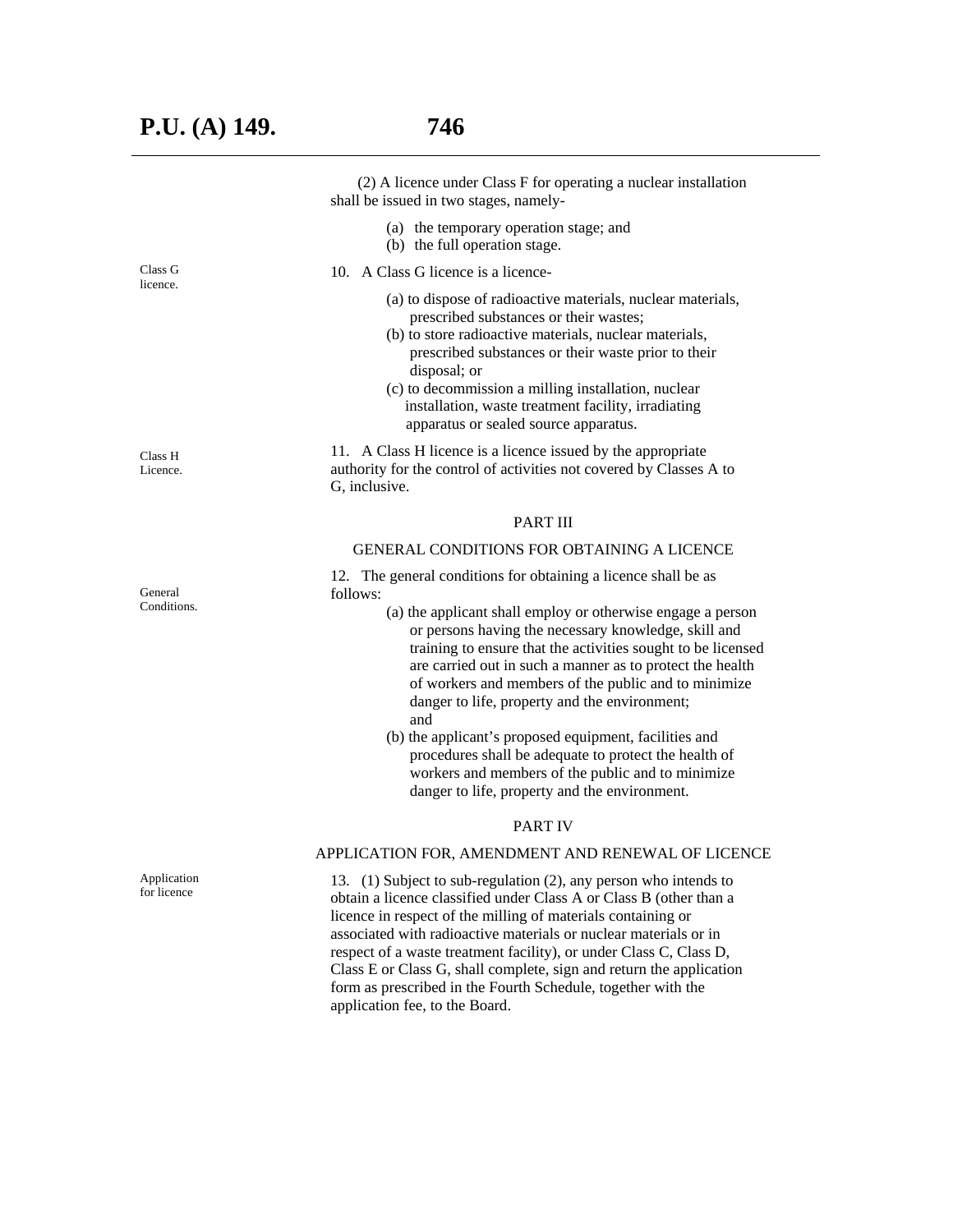(2) Any person who intends to obtain a licence classified under-

- (a) Class A or Class B in respect of the milling of materials containing or associated with radioactive materials or nuclear materials or in respect of a waste treatment facility; or
- (b) Class F,

 shall write a letter of intent to the Board which shall give such instructions as it deems necessary.

 (3) The person mentioned in sub-regulation (2) shall allow a representative of the appropriate authority to be present as an observer at meetings where matters related to the letter of intent are discussed.

 (4) Any person who intends to apply for a licence classified under Class H shall write to the Board giving details of the activity to be undertaken and shall provide all the information required by the appropriate authority.

 14. (1) Any licensee who intends to amend or to renew a licence classified under Class A or Class B (other than a licence in respect of the milling of materials containing or associated with radio active materials or nuclear materials or in respect of a waste treatment facility), or under Class C, Class D, Class E or Class G, shall complete, sign and return the application form as prescribed in the Fourth Schedule, together with the application fee, to the appropriate authority.

 (2) Notwithstanding sub-regulation (1), any person who intends to amend any of the particulars of such licence other than particulars relating to-

- (a) the class of the licence; or
- (b) the details of any apparatus, material or installation,

shall write a letter to the appropriate authority.

 (3) Any licensee who intends to amend or to renew a licence classified under-

- (a) Class A or Class B in respect of the milling of materials containing or associated with radioactive materials or nuclear materials or in respect of a waste treatment facility;
- (b) Class F; or
- (c) Class H,

shall write a letter to the appropriate authority.

 15. (1) The application fee for all classes of licence except- (a) Class A or Class B in respect of the milling of materials containing or associated with radioactive materials or nuclear materials or in respect of a waste treatment facility;

of licences.

Amendment or renewal

Application fee and licence fee.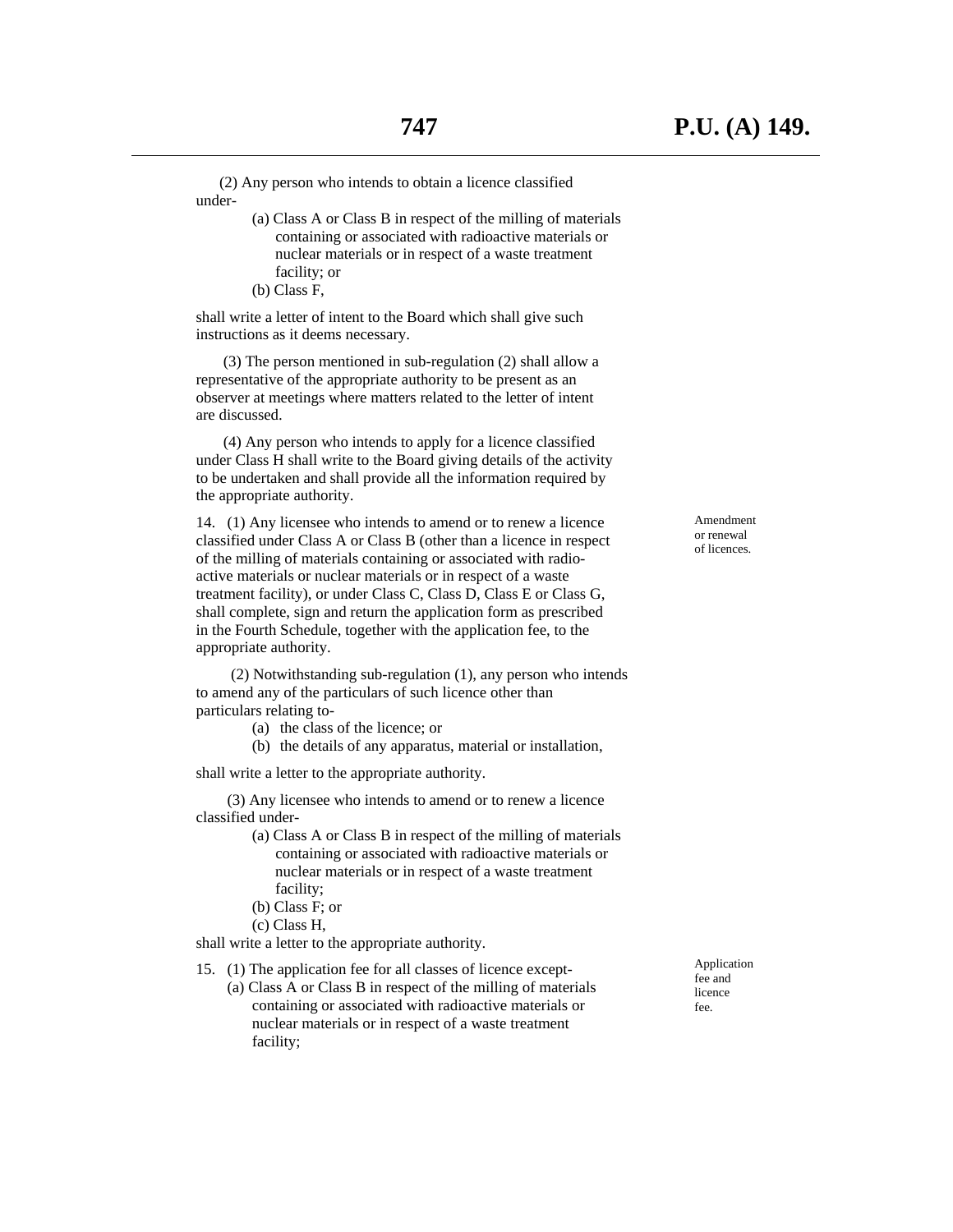|                                                  | (b) Class F; and<br>(c) Class H,<br>shall be fifteen ringgit for each application, amendment or renewal<br>and shall not be refundable.                                                                                                                                                                                                                                                                                                                                                                                                |
|--------------------------------------------------|----------------------------------------------------------------------------------------------------------------------------------------------------------------------------------------------------------------------------------------------------------------------------------------------------------------------------------------------------------------------------------------------------------------------------------------------------------------------------------------------------------------------------------------|
|                                                  | (2) There is no application fee for a licence classified under-                                                                                                                                                                                                                                                                                                                                                                                                                                                                        |
|                                                  | (a) Class A and Class B in respect of the milling of materials<br>containing or associated with radioactive material or<br>nuclear materials or in respect of a waste treatment<br>facility;<br>(b) Class F; and<br>(c) Class H,                                                                                                                                                                                                                                                                                                       |
|                                                  | (3) The licence fee for all classes of licence shall be as<br>prescribed in the Fifth Schedule.                                                                                                                                                                                                                                                                                                                                                                                                                                        |
| Waiver of<br>fees.                               | 16. The appropriate authority shall waive the application fee and<br>the licence fee in respect of-<br>(a) the transfer or radioactive materials, nuclear materials,<br>prescribed substances or irradiating apparatus for chari-<br>table or non-profit purposes;<br>(b) an amendment which does not relate to-<br>(i) the class of the licence; or<br>(ii) the details of any apparatus, material or<br>installation.                                                                                                                |
| Register of<br>licensees.                        | 17. The appropriate authority shall record the particulars of all<br>successful applicants in a register before licence are issued.                                                                                                                                                                                                                                                                                                                                                                                                    |
| Form of<br>licence.                              | 18. The licence issued by the appropriate authorities shall be in<br>the form prescribed in the Sixth Schedule.                                                                                                                                                                                                                                                                                                                                                                                                                        |
|                                                  | <b>PART V</b>                                                                                                                                                                                                                                                                                                                                                                                                                                                                                                                          |
|                                                  | <b>INFORMATION</b>                                                                                                                                                                                                                                                                                                                                                                                                                                                                                                                     |
|                                                  | <b>CHAPTER 1-Information Required for Class F Licences</b>                                                                                                                                                                                                                                                                                                                                                                                                                                                                             |
| Information<br>required for<br>a siting licence. | 19. An application for a siting licence shall contain the following<br>information:-<br>(a) a description of the proposed installation and activities;<br>(b) the physical characteristics of the site, namely, the<br>geology, hydrology, meteorology and seismology, flora,<br>fauna and aquatic biota;<br>(c) the population distribution around the site, including the<br>future trend of the population growth and the distances of<br>the population centres from the site;<br>(d) the present land use in and around the site; |
|                                                  |                                                                                                                                                                                                                                                                                                                                                                                                                                                                                                                                        |

For lice

Info req a si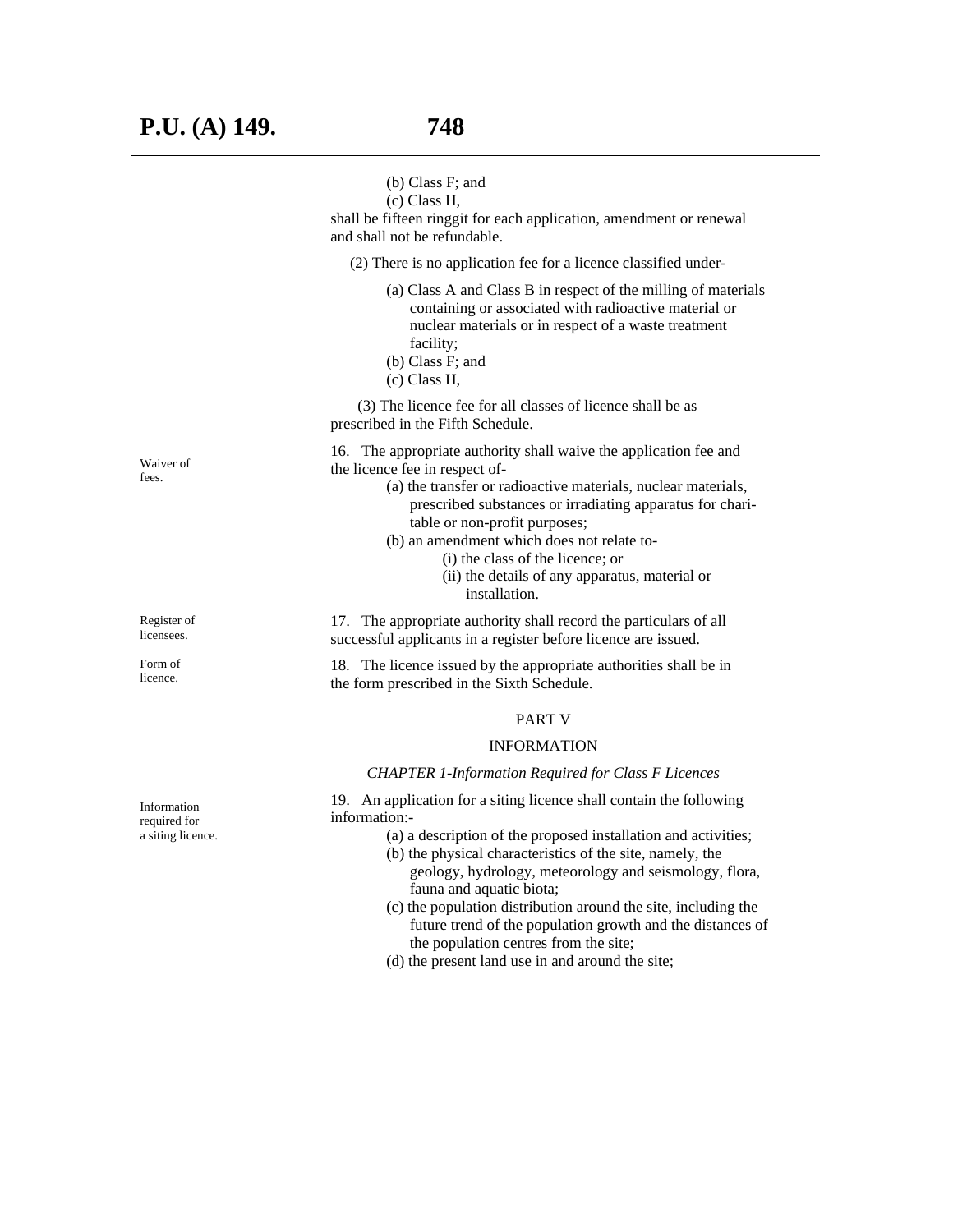- (e) an assessment of the environmental impact from the normal operation of the proposed installation including a preliminary analysis of the radiation hazards foreseen;
- (f) a programme for the pre-operational environmental monitoring;
- (g) a description of storage facilities for radioactive materials or nuclear materials on the site; and
- (h) a description of the decommissioning plan, its rationale and a plan for post-operational monitoring.

 20. (1) An application for a construction licence shall contain all the information required under regulation 19, and shall also contain the following information:

- (a) a general layout and detailed plan and design of the facility, including its conceptual safety design;
- (b) a description of the foreseen radiation and chemical hazards to the workers and members of the public during normal operation of the proposed installation, taking into account the anticipated chemical and physical charac teristics and radioactive contents of all the effluents to be discharged and emissions from the facility; and
- (c) a statement with respect to potential accidents and unscheduled releases of wastes and hazardous materials from the facility.

 (2) The statement referred to in paragraph (c) of sub-regulation (1) shall include-

- (a) a statement of conditions which could lead to accidents and unscheduled releases of waste and hazardous materials;
- (b) a statement on the probable effect of such accidents and releases on the health and safety of workers and members of the public and on the environment;
- (c) a statement on the programme for inspection and maintenance proposed to prevent the occurrence of such accidents and releases; and
- (d) a statement on the emergency plan and preparedness programme and mitigative measures to deal with such accidents and releases.

 21. An application for the temporary operation stage of a licence to operate a nuclear installation shall contain all the information required under regulations 19 and 20, and shall also contain the following informations:

> (a) any charges, in the material used or in the design, introduced during the construction of the installation;

Information required for a construction licence.

Information required for the temporary operation stage.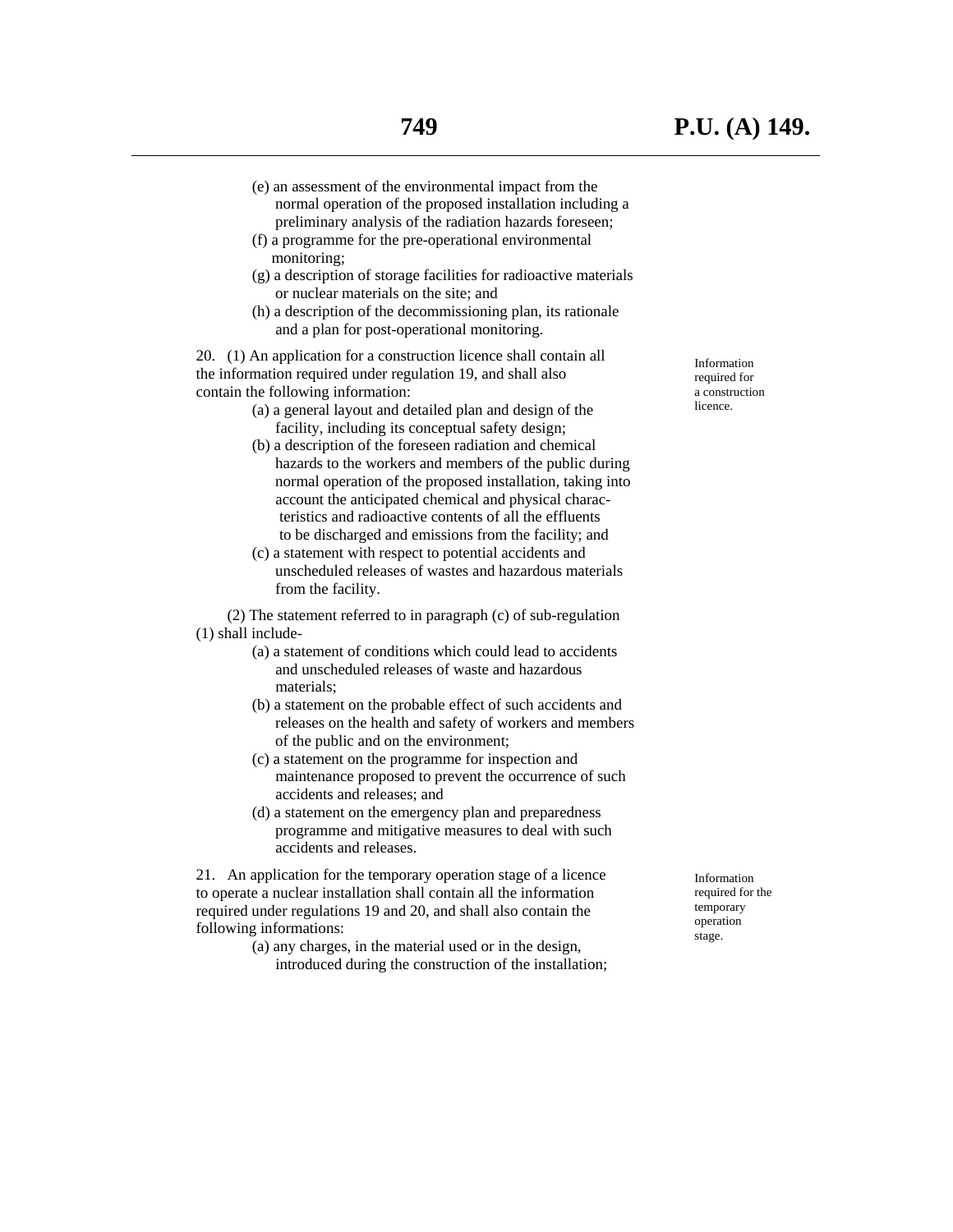(b) a description of the proposed measures to control radiation exposures, including the operational radiation monitoring programme designed for the workers, members of the public and the environment, together with a complete list of the supporting services and facilities; (c) a detailed medical surveillance programme; (d) a programme for the initial and periodic training of workers on general safety and radiation protection; (e) the facilities and equipment designed to contain spillage and the procedures to followed in handling spillage of radioactive materials, nuclear materials or prescribed substances; (f) the proposed plan and procedures to prevent loss, theft or unauthorized use of radioactive materials, nuclear materials or prescribed substances; (g) the plan for operational monitoring of the quality and quantity of effluents to be discharged and emissions from the facility, including- (i) the frequency and points of sampling; (ii) the types of equipment and analytical methods to be used; (iii) the contingency plan in the event of abnormal results; and (h) a description of the proposed procedures to prevent accidents and the proposed contingency plan in the event of an accident. 22. An application for the full operation stage of a licence to operate a nuclear installation shall contain a Safety Analysis Report which shall contain a Safety Analysis Report which shall include- (a) all valid information submitted for the temporary operation stage; and (b) all new information and all the changes to the plan, design and operation introduced following actual operation during the temporary operation stage, if any. *Chapter 2-Information Required for Class A or Class B Licences in respect of the Milling of Materials Containing or Associated with Radioactive Materials or Nuclear Materials or in respect of a Waste Treatment Facility* 

 23. (1) An application for a licence to site, construct and operate a milling installation shall contain the information specified in Chapter 1, and shall also contain the following information:

 (a) a detailed flow sheet, including a calculation of the input and output of materials and water balance and a descrip tion of the sump system, including its capacity, if any;

Information required for the full operation stage.

Information required for application to site, construct and operate a milling installation.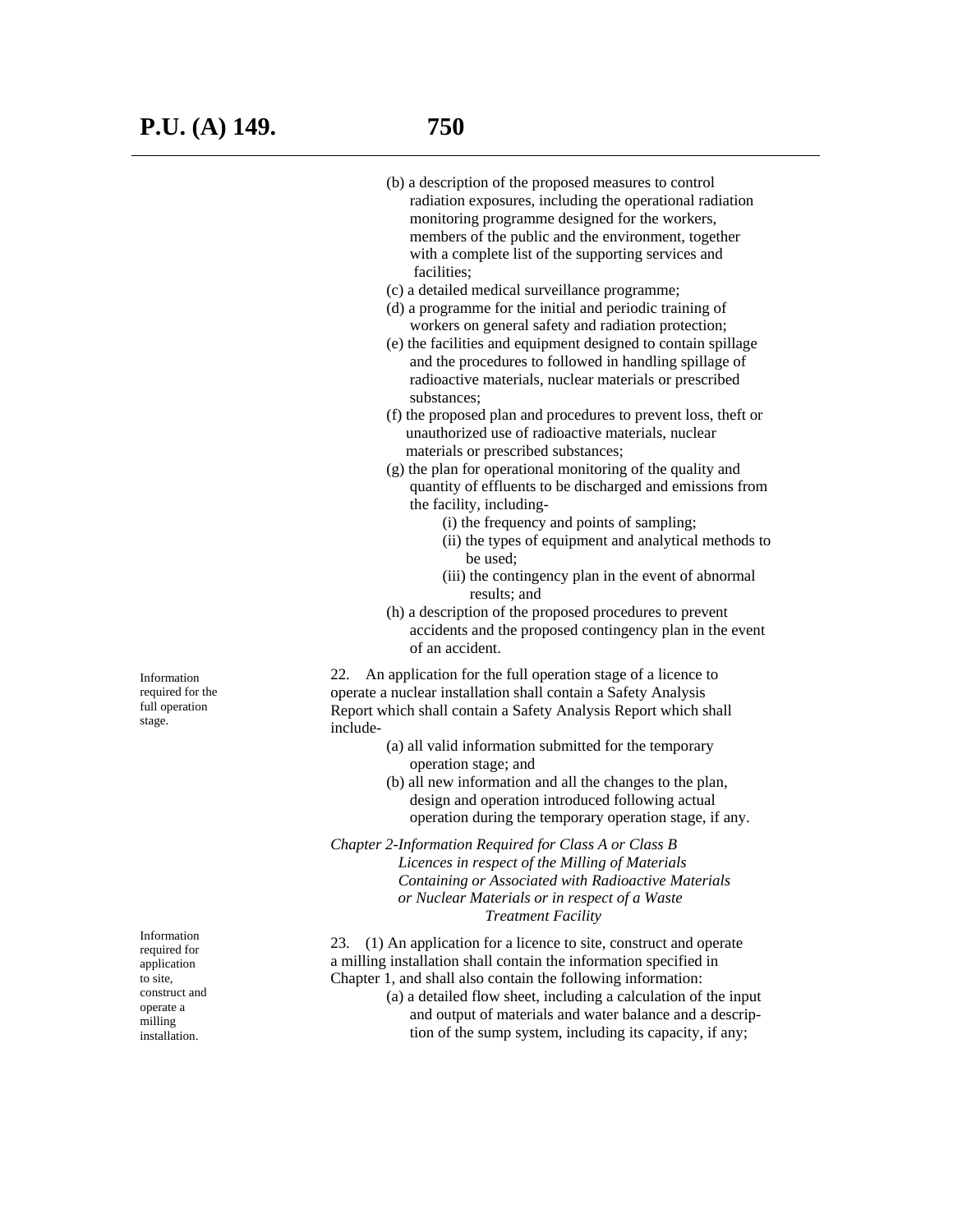- (b) the proposed dust control system;
- (c) a description of the measures designed to control mill site drainage;
- (d) information on the grade and quantities of the materials to be processed and, if the materials are to be imported, the average monthly or yearly quantities to be imported;
- (e) the emergency preparedness programme and mitigative measures to deal with accidental releases, including emergency monitoring and removal of released tailings;
- (f) a detailed engineering plan of water diversions and treatment facilities and detailed monitoring plans and contingency measures for the construction phase of the facility; and
- (g) the anticipated quantities of any tailings or waste rock material to be used for backfilling at the facility.

 (2) An application for the temporary operation stage of the operation part shall, in addition to the information mentioned in sub-regulation (1), contain the following information:

- (a) the nominal daily and annual capacity of the mill, the anticipated recovery, and the anticipated composition of mill feed, concentrates and tailings;
- (b) the procedures for handling and storage of materials containing radioactive materials, nuclear materials or prescribed substances; and
- (c) the plan and programme for the stabilization of tailings and rehabilitation of the tailing areas.

 24. An application for a licence to site, construct and operate a waste treatment facility shall contain the following information:

- (a) a detailed flow sheet including a calculation of the input and output of materials and water balance;
- (b) all structures and equipment designed to control the quality and quantity of all effluents to be discharged and emissions from the facility; and
- (c) a statement on flood control and the method of controlling the movement of water in the existing water ways, if any.

#### *Chapter 3 – General*

 25. The appropriate authority may, at any time during the construction and development of the facility, require, in writing, the applicant to furnish such information as it may consider reasonably necessary in order to evaluate the health and safety of workers and members of the public, the security of the country and the environmental aspects of the development and future operation of the facility.

Information required for application to site, construct and operate a waste treatment facility.

Additional information.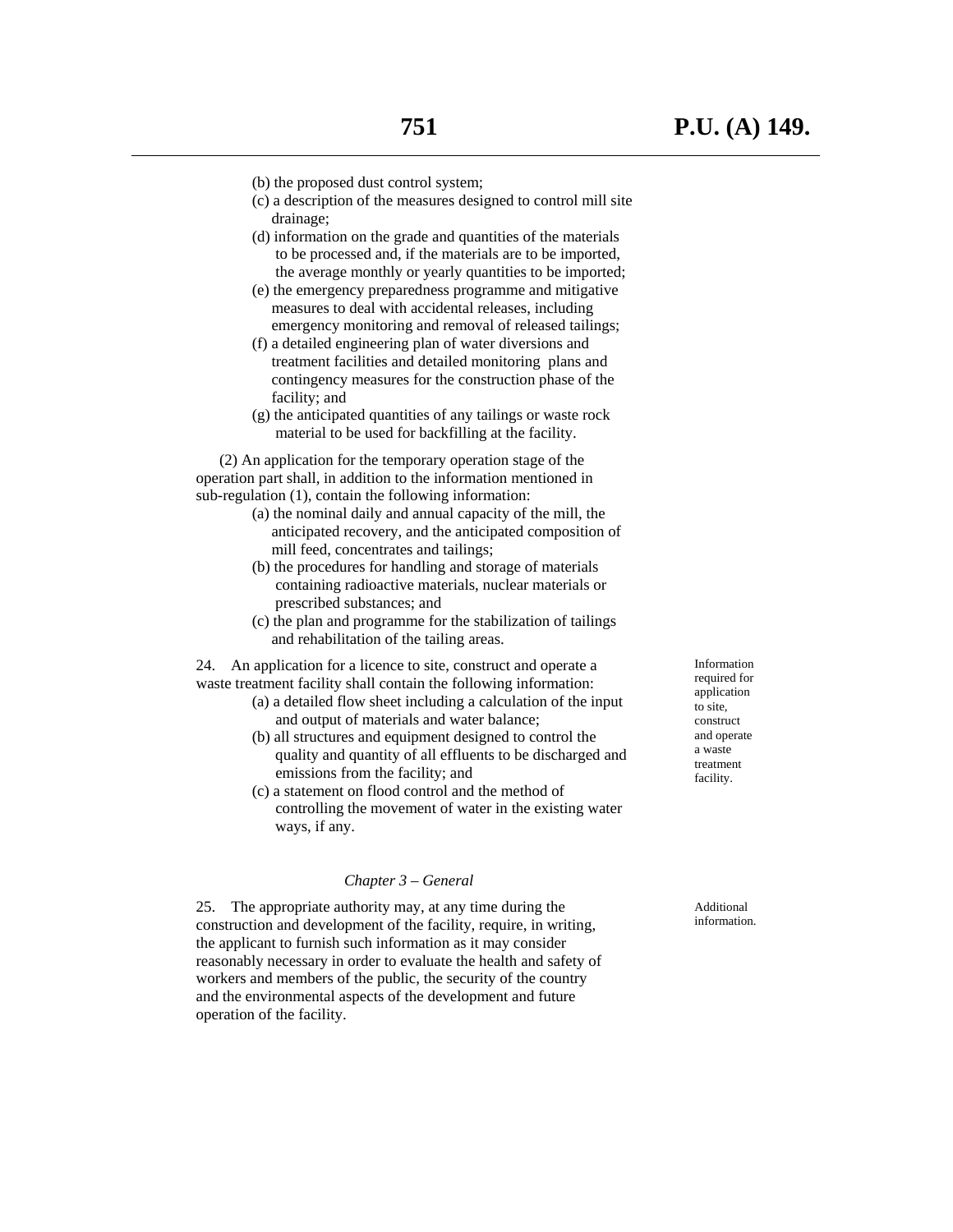## **P.U. (A) 149. 752**

Plan and drawing.

form.

Form of returns.

Form of register.

 26. Prior to the construction and development of any part of the facility, all principal plans and drawings shall be submitted to the appropriate authority for approval, and the approved plans, drawings and materials shall not be changed during the construction and development of the facility unless prior approval from the appropriate authority is obtained.

#### PART VI

#### MISCELLANEOUS

Notification 27. The form to be used for notifying the appropriate authority under section 25 (4) of the Act shall be as prescribed in the Seventh Schedule.

 28. The returns of sale or possession of radioactive materials, nuclear materials, prescribed substances, irradiating apparatus or sealed source apparatus shall be in the form prescribed in the Eighth Schedule.

 29. The register under regulation 17 shall be in the form prescribed in the Ninth Schedule.

#### PART VII

#### REVOCATION

30. The Radioactive Substances (Fees) Rules 1975 are revoked.

FIRST SCHEDULE

#### CATEGORIES OF SEALED SOURCES

#### (Regulation 4)

| Category | <b>Type of Sealed Sources</b>                                   |
|----------|-----------------------------------------------------------------|
| А        |                                                                 |
|          | Any sealed source with activity not greater than 40             |
|          | Megabecquerel.                                                  |
|          | Radiation gauges and other sealed sources not specified in this |
|          | Schedule.                                                       |
| 3        | Medical therapy sources with activity not greater than 400      |
|          | Gigabecquerel, industrial radiography sources, veterinary       |
|          | radiotherapy sources, borehole logging sources.                 |
| 4        | Medical therapy sources with activity greater than 400          |
|          | Gigabecquerel, irradiation cell for sterilization purposes,     |
|          | research irradiating cell.                                      |

Revocation. P.U. (A) 297/75.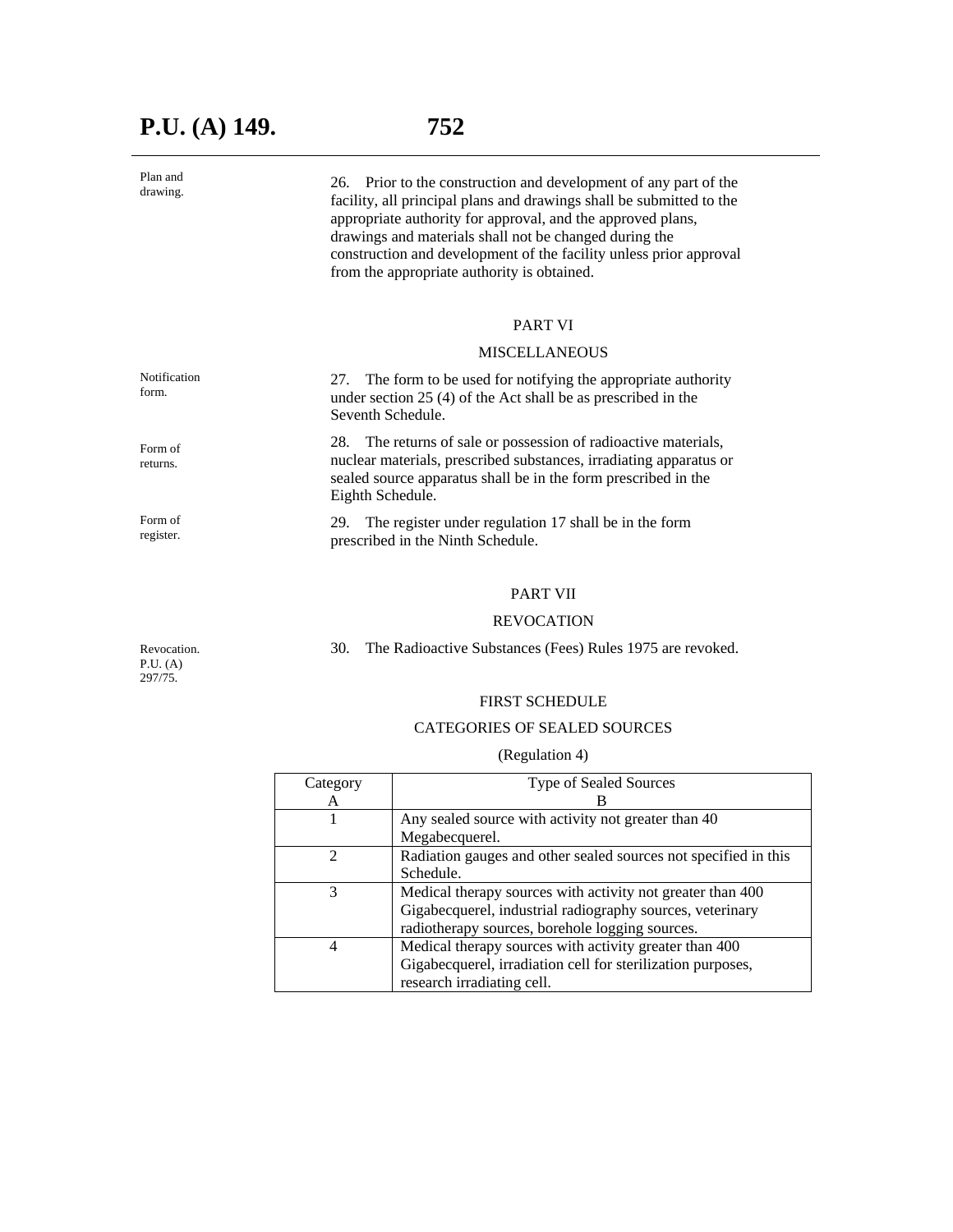## SECOND SCHEDULE

### CATEGORIES OF UNSEALED SOURCES (Regulation 4)

| Category               | Type of Unsealed Source                             |                                    |                                                 |                                      |                                   |
|------------------------|-----------------------------------------------------|------------------------------------|-------------------------------------------------|--------------------------------------|-----------------------------------|
| 1                      | Radionuclides in this category shall be as follows: |                                    |                                                 |                                      |                                   |
| (Low<br>radiotoxicity) | $^3\mathrm{H}_1$                                    | $^{15}\mathrm{O}_8$                | $^{37}\mathrm{Ar}_{18}$                         | $\mathrm{^{51}Mn_{25}}$              | $^{52\mathrm{m}}\mathrm{Mn}_{25}$ |
|                        | $^{53}\mathrm{Mn}_{25}$                             | $^{56}\mathrm{Mn}_{25}$            | $^{58\mathrm{m}}\mathrm{Co}_{27}$               | $^{60\mathrm{m}}\mathrm{Co}_{27}$    | $^{61}\mathrm{Co}_{27}$           |
|                        | $\mathrm{^{62m}Co_{27}}$                            | $^{59}\mathrm{Ni}_{28}$            | $^{69} \rm Zn_{30}$                             | $^{71}\mathrm{Ge}_{32}$              | $^{76}\mathrm{Kr}_{36}$           |
|                        | $^{79}\mathrm{Kr}_{36}$                             | $^{81}\mathrm{Kr}_{36}$            | ${}^\mathrm{83m}\mathrm{Kr}_{36}$               | ${}^\mathrm{85m}\mathrm{Kr}_{36}$    | $^{85}\mathrm{Kr}_{36}$           |
|                        | $^{80}\mathrm{Sr}_{38}$                             | $^{81}\mathrm{Sr}_{38}$            | ${}^\mathrm{85m}\mathrm{Sr}_{38}$               | $\mathrm{^{87}m}_{\mathbf{S}r_{38}}$ | $^{91\rm m} \rm Y_{39}$           |
|                        | $^{88}\mathrm{Nb}_{41}$                             | $89(66m)*Nb41$                     |                                                 | $89(122m)*Nb41$                      |                                   |
|                        | $^{97}\mathrm{Nb}_{41}$                             | $^{98}\mathrm{Nb}_{41}$            | $^{93\mathrm{m}}\mathrm{Mo}_{42}$               | $^{101}\mathrm{Mo}_{42}$             | $^{96m}\mathrm{Tc}_{43}$          |
|                        | $^{99\mathrm{m}}\mathrm{Tc}_{43}$                   | $^{103\mathrm{m}}\mathrm{Rh}_{45}$ | $\prescript{113m}{\textrm{Im}}\mathrm{In}_{49}$ | $^{116}\mathrm{Te}_{52}$             | $^{123}\mathrm{Te}_{52}$          |
|                        | $^{127}\mathrm{Te}_{52}$                            | $^{129}\mathrm{Te}_{52}$           | $^{133}\mathrm{Te}_{52}$                        | $^{120\mathrm{m}}\mathrm{I}_{53}$    | $^{121}\mathrm{I}_{53}$           |
|                        | $^{128}\mathrm{I}_{53}$                             | $^{129}\mathrm{I}_{53}$            | $^{134}\mathrm{I}_{53}$                         | $^{131\mathrm{m}}\mathrm{Xe}_{54}$   | $^{133}\mathrm{Xe}_{54}$          |
|                        | $\mathrm{^{125}Cs_{55}}$                            | $\mathrm{^{127}Cs_{55}}$           | $^{129}\mathrm{Cs}_{55}$                        | $^{130}\mathrm{Cs}_{55}$             | $\mathrm{^{131}Cs_{55}}$          |
|                        | $\prescript{134m}{\rm Cs}_{55}$                     | $\mathrm{^{135}Cs_{55}}$           | $^{135\mathrm{m}}\mathrm{Cs}_{55}$              | $^{138}\mathrm{Cs}_{55}$             | $^{137}\mathrm{Ce}_{58}$          |
|                        | $^{191\mathrm{m}}\mathrm{Os}_{76}$                  | $^{193\mathrm{m}}\mathrm{Pt}_{78}$ | $^{197\mathrm{m}}\mathrm{Pt}_{78}$              | $^{203}\mathrm{Po}_{84}$             | $^{205}\mathrm{Po}_{84}$          |
|                        | $^{207}\mathrm{Po}_{84}$                            | $^{227}\mathrm{Ra}_{88}$           | $\mathrm{^{235}U_{92}}$                         | $^{238}\mathrm{U}_{92}$              | $^{239}\mathrm{U}_{92}$           |
|                        | $\mathbf{U_{92}}^{nat}$                             | $^{235}\mathrm{Pu}_{94}$           | $\mathrm{^{243}Pu_{94}}$                        | $^{237}\mathrm{Am}_{95}$             | $^{239}\mathrm{Am}_{95}$          |
|                        | $^{245}\mathrm{Am}_{95}$                            | $^{246\mathrm{m}}\mathrm{Am}_{95}$ | $^{246}\mathrm{Am}_{95}$                        | $^{249}\mathrm{Cm}_{96}$             |                                   |

\* referring to the half-life of the radionuclide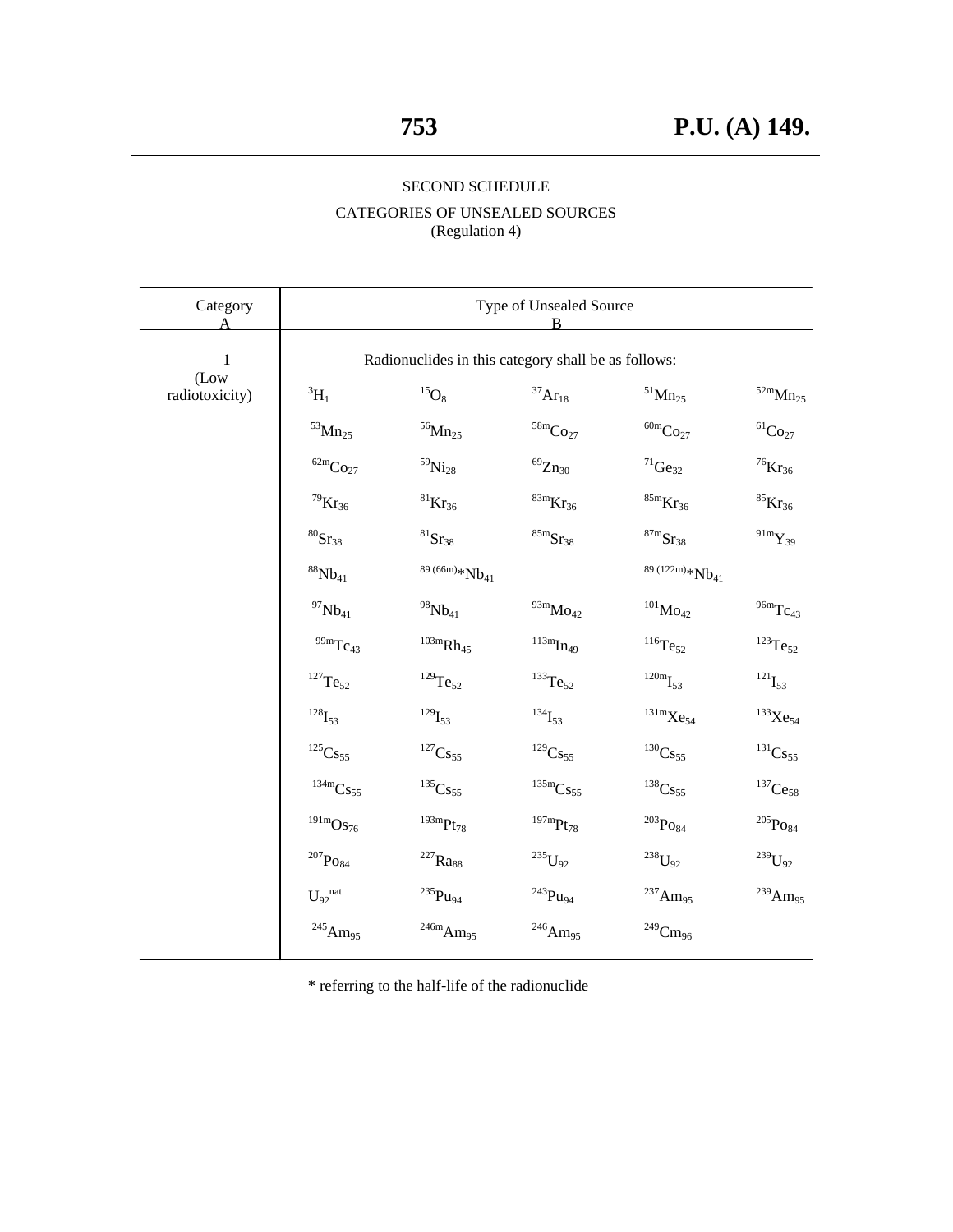| Category<br>A               | Type of Unsealed Source<br>B                        |                           |                                   |                           |                                      |
|-----------------------------|-----------------------------------------------------|---------------------------|-----------------------------------|---------------------------|--------------------------------------|
| $\overline{2}$              | Radionuclides in this category shall be as follows: |                           |                                   |                           |                                      |
| (Moderate<br>radiotoxicity) | ${}^{7}Be_4$                                        | $^{14}\mathrm{C}_6$       | $^{18} \mathrm{F}_9$              | $^{24}\rm{Na}_{11}$       | $\boldsymbol{^{31}\mathrm{Si}_{14}}$ |
|                             | $^{32}\mathrm{P}_{15}$                              | $^{33}\mathrm{P}_{15}$    | $^{35}\mathrm{S}_{16}$            | $^{38}\mathrm{C1}_{17}$   | $^{41}\mathrm{Ar}_{18}$              |
|                             | $^{42}\mathrm{K}_{19}$                              | $^{43}\mathrm{K}_{19}$    | $\mathrm{^{47}Ca_{20}}$           | $^{47}\mathrm{Sc}_{21}$   | $^{48}\mathrm{Sc}_{21}$              |
|                             | $^{48}\rm V_{23}$                                   | $\mathrm{^{51}Cr_{24}}$   | $^{52}\mathrm{Mn}_{25}$           | $^{54}\mathrm{Mn}_{25}$   | $^{52}\mathrm{Fe}_{26}$              |
|                             | $^{55}\mathrm{Fe}_{26}$                             | $^{59}\mathrm{Fe}_{26}$   | $^{55}\mathrm{Co}_{27}$           | $^{56}\mathrm{Co}_{27}$   | ${ }^{57}\mathrm{Co}_{27}$           |
|                             | $^{58}\mathrm{Co}_{27}$                             | $^{63}\mathrm{Ni}_{28}$   | $^{65}\mathrm{Ni}_{28}$           | $^{64}\mathrm{Cu}_{29}$   | $^{65} \rm Zn_{30}$                  |
|                             | $^{69\mathrm{m}}\mathrm{Zn}_{30}$                   | $^{72}\mathrm{Ga}_{31}$   | $^{73}\mathrm{As}_{33}$           | $^{74}\mathrm{As}_{33}$   | $^{76}\mathrm{As}_{33}$              |
|                             | $^{77}\mathrm{As}_{33}$                             | $^{75}\mathrm{Se}_{34}$   | $^{82}\mathrm{Br}_{35}$           | $^{74}\mathrm{Kr}_{36}$   | $^{77}\mathrm{Kr}_{36}$              |
|                             | $^{87}\mathrm{Kr}_{36}$                             | $^{88}\mathrm{Kr}_{36}$   | $^{86}\mathrm{Rb}_{37}$           | $^{83}\mathrm{Sr}_{38}$   | $^{85}\mathrm{Sr}_{38}$              |
|                             | $^{89}\mathrm{Sr}_{38}$                             | $^{91}\mathrm{Sr}_{38}$   | $^{92}\mathrm{Sr}_{38}$           | $^{90}\mathrm{Y}_{39}$    | $^{92}\mathrm{Y}_{39}$               |
|                             | $^{93}\mathrm{Y}_{39}$                              | $^{86}\mathrm{Zr}_{40}$   | $^{88}\mathrm{Zr}_{40}$           | $^{89}\mathrm{Zr}_{40}$   | $^{95}\mathrm{Zr}_{40}$              |
|                             | $^{97}\rm Zr_{40}$                                  | $^{90}\mathrm{Nb}_{41}$   | $^{93\mathrm{m}}\mathrm{Nb}_{41}$ | $^{95}\mathrm{Nb}_{41}$   | $^{95\mathrm{m}}\mathrm{Nb}_{41}$    |
|                             | $^{96}\mathrm{Nb}_{41}$                             | $^{90}\!Mo_{42}$          | $^{93}\mathrm{Mo}_{42}$           | $^{99}\mathrm{Mo}_{42}$   | $^{96}\mathrm{Tc}_{43}$              |
|                             | $^{97\mathrm{m}}\mathrm{Tc}_{43}$                   | $^{97}\mathrm{Tc}_{43}$   | $^{99}\mathrm{Tc}_{43}$           | $^{97}\mathrm{Ru}_{44}$   | $^{103}\mathrm{Ru}_{44}$             |
|                             | $^{105}\mathrm{Ru}_{44}$                            | $^{105}\mathrm{Rh}_{45}$  | $^{103}\mathrm{Pd}_{46}$          | $^{109}\mathrm{Pd}_{46}$  | $^{105}\mathrm{Ag}_{47}$             |
|                             | $\prescript{111}{}{\mathrm{Ag}}_{47}$               | $^{109}\, \text{Cd}_{48}$ | $\mathrm{^{115}Cd_{48}}$          | $\mathrm{^{115m}In_{49}}$ | $^{113}\mathrm{Sn}_{50}$             |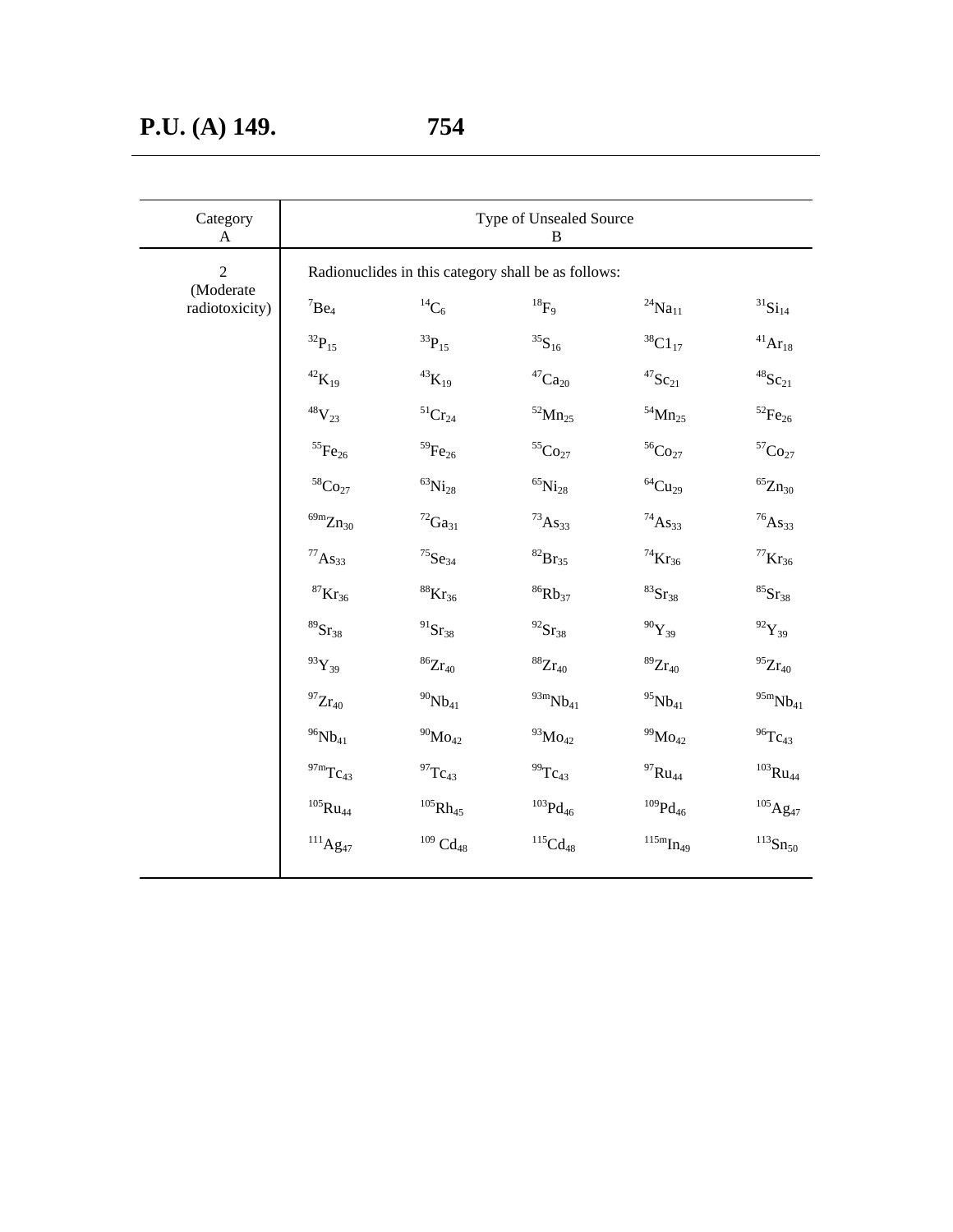| Category<br>$\mathbf{A}$ |                                    |                                    | Type of Unsealed Source<br>$\, {\bf B}$ |                                       |                                    |
|--------------------------|------------------------------------|------------------------------------|-----------------------------------------|---------------------------------------|------------------------------------|
|                          | $^{125}\mathrm{Sn}_{50}$           | $^{122}\mathrm{Sb}_{51}$           | $\mathrm{^{121}Te_{52}}$                | $^{121\mathrm{m}}\mathrm{Te}_{52}$    | $^{123\mathrm{m}}\mathrm{Te}_{52}$ |
|                          | $^{125\mathrm{m}}\mathrm{Te}_{52}$ | $^{127\mathrm{m}}\mathrm{Te}_{52}$ | $^{129\mathrm{m}}\mathrm{Te}_{52}$      | $^{131}\mathrm{Te}_{52}$              | $^{131\mathrm{m}}\mathrm{Te}_{52}$ |
|                          | $^{132}\mathrm{Te}_{52}$           | $^{133\mathrm{m}}\mathrm{Te}_{52}$ | $^{134}\mathrm{Te}_{52}$                | $^{120}\mathrm{I}_{53}$               | $^{123}\mathrm{I}_{53}$            |
|                          | $^{130}\mathrm{I}_{53}$            | $^{132}\mathrm{I}_{53}$            | $^{132\mathrm{m}}\mathrm{I}_{53}$       | $^{133}\mathrm{I}_{53}$               | $^{135}\mathrm{I}_{53}$            |
|                          | $^{135}\mathrm{Xe}_{54}$           | $\mathrm{^{132}Cs_{55}}$           | $^{136}\mathrm{Cs}_{55}$                | $^{137}\mathrm{Cs}_{55}$              | $^{131}\mathrm{Be}_{56}$           |
|                          | $^{140}\mathrm{La}_{57}$           | $^{134}Ce_{36}$                    | $^{135}\mathrm{Ce}_{58}$                | $^{137\mathrm{m}}\mathrm{Ce}_{58}$    | $^{139}\mathrm{Ce}_{58}$           |
|                          | $\mathrm{^{141}Ce_{58}}$           | $\mathrm{^{143}Ce_{58}}$           | $\mathrm{^{142}Pr_{59}}$                | $^{143}\mathrm{Pr}_{59}$              | $^{147}\mathrm{Nd}_{60}$           |
|                          | $^{149}\mathrm{Nd}_{60}$           | $^{147}\mathrm{Pm}_{61}$           | $^{149}\mathrm{Pm}_{61}$                | $^{151}\mathrm{Sm}_{62}$              | $^{153}\mathrm{Sm}_{62}$           |
|                          | $^{152m}Eu_{63}^{(9h)*}$           |                                    | $^{155}\mathrm{Eu}_{63}$                | $^{153}\mathrm{Gd}_{64}$              | $^{159}\mathrm{Gd}_{64}$           |
|                          | $^{165}\mathrm{Dy_{66}}$           | $^{166}\mathrm{Dy_{66}}$           | $^{166}\mathrm{Ho}_{67}$                | $^{169}\mathrm{Er}_{68}$              | $^{171}\mathrm{Er}_{68}$           |
|                          | $^{171}\mathrm{Tm}_{69}$           | $^{175}\mathrm{Yb}_{70}$           | $^{177}\mathrm{Lu}_{71}$                | $^{181}\mathrm{W}_{74}$               | $^{185}\mathrm{W}_{74}$            |
|                          | $^{187}\mathrm{W}_{74}$            | $^{183}\mathrm{Re}_{75}$           | $^{186}\mathrm{Re}_{75}$                | $^{188}\mathrm{Re}_{75}$              | $^{185}\mathrm{Os}_{76}$           |
|                          | $^{191}\mathrm{Os}_{76}$           | $^{193}\mathrm{Os}_{76}$           | $^{190}\mathrm{Ir}_{77}$                | $^{194}\mathrm{Ir}_{77}$              | $^{191}\mathrm{Pt}_{78}$           |
|                          | $^{193}\mathrm{Pt}_{78}$           | $^{197}\mathrm{Pt}_{78}$           | $^{196}\mathrm{Au}_{79}$                | $^{198}\mathrm{Au}_{79}$              | $^{199}\mathrm{Au}_{79}$           |
|                          | $^{197}\!\mathrm{Hg}_{80}$         | $^{197\mathrm{m}}\!Hg_{80}$        | $^{203}\!Hg_{80}$                       | $^{200}\mathrm{T1}_{81}$              | $^{201}\mathrm{T1}_{81}$           |
|                          | $^{202}\mathrm{T1}_{81}$           | $^{203}\mathrm{Pb}_{82}$           | $^{206}\mathrm{Bi}_{83}$                | $\prescript{212}{}{\mathbf{Bi}_{83}}$ | $^{220}\mathrm{Rn}_{86}$           |
|                          |                                    |                                    |                                         |                                       |                                    |

\* referring to the half-life of the radionuclide.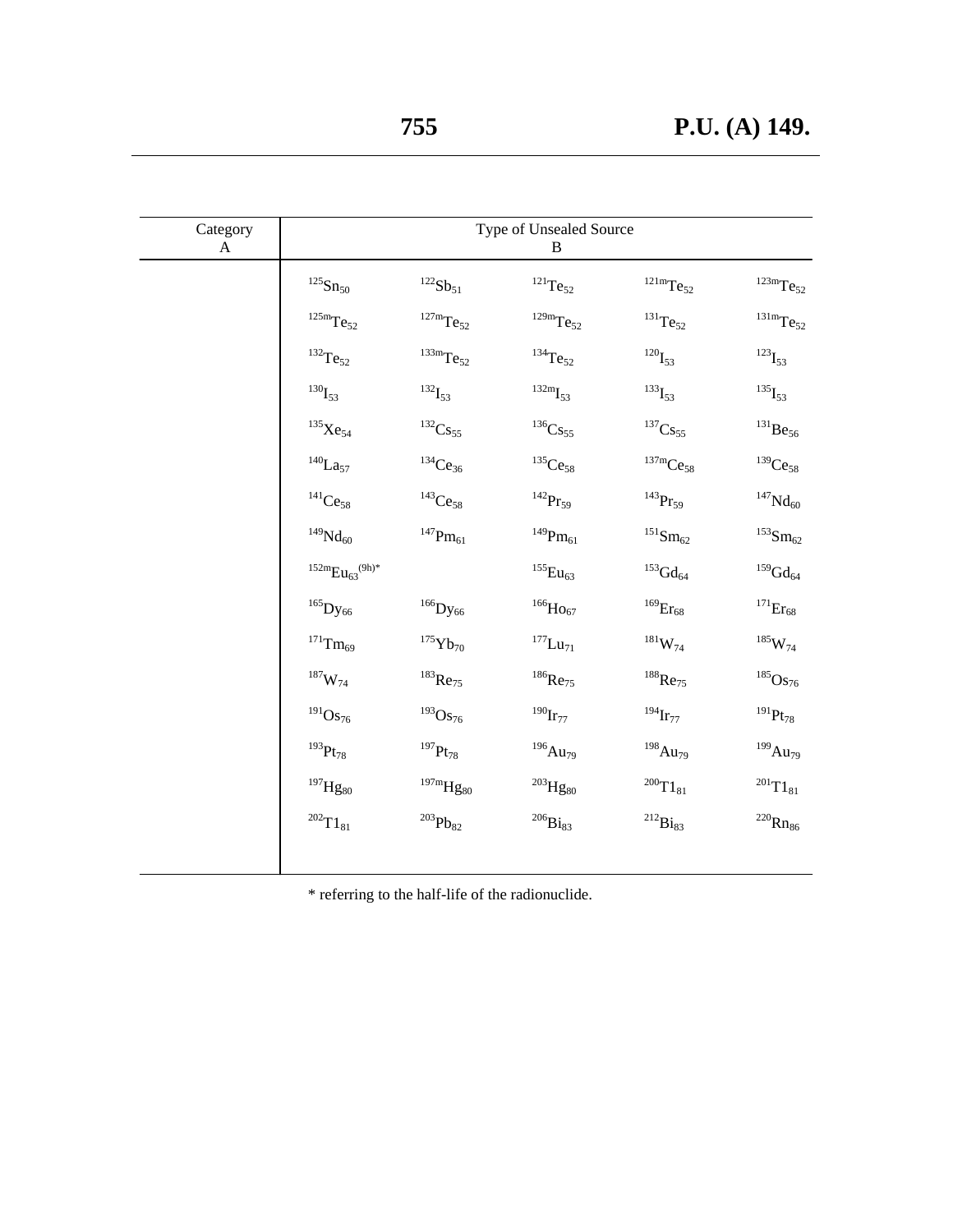| Category<br>$\mathbf{A}$ | Type of Unsealed Source<br>$\, {\bf B}$ |                                                     |                           |                          |                                           |
|--------------------------|-----------------------------------------|-----------------------------------------------------|---------------------------|--------------------------|-------------------------------------------|
|                          | $^{222}\mathrm{Rn}_{86}$                | $^{226}\mathrm{Th}_{90}$                            | $\mathrm{^{231}Th_{90}}$  | $\mathrm{^{234}Th_{90}}$ | $^{233}\mathrm{Pa}_{91}$                  |
|                          | $\mathrm{^{231}U_{92}}$                 | $\mathrm{^{237}U_{92}}$                             | $^{240}\mathrm{U}_{92}$   | $^{240}\mathrm{U+}_{92}$ | $^{240}\mathrm{Np}_{93}$                  |
|                          | $^{239}\mathrm{Np}_{93}$                | $^{234}\mathrm{Pu}_{94}$                            | $\mathrm{^{237}Pu_{94}}$  | $^{245}\mathrm{Pu}_{94}$ | $^{238}\mathrm{Am}_{95}$                  |
|                          | $^{240}\mathrm{Am}_{95}$                | $\mathrm{^{244m}Am_{95}}$                           | $^{244}\mathrm{Am}_{95}$  | $^{238}\mathrm{Cm}_{96}$ | $^{250}\mathrm{Bk}_{97}$                  |
|                          | $\mathrm{^{244}Cf_{98}}$                | $^{245}\mathrm{Fm}_{100}$                           |                           |                          |                                           |
| 3<br>(High               |                                         | Radionuclides in this category shall be as follows: |                           |                          |                                           |
| radiotoxicity)           | $^{22}\mathrm{Na}_{11}$                 | $\mathrm{^{36}CI_{17}}$                             | $^{45}\mathrm{Ca}_{20}$   | $^{46}\mathrm{Sc}_{21}$  | $^{60}\mathrm{Co}_{27}$                   |
|                          | $^{90}\mathrm{Sr}_{38}$                 | $^{91}\mathrm{Y}_{39}$                              | $^{93}\mathrm{Zr}_{40}$   | $^{94}\mathrm{Nb}_{41}$  | $^{106}\mathrm{Ru}_{44}$                  |
|                          | $^{110\mathrm{m}}\mathrm{Ag}_{47}$      | $\mathrm{^{115m}Cd_{48}}$                           | $\mathrm{^{114m}In_{49}}$ | $^{124}\mathrm{Sb}_{51}$ | $^{125}\mathrm{Sb}_{51}$                  |
|                          | $^{124}\mathrm{I}_{53}$                 | $^{125}\mathrm{I}_{53}$                             | $^{126}\mathrm{I}_{53}$   | $^{131}\mathrm{I}_{53}$  | $\mathrm{^{134}Cs_{55}}$                  |
|                          | $^{140}\mathrm{Be}_{56}$                | $\mathrm{^{144}Ce_{58}}$                            | $^{152}Eu(13a)_{63}$      |                          | $^{154}\mathrm{Eu}_{63}$                  |
|                          | $^{160}\mathrm{Tb}_{65}$                | $^{170}\mathrm{Tm}_{69}$                            | $^{181}\mathrm{Hf}_{72}$  | $^{182}\mathrm{Ta}_{73}$ | $^{192}\mathrm{Ir}_{77}$                  |
|                          | $^{204}\mathrm{Ti}_{81}$                | $\prescript{212}{}{\text{Pb}_{82}}$                 | $^{207}\mathrm{Bi}_{83}$  | $^{210}\mathrm{Bi}_{59}$ | $^{211}\mathrm{At}_{85}$                  |
|                          | $^{224}\mathrm{Ra}_{88}$                | $^{228}\mathrm{Ac}_{89}$                            | $\mathrm{^{232}Th_{90}}$  | $\rm Th_{90}nat$         |                                           |
|                          | $^{230}\mathrm{Pa}_{91}$                | $^{236}\mathrm{U}_{92}$                             | $\mathrm{^{244}Pu_{94}}$  | $^{242}\mathrm{Am}_{95}$ | $\mathrm{^{241}Cm_{96}}$                  |
|                          | $^{249}\mathrm{Bk}_{97}$                | $\mathrm{^{249}Cf_{98}}$                            | $\mathrm{^{253}Cf_{98}}$  | $^{253}\mathrm{Es}_{99}$ | $^{254\mathrm{m}}\mathrm{E}\mathrm{S}$ 99 |
|                          | $^{255}\mathrm{Fm}_{100}$               | $^{256}\mathrm{Fm}_{100}$                           |                           |                          |                                           |

\* referring to the half-life of the radionuclide.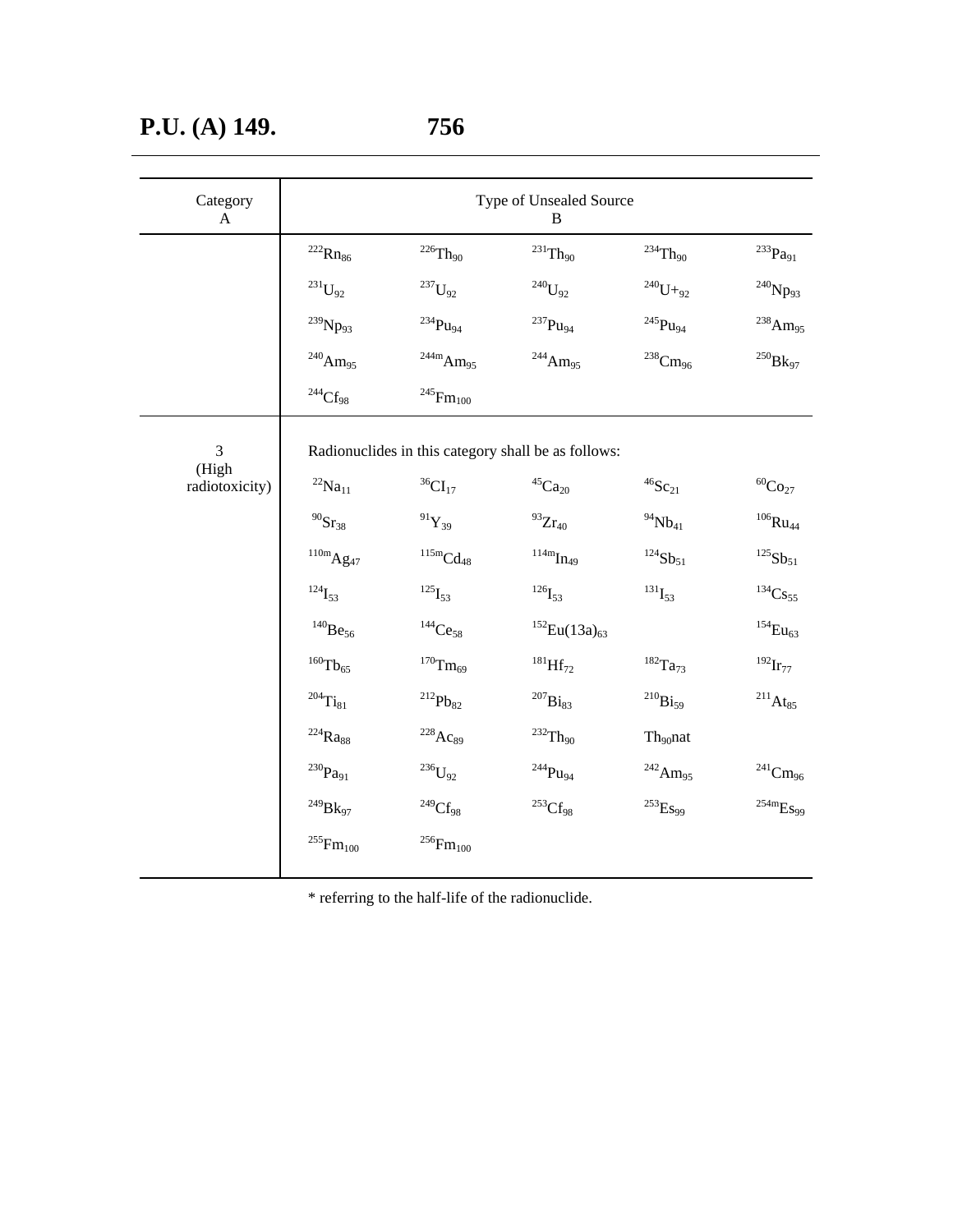| Category<br>A               | Type of Irradiating Apparatus<br>B    |                                                   |                                                   |                          |                                    |
|-----------------------------|---------------------------------------|---------------------------------------------------|---------------------------------------------------|--------------------------|------------------------------------|
| $\overline{4}$              |                                       |                                                   | Radionuclides in the category shall be as follow: |                          |                                    |
| (Very high<br>radiotoxicity | $\prescript{210}{}{\mathrm{Pb}_{82}}$ | $^{210}\!Po_{84}$                                 | $\mathrm{^{223}Ra_{88}}$                          | $^{255}\mathrm{Ra}_{88}$ | $^{226}\mathrm{Ra}_{88}$           |
|                             | $^{228}\mathrm{Ra}_{88}$              | $^{227}Ac_{89}$                                   | $^{227}\mathrm{Th}_{90}$                          | $\mathrm{^{228}Th_{90}}$ | $\mathrm{^{229}Th_{90}}$           |
|                             | $^{230}\mathrm{Th}_{90}$              | $\prescript{231}{}{\mathbf{p}}_{\mathbf{d}_{91}}$ | $^{230}\!U_{92}$                                  | $\mathrm{^{232}U_{92}}$  | $\mathrm{^{233}U_{92}}$            |
|                             | $^{234}U_{92}$                        | $^{237}Np_{93}$                                   | $^{236}\mathrm{Pu}_{94}$                          | $^{238}\mathrm{Pu}_{94}$ | $^{239}\mathrm{Pu}_{94}$           |
|                             | $^{240}\mathrm{Pu}_{94}$              | $\mathrm{^{241}Pu_{94}}$                          | $\mathrm{^{242}Pu_{94}}$                          | $^{241}\mathrm{Am}_{95}$ | $^{242\mathrm{m}}\mathrm{Am}_{95}$ |
|                             | $^{243}\mathrm{Am}_{95}$              | $^{240}\mathrm{Cm}_{96}$                          | $^{242}\mathrm{Cm}_{96}$                          | $^{243}\mathrm{Cm}_{96}$ | $^{244}\mathrm{Cm}_{96}$           |
|                             | $^{245}\mathrm{Cm}_{96}$              | $^{246}\mathrm{Cm}_{96}$                          | $\mathrm{^{247}Cm_{96}}$                          | $^{248}\mathrm{Cm}_{96}$ | $\mathrm{^{248}Cf_{98}}$           |
|                             | $^{249}\mathrm{Cf}_{98}$              | $^{250}\mathrm{Cf}_{98}$                          | $\mathrm{^{251}Cf_{98}}$                          | $\mathrm{^{252}Cf_{98}}$ | $\mathrm{^{254}Cf_{98}}$           |
|                             | $^{254}\mathrm{E}s_{99}$              | $^{255}\mathrm{E}s_{99}$                          |                                                   |                          |                                    |

\* referring to the half-life on the radionuclide.

## THIRD SCHEDULE

## CATEGORIES OF IRRADIATING APPARATUS

(Regulation 6)

| Category<br>$\mathsf{A}$ | Type of Irradiating Apparatus<br>в                                                                                                                                       |
|--------------------------|--------------------------------------------------------------------------------------------------------------------------------------------------------------------------|
|                          | Dental X-ray units, mobile and fixed medical X-ray units,<br>mobile veterinary X-ray units, X-ray gauges, other irradiating<br>apparatus not specified in this Schedule. |
| 2                        | Industrial radiography X-ray units, X-ray analysis units<br>chiropractic X-ray units, X-ray therapy units not operable above<br>500 peak kilovolt.                       |
| 3                        | Computerised tomography units, accelerators, neutron<br>generators, X-ray therapy units operable above 500 peak<br>kilovolt                                              |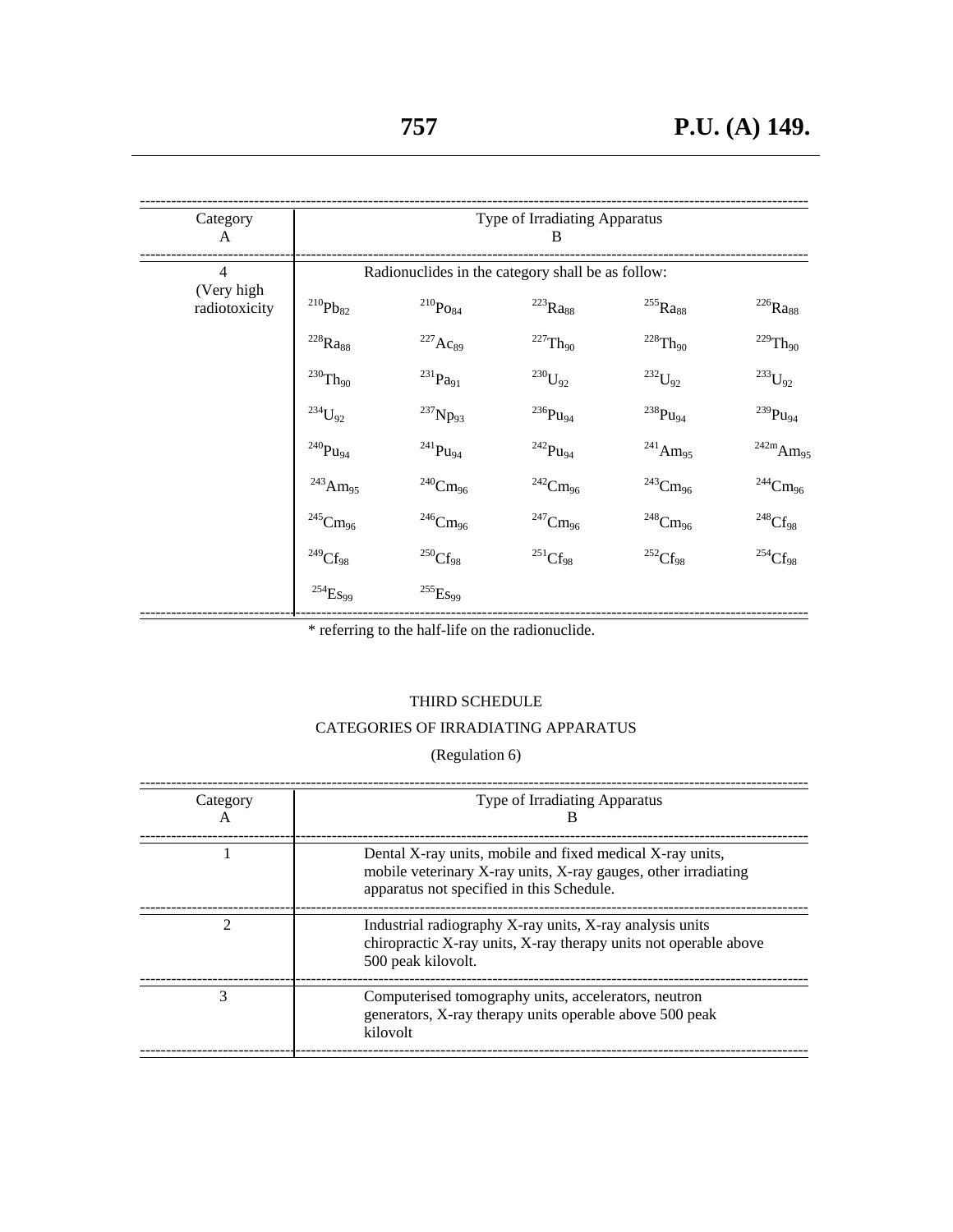#### FOURTH SCHEDULE

## *ATOMIC ENERGY LICENSING ACT 1984* RADIATION PROTECTION (LICENSING) REGULATIONS 1986 APPLICATION FORM TO OBTAIN, RENEW OR AMEND LICENCE

(Regulations 13 and 14)

| Form LPTA/BP/1 | RADIOACTIVE MATERIAL |
|----------------|----------------------|
|                |                      |
|                |                      |

This application form shall be completed in duplicate and submitted together with an application fee of \$15.00 to:

 Executive Secretary, Atomic Energy Licensing Board,  $12<sup>th</sup>$  and  $13<sup>th</sup>$  Floor, Plaza Pekeliling, No. 2 Jalan Tun Razak, 50400 Kuala Lumpur

or (for renewal or amendment of a licence for a medical purpose):

Ketua Pengarah Kesihatan, Kementerian Kesihatan, Jalan Cenderasari, 50480 Kuala Lumpur. ---------------------------------------------------------------------------------------------------------------------------------

Note: If more space is needed, use additional pages.

--------------------------------------------------------------------------------------------------------------------------------- FOR OFFICIAL USE ONLY ---------------------------------------------------------------------------------------------------------------------------------

| 1a. APPLICATION FOR               | 2. PURPOSE OF ACTIVITY                  |
|-----------------------------------|-----------------------------------------|
| (tick where appropriate)          | (tick where appropriate)                |
| New Licence.                      | manufac-<br>trans-<br>ferring<br>turing |
| Amendment.<br>Licence number      | trading<br>handling                     |
| Renewal                           | producing<br>selling                    |
|                                   | processing<br>storing                   |
| (minimum 1 year, maximum 3 years) | purchasing<br>using                     |
|                                   | others<br>owning<br>(specify)           |
|                                   |                                         |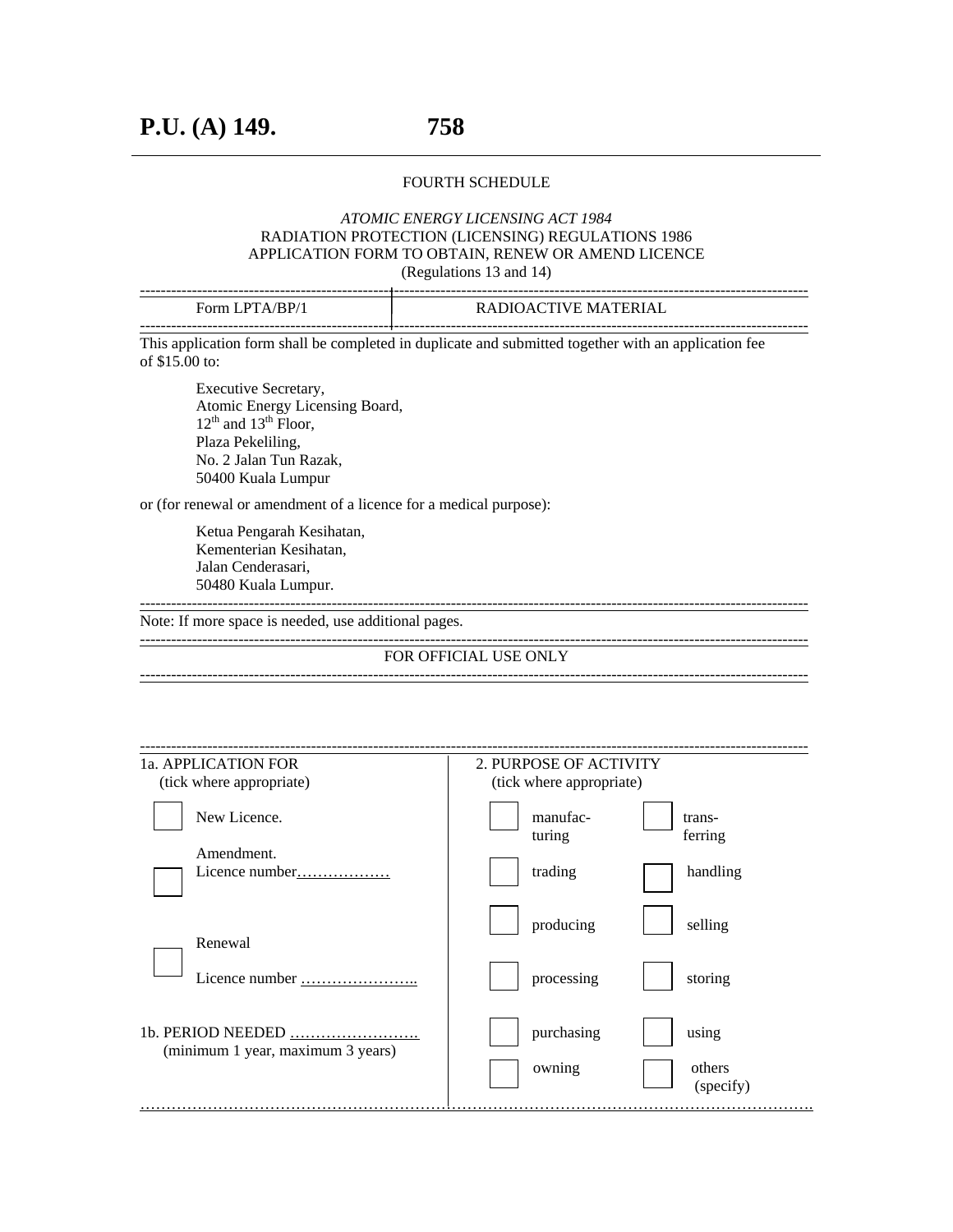.-------

#### 3a. APPLICANT'S NAME

## 3b. APPLICANT'S MAILING ADDRESS

4. PARTICULARS OF PERSON RESPONSIBLE FOR THE APPLICATION

- (a) Name (capital letters)
- (b) Indentity card/passport number
- (c) Designation
- (d) Telephone number

#### 5. ADDRESS WHERE RADIOACTIVE MATERIAL IS TO BE USED OR STORED OR PROCESSED

## 6. PARTICULARS OF PERSONS(S) WHO WILL SUPERVISE THE USE OF RADIOACTIVE MATERIAL

| Name         | Designation  | Date of birth | Identity<br>card/passport<br>number |
|--------------|--------------|---------------|-------------------------------------|
| $\mathbf{A}$ | $\, {\bf B}$ | $\mathbf C$   | D                                   |
|              |              |               |                                     |
|              |              |               |                                     |
|              |              |               |                                     |
|              |              |               |                                     |
|              |              |               |                                     |
|              |              |               |                                     |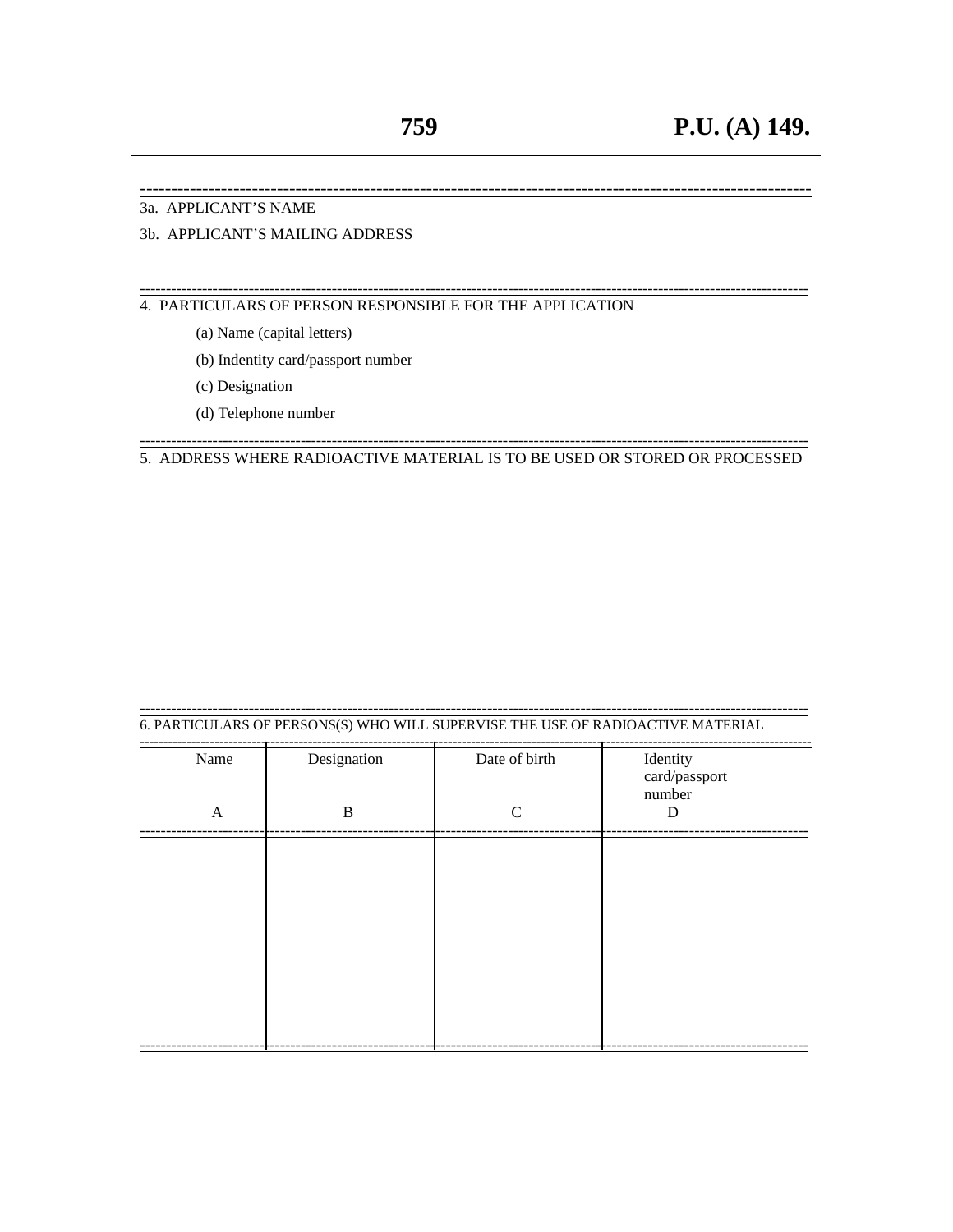.---------

------------------------

## 7. NAME OF RADIATION PROTECTION OFFICER

#### 8. PARTICULARS OF OPERATOR(S) OR PERSON(S) USING THE RADIOACTIVE MATERIAL

<u>--------------------</u> --------------------------------Date of birth Name Identity card/passport number  $\, {\bf B}$  $\mathsf C$  $\mathbf{A}$ --------------------------------------------------------------------------------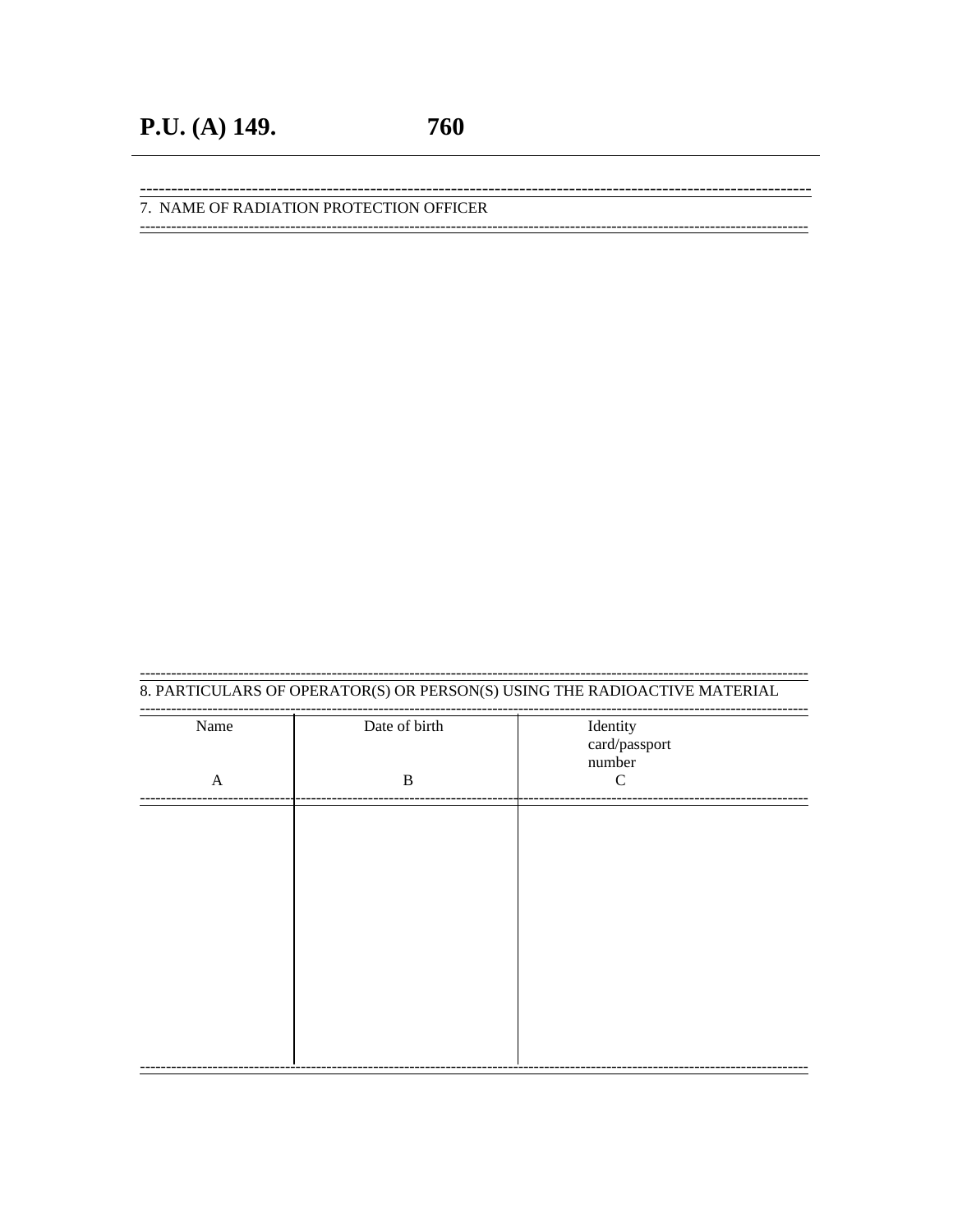| Element                  | Chemical                        |                                                            |                                     | Activity           | Intended                                        |
|--------------------------|---------------------------------|------------------------------------------------------------|-------------------------------------|--------------------|-------------------------------------------------|
| and mass<br>number       | and/or<br>physical<br>form      | manufactu-<br>rer and<br>model<br>number (if<br>available) | sealed<br>source<br>(per<br>source) | unsealed<br>source | use (use<br>relevant<br>code<br>given<br>below) |
| A                        | B                               | C                                                          | D                                   | E                  | $_{\rm F}$                                      |
|                          |                                 |                                                            |                                     |                    |                                                 |
|                          |                                 |                                                            |                                     |                    |                                                 |
|                          |                                 |                                                            |                                     |                    |                                                 |
|                          |                                 |                                                            |                                     |                    |                                                 |
|                          |                                 |                                                            |                                     |                    |                                                 |
|                          |                                 |                                                            |                                     |                    |                                                 |
|                          |                                 |                                                            |                                     |                    |                                                 |
|                          |                                 |                                                            |                                     |                    |                                                 |
|                          |                                 |                                                            |                                     |                    |                                                 |
| <b>CODE FOR COLUMN F</b> | 1. Industrial radiography       |                                                            | 6. Medical diagnosis                |                    |                                                 |
| 2. Radiation gauge       |                                 |                                                            | 7. Borehole logging                 |                    |                                                 |
| 3. Research              |                                 |                                                            | 8. Calibration                      |                    |                                                 |
|                          | 4. Research with human subjects |                                                            | 9. Irradiation cell                 |                    |                                                 |
| 5. Medical theraphy      |                                 |                                                            | 10. Others (specify)                |                    |                                                 |

--------------------------------------------------------------------------------------------------------------------------------- 10. ADDITIONAL INFORMATION ON RADIOACTIVE MATERIAL LISTED IN ITEM 9

| 11. STORAGE OF SEALED SOURCES (IF APPROPRIATE)    |                             |                                 |
|---------------------------------------------------|-----------------------------|---------------------------------|
| Type of<br>container and/or<br>device for storage | Supplier<br>(if applicable) | Model number<br>(if applicable) |
| A                                                 | B                           | C                               |
|                                                   |                             |                                 |
|                                                   |                             |                                 |
|                                                   |                             |                                 |
|                                                   |                             |                                 |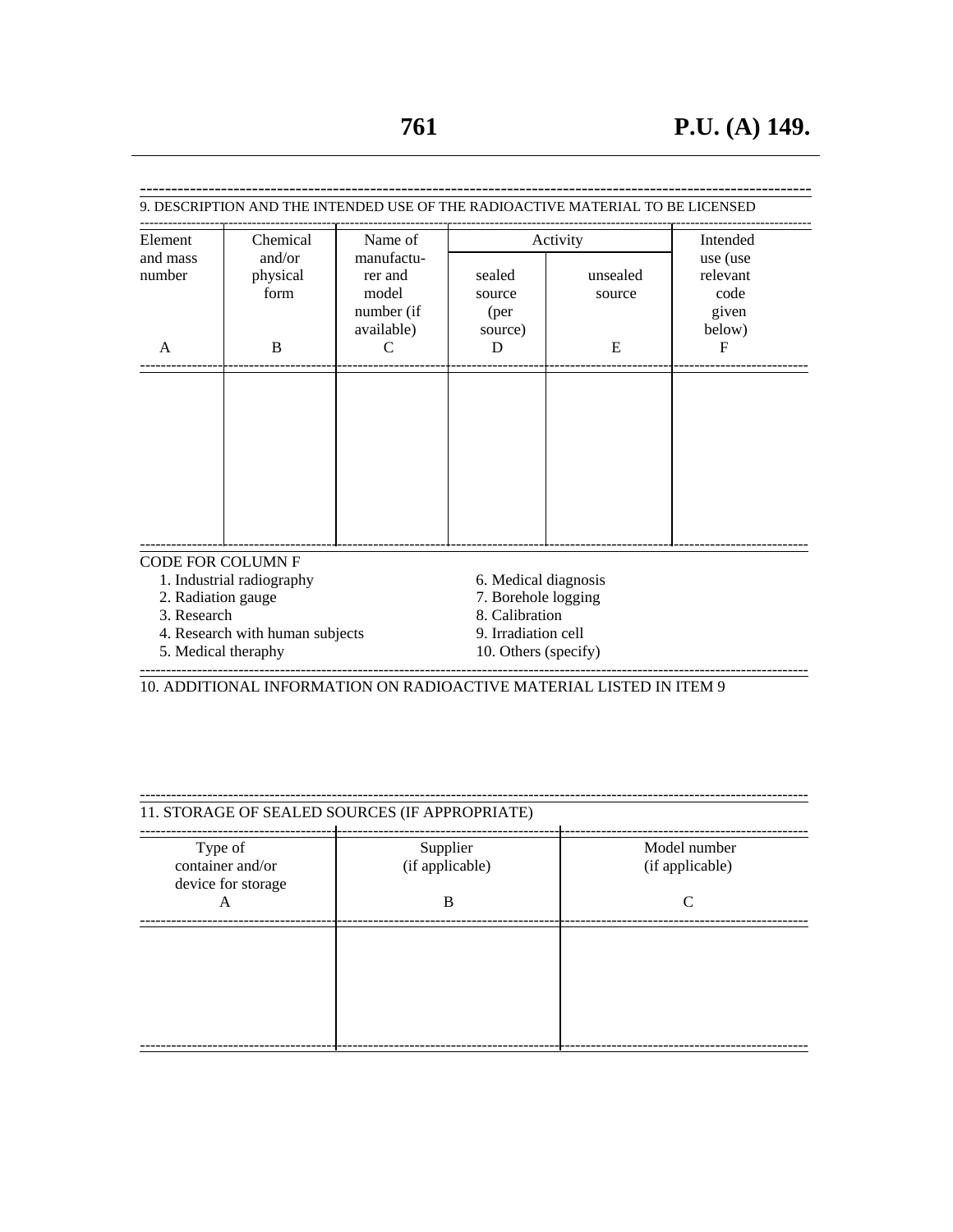| Type of                  | Supplier                                                                                         | Model    | Number                             | Radiation  | Range         |
|--------------------------|--------------------------------------------------------------------------------------------------|----------|------------------------------------|------------|---------------|
| instrument               |                                                                                                  | number   | available                          | detectable |               |
| A                        | B                                                                                                | C        | D                                  | E          | F             |
|                          |                                                                                                  |          |                                    |            |               |
|                          |                                                                                                  |          |                                    |            |               |
|                          |                                                                                                  |          |                                    |            |               |
|                          |                                                                                                  |          |                                    |            |               |
|                          |                                                                                                  |          |                                    |            |               |
|                          |                                                                                                  |          |                                    |            |               |
|                          |                                                                                                  |          |                                    |            |               |
|                          | 13. CALIBRATION OF INSTRUMENTS LISTED IN ITEM 12                                                 |          |                                    |            |               |
|                          | (tick where appropriate and attach the relevant certification)                                   |          |                                    |            |               |
| By applicant             |                                                                                                  |          | Others (state the name and address |            |               |
|                          |                                                                                                  |          | of the calibrating agency)         |            |               |
|                          | Attach a resume describing the method and frequency of calibration, date of last calibration and |          |                                    |            |               |
|                          | standards used for instrument calibration.                                                       |          |                                    |            |               |
| 14. PERSONNEL MONITORING |                                                                                                  |          |                                    |            |               |
| Type                     |                                                                                                  | Supplier | Evaluating                         |            | Frequency     |
| (tick where appropriate) |                                                                                                  | B        | agency                             |            | of evaluation |
| A                        |                                                                                                  |          | C                                  |            | D             |
| Film badge               |                                                                                                  |          |                                    |            |               |
|                          |                                                                                                  |          |                                    |            |               |
| (TLD)                    | Thermoluminescence dosimeter                                                                     |          |                                    |            |               |
| Others (specify)         |                                                                                                  |          |                                    |            |               |
|                          | 15. STORAGE AND HANDLING FACILITIES FOR THE RADIOACTIVE MATERIAL                                 |          |                                    |            |               |
|                          |                                                                                                  |          |                                    |            |               |
| (tick where appropriate) |                                                                                                  |          |                                    |            |               |
|                          |                                                                                                  |          |                                    |            |               |
|                          | Laboratory facilities, plant facilities, including those equipped with fume hoods, etc.          |          |                                    |            |               |
|                          | Storage facilities, containers, special shielding (fixed or temporary), etc.                     |          |                                    |            |               |
|                          | Remote handling tools or equipment, etc.                                                         |          |                                    |            |               |
|                          | Personal protective appliances, etc.                                                             |          |                                    |            |               |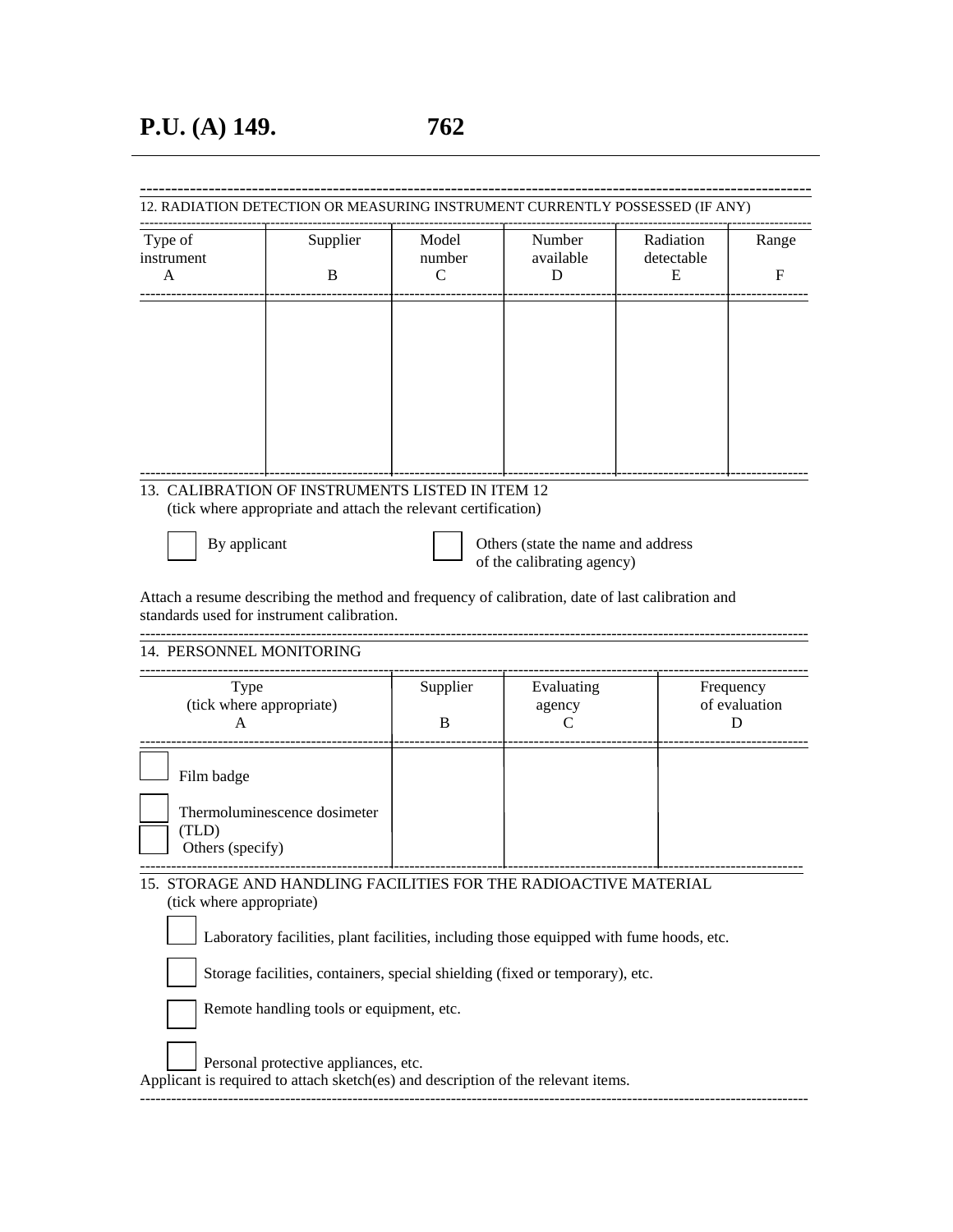#### ------------------------------------------------------------------------------------------------------------ 16. STORAGE/DISPOSAL OF WASTE (APPROPRIATE)

 Specify the nature of radioactive waste. Specify the types and activities of the radionuclides. Describe in detail the proposed methods for storage/disposal of radioactive waste. If the application is for sealed sources, state whether the sealed sources will be returned to the supplier upon termination of use.

#### 17. RADIATION PROTECTION PROGRAMME

Describe the radiation protection programme to be adopted

#### --------------------------------------------------------------------------------------------------------------------------------- 18. QUALIFICATION AND EXPERIENCE OF SUPERVISOR, RADIATION PROTECTION OFFICER AND OPERATOR

---------------------------------------------------------------------------------------------------------------------------------

(a) State the qualifications of the Supervisor, Radiation Protection Officer and operator. List relevant courses attended and attach certified copies of certificate(s) obtained.

| Name<br>A | Designation<br>B | Qualification/Courses attended<br>⌒ |  |
|-----------|------------------|-------------------------------------|--|
|           |                  |                                     |  |
|           |                  |                                     |  |
|           |                  |                                     |  |

(b) State the experience of the Supervisor, Radiation Protection Officer and operator and attach the appropriate resume if available.

| Name<br>$\mathbf{A}$ | Designation<br>B | Organization<br>$\mathsf{C}$ | Duration<br>D | Year<br>E |
|----------------------|------------------|------------------------------|---------------|-----------|
|                      |                  |                              |               |           |
|                      |                  |                              |               |           |
|                      |                  |                              |               |           |
|                      |                  |                              |               |           |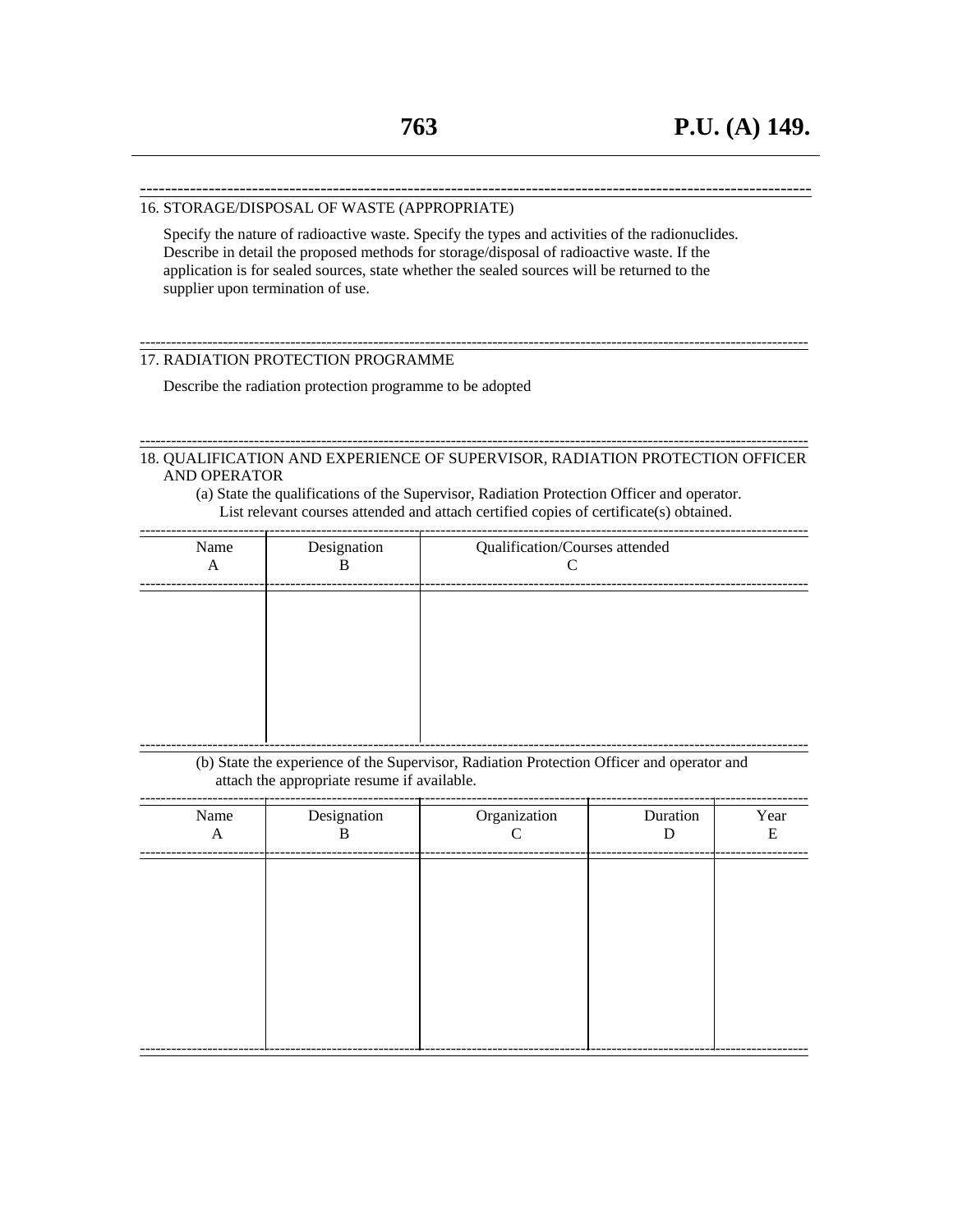## **P.U. (A) 149. 764**

## ------------------------------------------------------------------------------------------------------------ 19. DECLARATION I…………………………………………………………………………………………………………., (*full name*) identity card/passport number…………………………………………………………………………… hereby declare- (a) that this application is made on my own behalf/on behalf of  $\ldots$   $\ldots$   $\ldots$   $\ldots$   $\ldots$   $\ldots$   $\ldots$   $\ldots$   $\ldots$   $\ldots$  …………………………………………………………………………………………………... (b) that the particulars given in this form, including all supplements attached hereto, are true and correct. Signature Name (capital letters) Designation Official Stamp Date ---------------------------------------------------------------------------------------------------------------------------------

#### *ATOMIC ENERGY LICENSING ACT 1984* RADIATION PROTECTION (LICENSING) REGULATIONS 1986 APPLICATION FROM TO OBTAIN, RENEW OR AMEND LICENCE (Regulations 13 and 14)

--------------------------------------------------------------------------------------------------------------------------------- Form LPTA/BP/2 NUCLEAR MATERIAL ---------------------------------------------------------------------------------------------------------------------------------

This application form shall be completed in duplicate and submitted together with an application fee of \$15.00 to:

 Executive Secretary, Atomic Energy Licensing Board,  $12<sup>th</sup>$  and  $13<sup>th</sup>$  Floor, Plaza Pekeliling, No. 2 Jalan Tun Razak, 50400 Kuala Lumpur.

or (for renewal or amendment of a licence for a medical purpose):

Ketua Pengarah Kesihatan, Kementerian Kesihatan, Jalan Cenderasari, 50480 Kuala Lumpur.

--------------------------------------------------------------------------------------------------------------------------------- Note: If more space is needed, use additional pages

---------------------------------------------------------------------------------------------------------------------------------

#### FOR OFFICIAL USE ONLY

---------------------------------------------------------------------------------------------------------------------------------

---------------------------------------------------------------------------------------------------------------------------------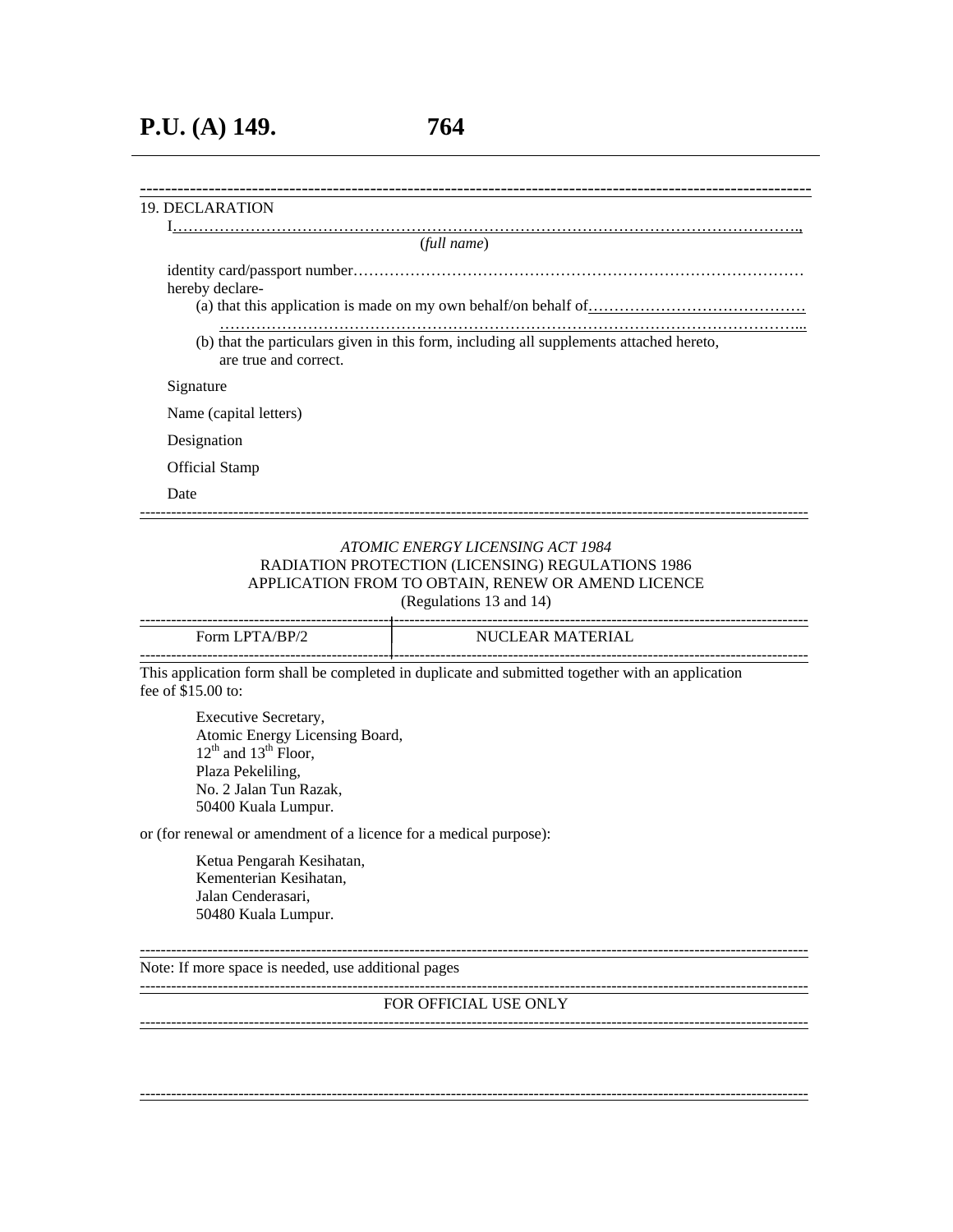| 1a. APPLICATION FOR<br>(tick where appropriate) | 2. PURPOSE OF ACTIVITY<br>(tick where appropriate) |                     |
|-------------------------------------------------|----------------------------------------------------|---------------------|
| New licence.                                    | manufacturing                                      | transferring        |
| Amendment.                                      | trading                                            | handling            |
| Licence number                                  | producing                                          | selling             |
| Renewal.                                        | processing                                         | storing             |
| Licence number                                  | purchasing                                         | using               |
| (minimum 1 year, maximum 3 years)               | owing                                              | others<br>(specify) |

## 3a. APPLICANT'S NAME

#### 3b. APPLICANT'S MAILING ADDRESS

---------------------------------------------------------------------------------------------------------------------------------

### 4 PARTICULARS OF PERSON RESPONSIBLE FOR THE APPLICATION

- (a) Name (capital letters)
- (b) Identity card/passport number
- (c) Designation
- (d) Telephone number

#### 5. ADDRESS WHERE NUCLEAR MATERIAL IS TO BE USED OR STORED OR PROCESSED

---------------------------------------------------------------------------------------------------------------------------------

---------------------------------------------------------------------------------------------------------------------------------

6. PARTICULARS OF PERSON(S) WHO WILL SUPERVISE THE USE OF THE NUCLEAR MATERIAL

| Name<br>А | Designation<br>B | Date of birth<br>⌒ | Identity card/<br>passport number |
|-----------|------------------|--------------------|-----------------------------------|
|           |                  |                    |                                   |
|           |                  |                    |                                   |
|           |                  |                    |                                   |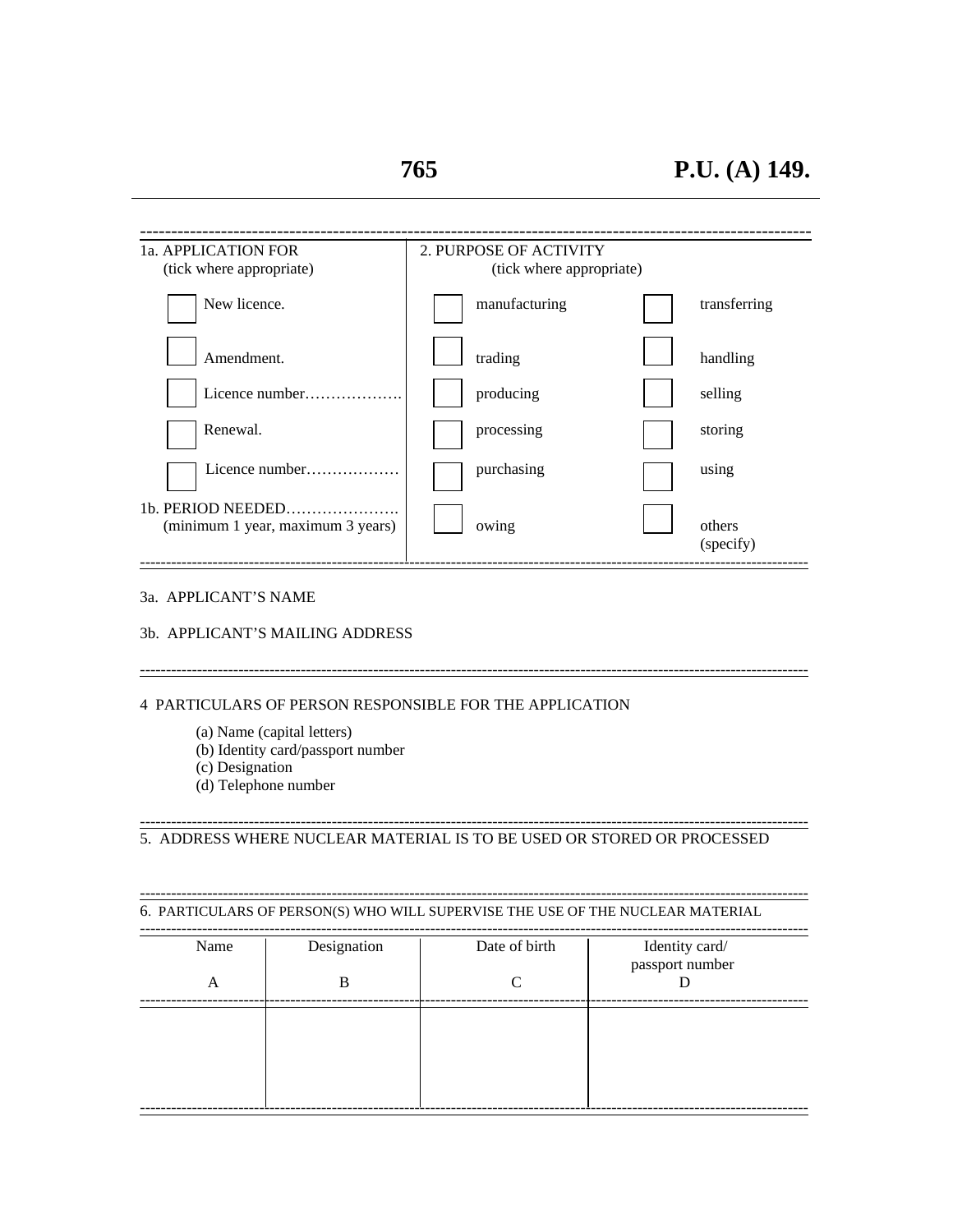766

## 7. NAME OF RADIATION PROTECTION OFFICER

#### 8. DESCRIPTION AND THE INTENDED USE OF THE NUCLEAR MATERIAL TO BE LICENSED

| Element and<br>mass number<br>A | Chemical and/or<br>physical form<br>B | Maximum<br>quantity | Intended use<br>D |
|---------------------------------|---------------------------------------|---------------------|-------------------|
|                                 |                                       |                     |                   |
|                                 |                                       |                     |                   |

## 9. RADIATION DETECTION OR MEASURING INSTRUMENT CURRENTLY POSSESSED (IF ANY)

| Type of<br>instrument<br>$\mathbf A$ | Supplier<br>$\, {\bf B}$ | $\textsf{Model}{}$<br>$\hbox{number}$<br>${\bf C}$ | Number<br>available<br>${\bf D}$ | Radiation<br>$\rm detectable$<br>${\bf E}$ | Range |
|--------------------------------------|--------------------------|----------------------------------------------------|----------------------------------|--------------------------------------------|-------|
|                                      |                          |                                                    |                                  |                                            |       |
|                                      |                          |                                                    |                                  |                                            |       |
|                                      |                          |                                                    |                                  |                                            |       |
|                                      |                          |                                                    |                                  |                                            |       |
|                                      |                          |                                                    |                                  |                                            |       |
|                                      |                          |                                                    |                                  |                                            |       |
|                                      |                          |                                                    |                                  |                                            |       |
|                                      |                          |                                                    |                                  |                                            |       |
|                                      |                          |                                                    |                                  |                                            |       |
|                                      |                          |                                                    |                                  |                                            |       |
|                                      |                          |                                                    |                                  |                                            |       |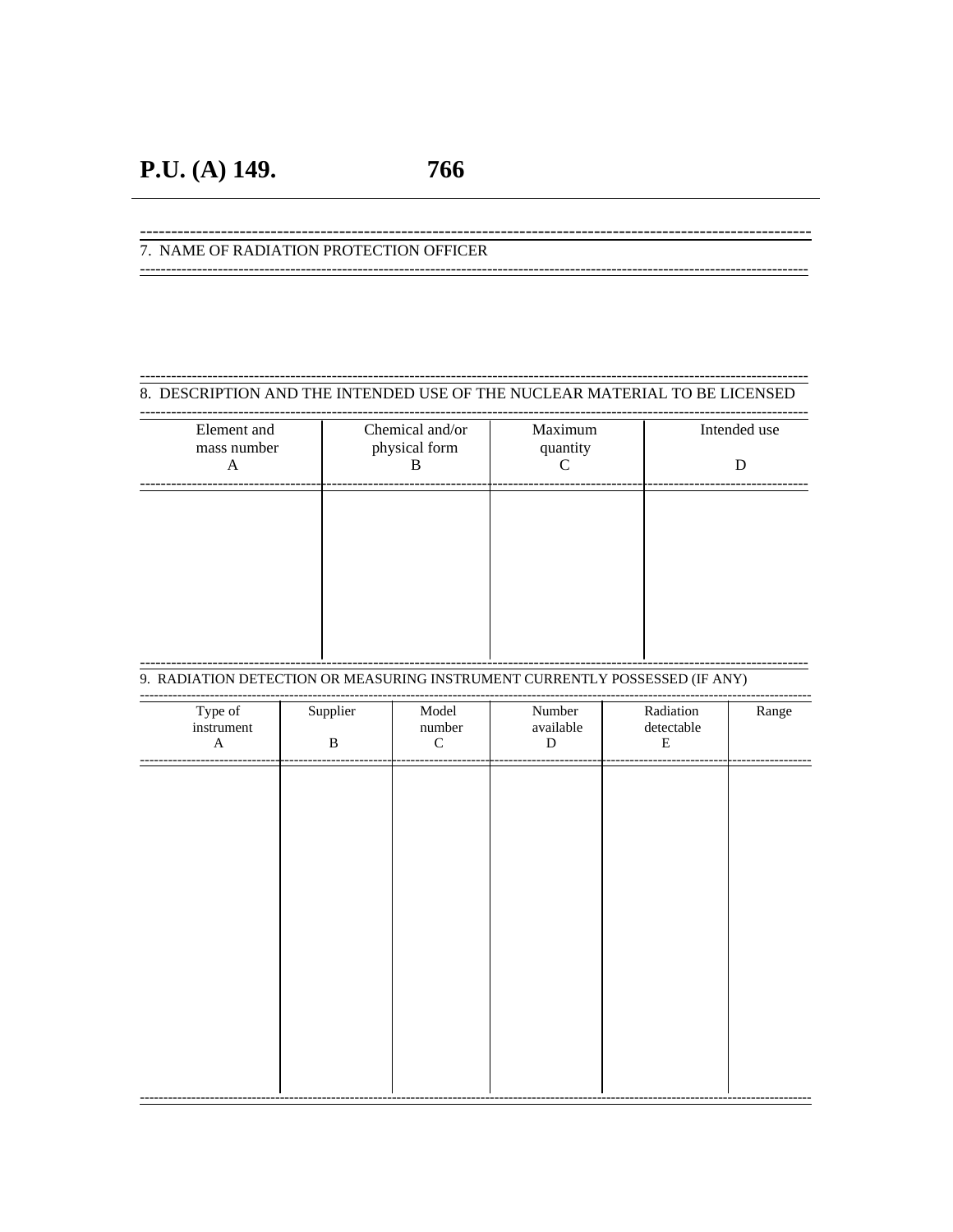#### ------------------------------------------------------------------------------------------------------------ 10. CALIBRATION OF INTRUMENTS LISTED IN ITEM 9

(tick where appropriate and attach the relevant certification)

By applicant **Department** Others (State the name and address of the calibrating agency)

Attach a resume describing the method and frequency of calibration, date of last calibration and standards used for instrument calibration.

--------------------------------------------------------------------------------------------------------------------------------- 11. PERSONNEL MONITORING

| Type<br>(tick where<br>appropriate)<br>A                                        | Supplier<br>B | Evaluating<br>agency<br>C | Frequency<br>of<br>evaluation |
|---------------------------------------------------------------------------------|---------------|---------------------------|-------------------------------|
| Film badge<br>Thermolumi-<br>nescense<br>dosimeter<br>(TLD)<br>Others (specify) |               |                           |                               |

# (tick where appropriate)

Laboratory facilities, plant facilities, including those equipped with fume hoods, etc

Storage facilities, containers, special shielding (fixed or temporary), etc.

Remote handling tools or equipments, etc

Personal protective appliances, etc.

Applicant is required to attach sketch (es) and description of the relevant items.

---------------------------------------------------------------------------------------------------------------------------------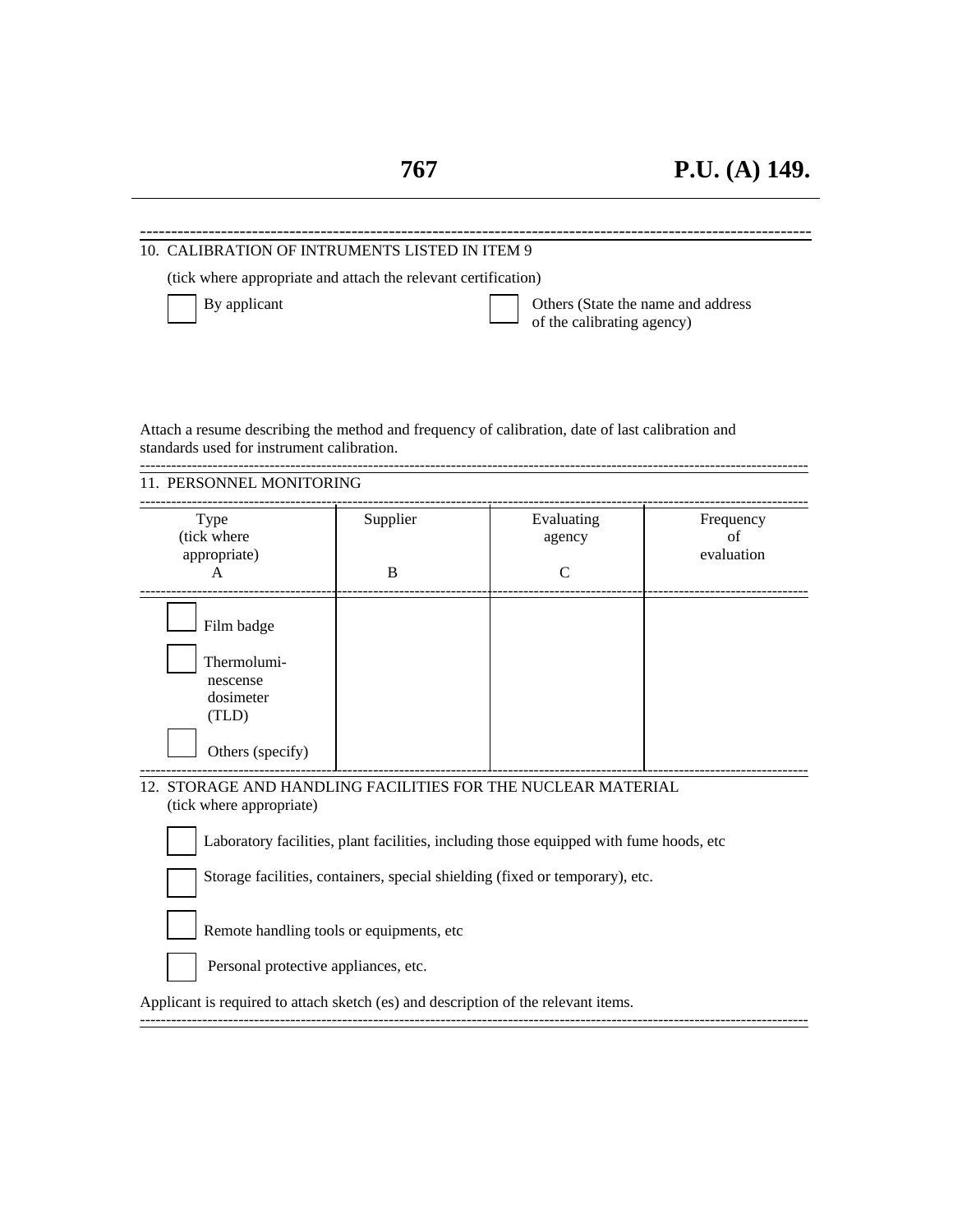------------------------------------------------------------------------------------------------------------

---------------------------------------------------------------------------------------------------------------------------------

#### 13. STORAGE/DISPOSAL OF WASTE (IF APPROPRIATE)

 Specify the nature of nuclear waste. Specify the types and activities of the radionuclides. Describe in detail the proposed method for storage/disposal of nuclear waste.

#### 14. RADIATION PROTECTION PROGRAMME

Describe the radiation protection programme to be adopted.

15. QUALIFICATION AND EXPERIENCE OF SUPERVISOR, RADIATION PROTECTION OFFICER AND **OPERATOR** 

---------------------------------------------------------------------------------------------------------------------------------

(a) State the qualifications of the Supervisor, Radiation Protection Officer and operator. List relevant courses attended and attach certified copies of certificate(s) obtained.

| Name<br>A | Designation<br>B | Qualification/Courses attended |
|-----------|------------------|--------------------------------|
|           |                  |                                |
|           |                  |                                |
|           |                  |                                |
|           |                  |                                |
|           |                  |                                |
|           |                  |                                |

(b) State the experience of the Supervisor, Radiation Protection Officer and operator and attach the appropriate resume if available.

| Name<br>A | Designation<br>B | Organization<br>$\Gamma$ | Duration<br>D | Year<br>Е |
|-----------|------------------|--------------------------|---------------|-----------|
|           |                  |                          |               |           |
|           |                  |                          |               |           |
|           |                  |                          |               |           |
|           |                  |                          |               |           |
|           |                  |                          |               |           |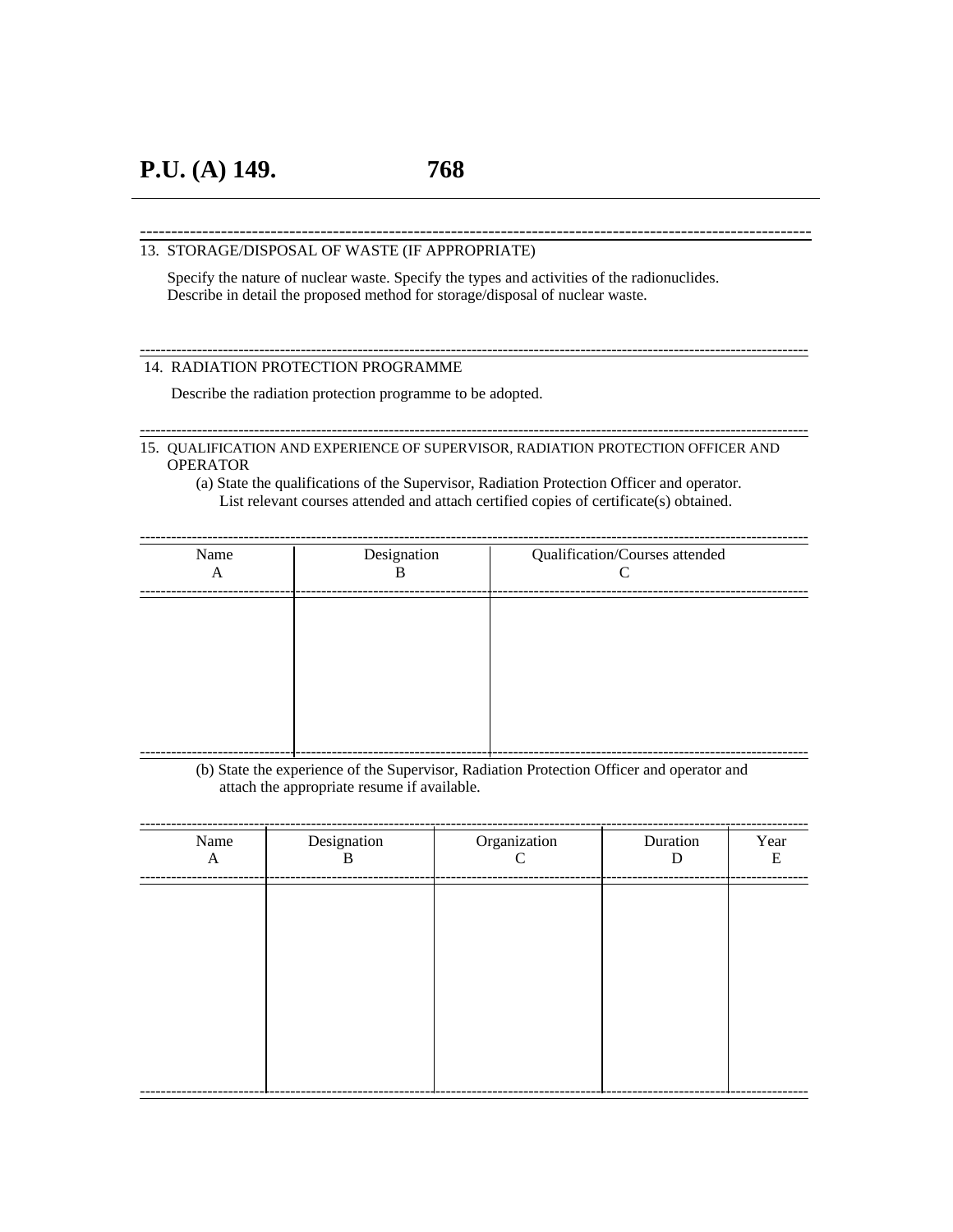| 16. DECLARATION                                                                                                                     |
|-------------------------------------------------------------------------------------------------------------------------------------|
| (full name)                                                                                                                         |
|                                                                                                                                     |
| hereby declare-<br>(b) that the particulars given in this form, including all supplements attached hereto, are<br>true and correct. |
| Signature                                                                                                                           |
| Name (capital letters)                                                                                                              |
| Official stamp                                                                                                                      |
| Date                                                                                                                                |
|                                                                                                                                     |

## ATOMIC ENERGY LICENSING ACT 1984

#### RADIATION PROTECTION (LICENSING) REGULATIONS 1986

### APPLICATION FORM TO OBTAIN, RENEW OR AMEND LICENCE

#### (Regulations 13 and 14)

| --------               |                              |
|------------------------|------------------------------|
| FORM LPTA/BP/3         | <b>IRRADIATING APPARATUS</b> |
| ---------------------- |                              |

This application form shall be completed in duplicate and submitted together with an application fee of \$15.00 to:

 Executive Secretary, Atomic Energy Licensing Board,  $12<sup>th</sup>$  and  $13<sup>th</sup>$  Floor, Plaza Pekeliling, No. 2 Jalan Tun Razak, 50400 Kuala Lumpur.

or (for renewal or amendment or a licence for a medical purpose):

Ketua Pengarah Kesihatan, Kementerian Kesihatan, Jalan Cenderasari, 50480 Kuala Lumpur. ---------------------------------------------------------------------------------------------------------------------------------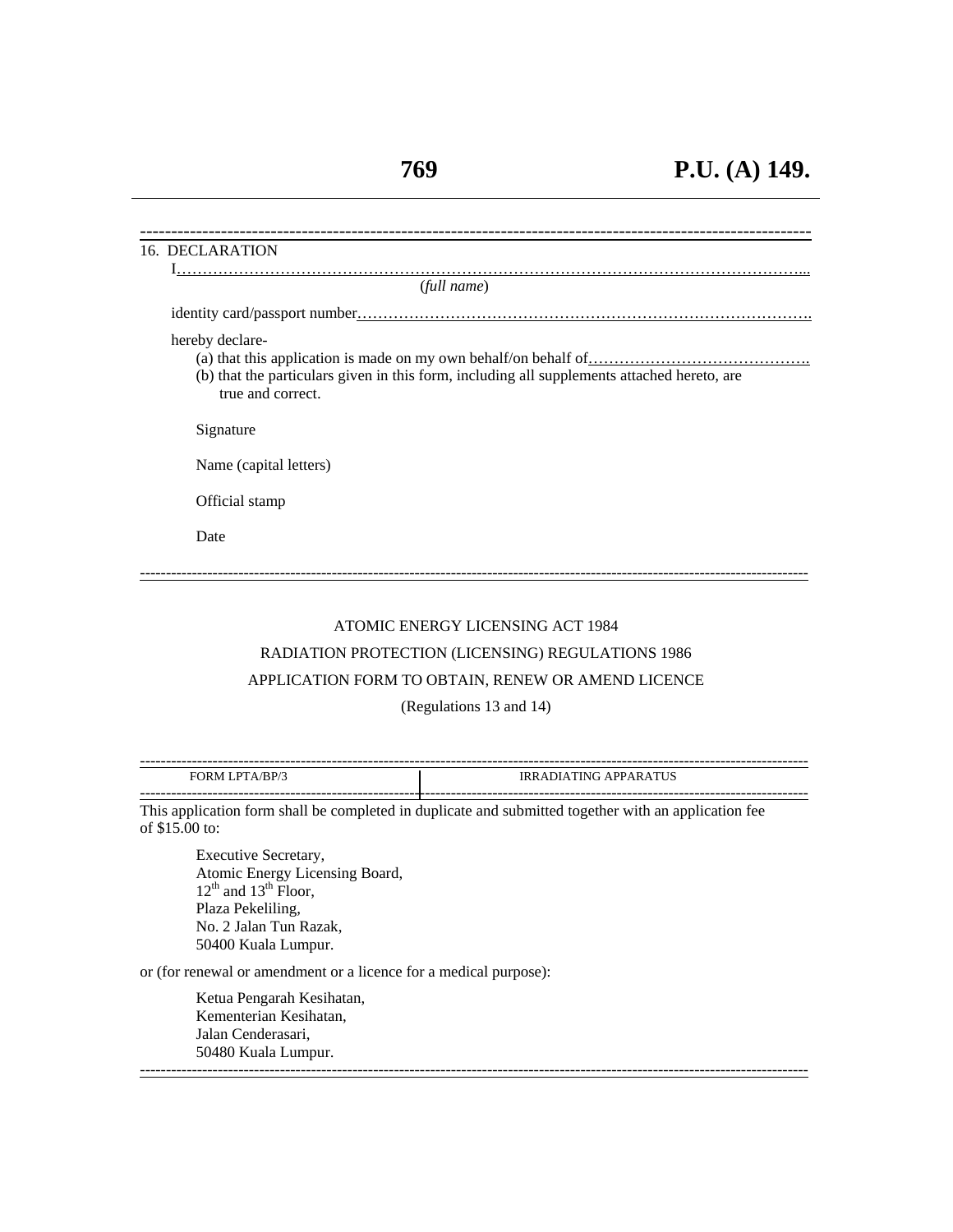------------------------------------------------------------------------------------------------------------ Note: If more space is needed, use additional pages --------------------------------------------------------------------------------------------------------------------------------- FOR OFFICIAL USE ONLY

---------------------------------------------------------------------------------------------------------------------------------

| 1a. APPLICATION FOR<br>(tick where appropriate) | 2. PURPOSE OF ACTIVITY<br>(tick where appropriate) |                     |
|-------------------------------------------------|----------------------------------------------------|---------------------|
| New licence.                                    | manufac-<br>turing                                 | trans-<br>ferring   |
| Amendment.                                      | trading                                            | handling            |
| Licence number.                                 | producing                                          | selling             |
| Renewal.                                        | processing                                         | storing             |
| Licence number                                  | purchasing                                         | using               |
| (minimum 1 year, maximum 3 years)               | owning                                             | others<br>(specify) |

#### 3a. APPLICANT'S NAME

#### 3b. APPLICANT'S MAILING ADDRESS

#### --------------------------------------------------------------------------------------------------------------------------------- 4. PARTICULARS OF PERSON RESPONSIBLE FOR THE APPLICATION

- (a) Name (capital letters)
	- (b) Identity card/passport number
	- (c) Designation
	- (d) Telephone number

#### 5. ADDRESS WHERE IRRADIATING APPARATUS IS TO BE USED OR STORED OR PRODUCED

------------------------------------------------------------------------------------------------------------------------------------------------

---------------------------------------------------------------------------------------------------------------------------------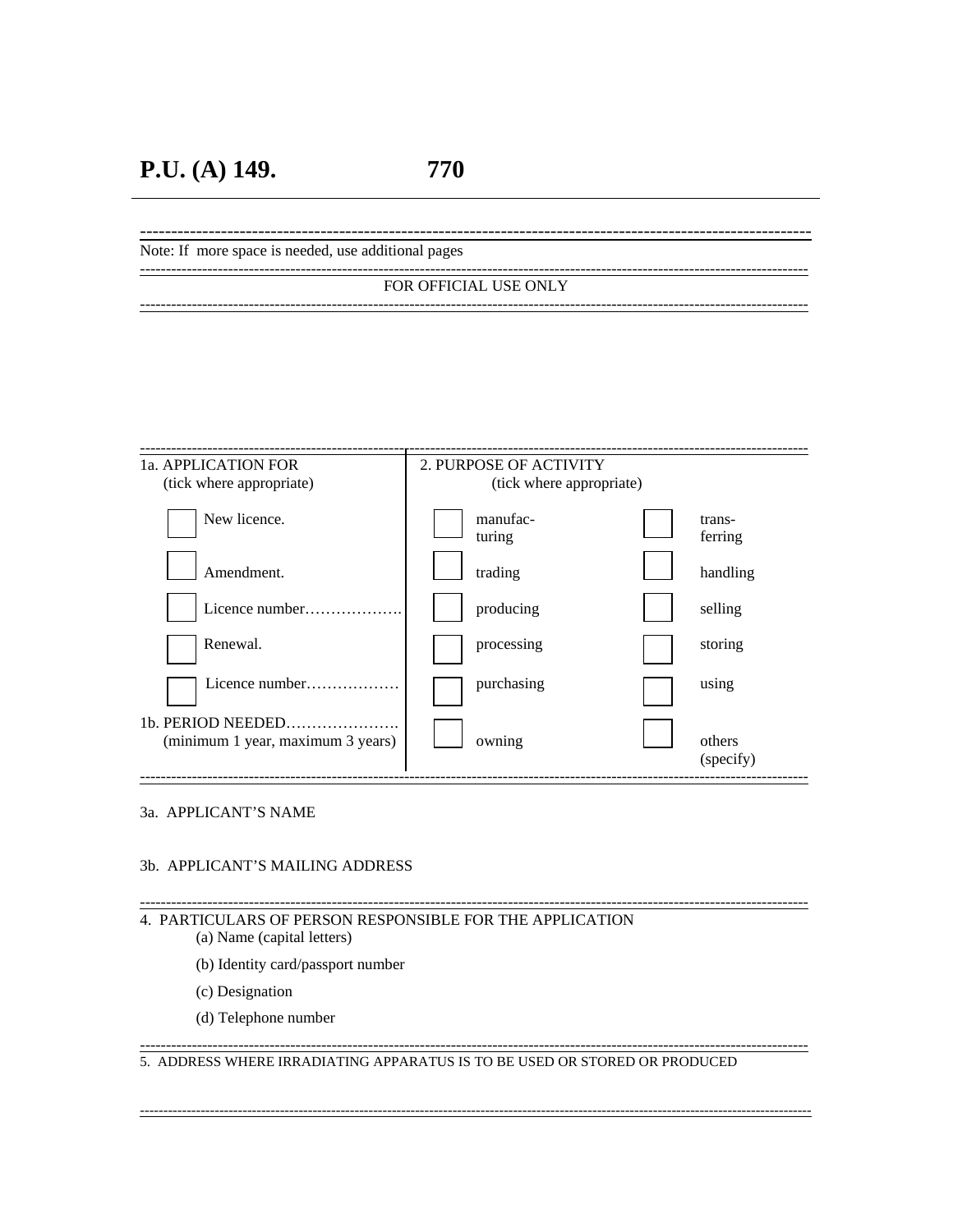| Name | Designation | Date of birth | Identity card/<br>passport number |
|------|-------------|---------------|-----------------------------------|
| A    | B           | C             |                                   |
|      |             |               |                                   |
|      |             |               |                                   |
|      |             |               |                                   |
|      |             |               |                                   |
|      |             |               |                                   |
|      |             |               |                                   |
|      |             |               |                                   |
|      |             |               |                                   |

| Name         | Date of birth | Identity card/<br>passport number |
|--------------|---------------|-----------------------------------|
| $\mathbf{A}$ | B             |                                   |
|              |               |                                   |
|              |               |                                   |
|              |               |                                   |
|              |               |                                   |
|              |               |                                   |
|              |               |                                   |
|              |               |                                   |
|              |               |                                   |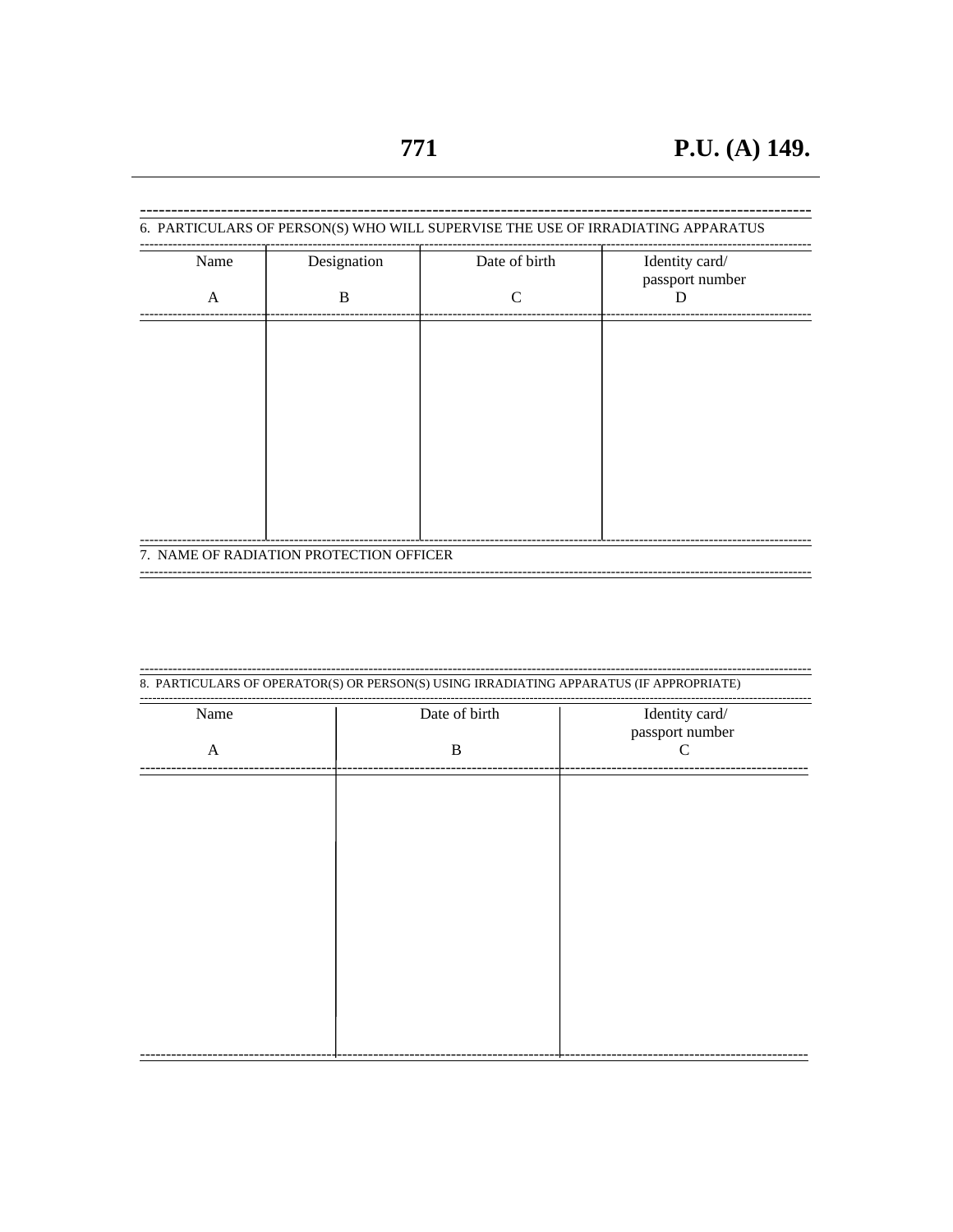| P.U. (A) 149. |  |
|---------------|--|
|---------------|--|

| Type and<br>Model<br>$\blacktriangleleft$ | Maximum<br>kilovolt<br>peak<br>$\mathbf{\underline{\underline{\alpha}}}$                                    | Maximum<br>ampere<br>milli-<br>$\cup$ | Maximum<br>kilowatt<br>power<br>level<br>$\bigcap$                          | number of<br>control<br>Serial<br>panel<br>$\Box$ | number of<br>Serial<br>head<br>tube<br>$\boxed{\mathbf{L}}$ | Supplier<br>U | (use relevant<br>Intended use<br>code given)<br>$\mathbf{H}$ |
|-------------------------------------------|-------------------------------------------------------------------------------------------------------------|---------------------------------------|-----------------------------------------------------------------------------|---------------------------------------------------|-------------------------------------------------------------|---------------|--------------------------------------------------------------|
|                                           |                                                                                                             |                                       |                                                                             |                                                   |                                                             |               |                                                              |
|                                           | CODES FOR COLUMN H                                                                                          |                                       |                                                                             |                                                   |                                                             |               |                                                              |
| 1. Dental                                 | 6. Industrial radiography<br>2. Medical diagnosis<br>3. Medical therapy<br>4. Chiropractic<br>5. Veterinary |                                       | 11. Others (specify)<br>7. X-RAY analysis<br>8. X-RAY gauge<br>10. Research | 9. Research with human subject                    |                                                             |               |                                                              |
|                                           | 10. ADDITIONAL INFOI                                                                                        | RMATION ON APPARATUS LISTED IN ITEM 9 |                                                                             |                                                   |                                                             |               |                                                              |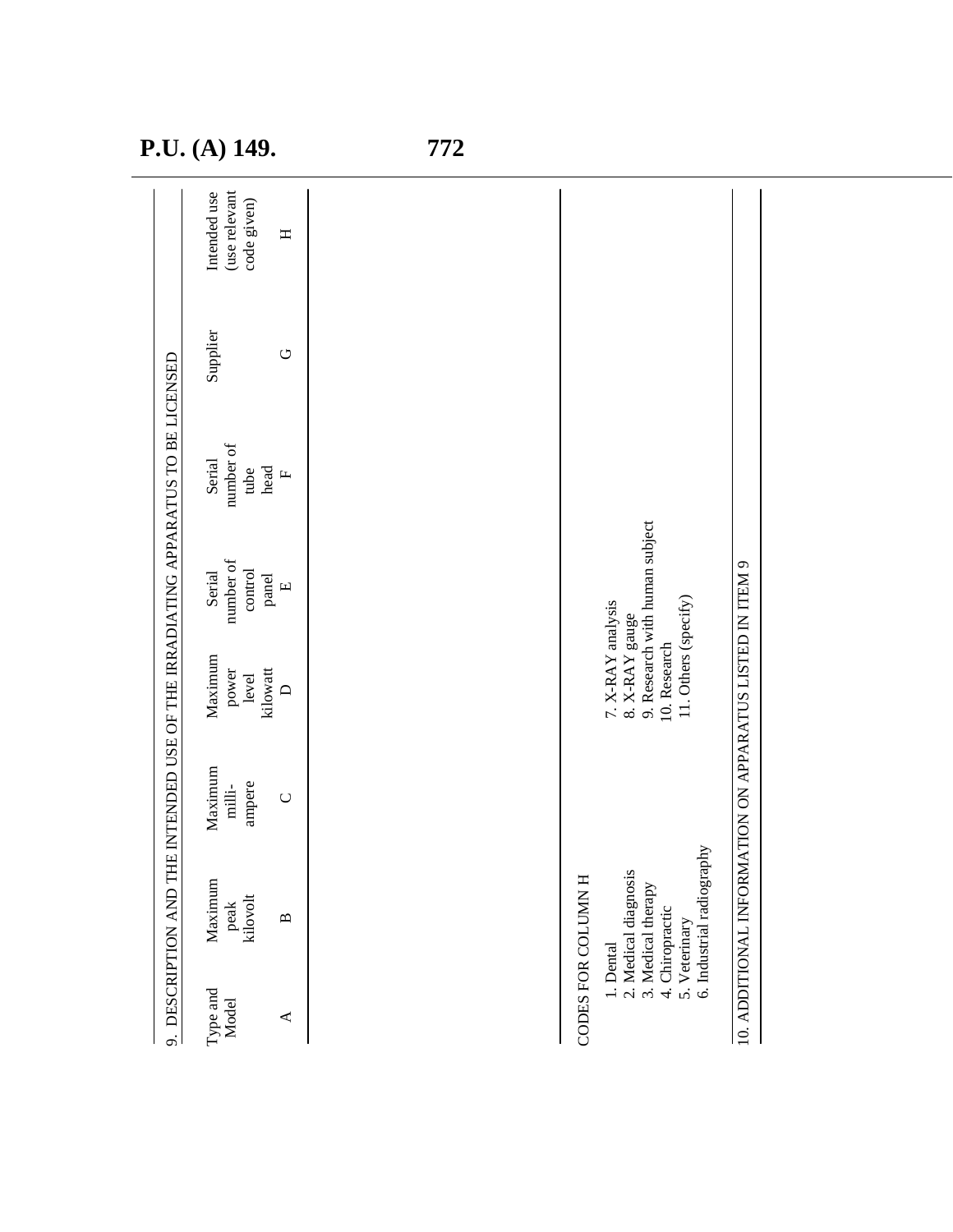| Type of<br>instrument | Supplier                 | Model<br>number                                  | Number<br>available | Radiation<br>detectable                                          | Range        |
|-----------------------|--------------------------|--------------------------------------------------|---------------------|------------------------------------------------------------------|--------------|
| A                     | B                        | $\mathcal{C}$                                    | D                   | E                                                                | $\mathbf{F}$ |
|                       |                          |                                                  |                     |                                                                  |              |
|                       |                          |                                                  |                     |                                                                  |              |
|                       |                          |                                                  |                     |                                                                  |              |
|                       |                          |                                                  |                     |                                                                  |              |
|                       |                          |                                                  |                     |                                                                  |              |
|                       |                          |                                                  |                     |                                                                  |              |
|                       | (tick where appropriate) | 12. CALIBRATION OF INSTRUMENTS LISTED IN ITEM 11 |                     |                                                                  |              |
|                       | By applicant             |                                                  |                     | Others (state the name and address<br>of the calibrating agency) |              |

Attach a resume describing the method and frequency of calibration, date of last calibration and standards used for instrument calibration.

| Type<br>(tick where appropriate)              | Supplier | Evaluating<br>agency | Frequency<br>of<br>evaluation |
|-----------------------------------------------|----------|----------------------|-------------------------------|
| A                                             | B        | $\mathsf{C}$         | D                             |
| Film badge                                    |          |                      |                               |
| Thermolumi-<br>nescence<br>dosimeter<br>(TLD) |          |                      |                               |
| Others (specify)                              |          |                      |                               |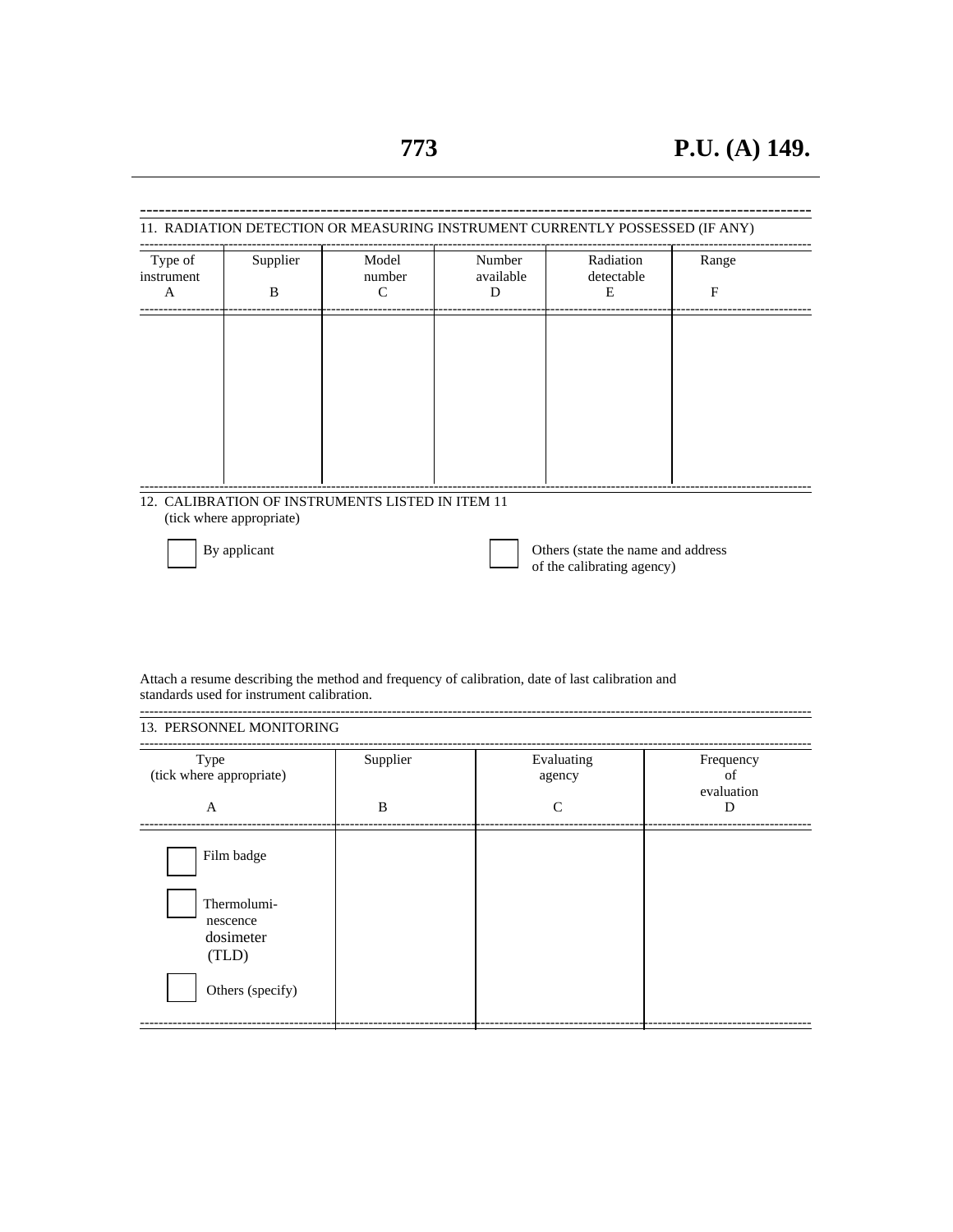#### 14. DESRIPTION OF FACILITY AND EQUIPMENT TO BE INSTALLAED

Detailed layout plan submitted shall contain at least the following information:

- (a) room: location and dimensions;
- (b) wall, ceiling and floor: material used and thickness;
- (c) windows, doors and other openings: position, size and material used;
- (d) equipment: specification of the irradiating apparatus, its position in the room and the position of the operating console; and

---------------------------------------------------------------------------------------------------------------------------------

------------------------------------------------------------------------------------------------------------

(e) surrounding: use of spaces adjoining to the room including those above and below.

#### 15. RADIATION PROTECTION PROGRAMME

Describe the radiation protection programme to be adopted.

#### 16. QUALIFICATION AND EXPERIENCE OF SUPERVISOR, RADIATION PROTECTION OFFICER AND OPERATOR

---------------------------------------------------------------------------------------------------------------------------------

(a) State the qualifications of the Supervisor, Radiation Protection Officer and operator. List relevant courses attended and attach certified copies of certificate(s) obtained.

---------------------------------------------------------------------------------------------------------------------------------

| Name<br>A | Designation<br>B | Qualification/Courses attended<br>⌒ |
|-----------|------------------|-------------------------------------|
|           |                  |                                     |
|           |                  |                                     |
|           |                  |                                     |

(b) State the experience of the Supervisor, Radiation Protection Officer and operator. and attach the appropriate resume if available.

| Name<br>A | Designation<br>B | Organization | Duration<br>D | Year<br>Ε |
|-----------|------------------|--------------|---------------|-----------|
|           |                  |              |               |           |
|           |                  |              |               |           |
|           |                  |              |               |           |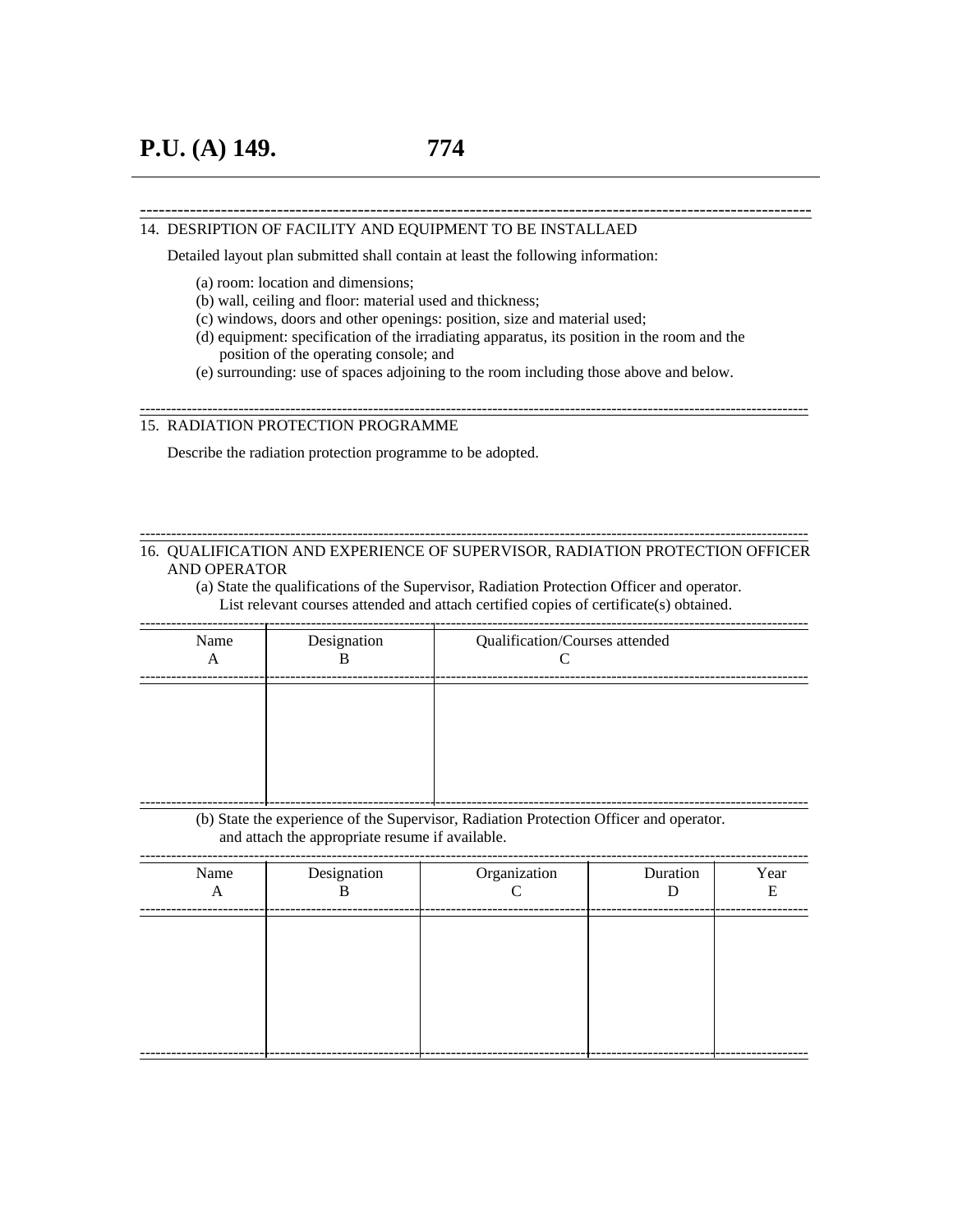| 17. DECLARATION                                                                                |                                                                                                  |
|------------------------------------------------------------------------------------------------|--------------------------------------------------------------------------------------------------|
|                                                                                                | (full name)                                                                                      |
|                                                                                                |                                                                                                  |
| hereby declare-                                                                                |                                                                                                  |
|                                                                                                |                                                                                                  |
| are true and correct.                                                                          | (b) that the particulars given in this form, including all supplements attached hereto,          |
| Signature                                                                                      |                                                                                                  |
| Name (capital letters)                                                                         |                                                                                                  |
| Position                                                                                       |                                                                                                  |
| Official stamp                                                                                 |                                                                                                  |
| Date                                                                                           |                                                                                                  |
|                                                                                                | ATOMIC ENERGY LICENSING ACT 1984                                                                 |
|                                                                                                | RADIATION PROTECTION (LICENSING) REGULATIONS 1986                                                |
|                                                                                                | APPLICATION FORM TO OBTAIN, RENEW OR AMEND LICENCE                                               |
|                                                                                                | (Regulation 13 and 14)                                                                           |
| FORM LPTA/BP/4                                                                                 | <b>TRANSPORTATION</b>                                                                            |
| fee of $$15.00$ to:                                                                            | This application form shall be completed in duplicate and submitted together with an application |
| Executive Secretary,                                                                           |                                                                                                  |
| Atomic Energy Licensing Board,<br>$12th$ and $13th$ Floor.                                     |                                                                                                  |
| Plaza Pekeliling,                                                                              |                                                                                                  |
| No. 2 Jalan Tun Razak,                                                                         |                                                                                                  |
| 50400 Kuala Lumpur.                                                                            |                                                                                                  |
| or (for renewal or amendment of a licence for a medical purpose):<br>Ketua Pengarah Kesihatan, |                                                                                                  |
| Kementerian Kesihatan,                                                                         |                                                                                                  |
| Jalan Cenderasari,                                                                             |                                                                                                  |
| 50480 Kuala Lumpur.                                                                            |                                                                                                  |
| Note: If more space is needed, use additional pages                                            |                                                                                                  |
|                                                                                                | <b>FOR OFFICIAL USE ONLY</b>                                                                     |
|                                                                                                |                                                                                                  |
|                                                                                                |                                                                                                  |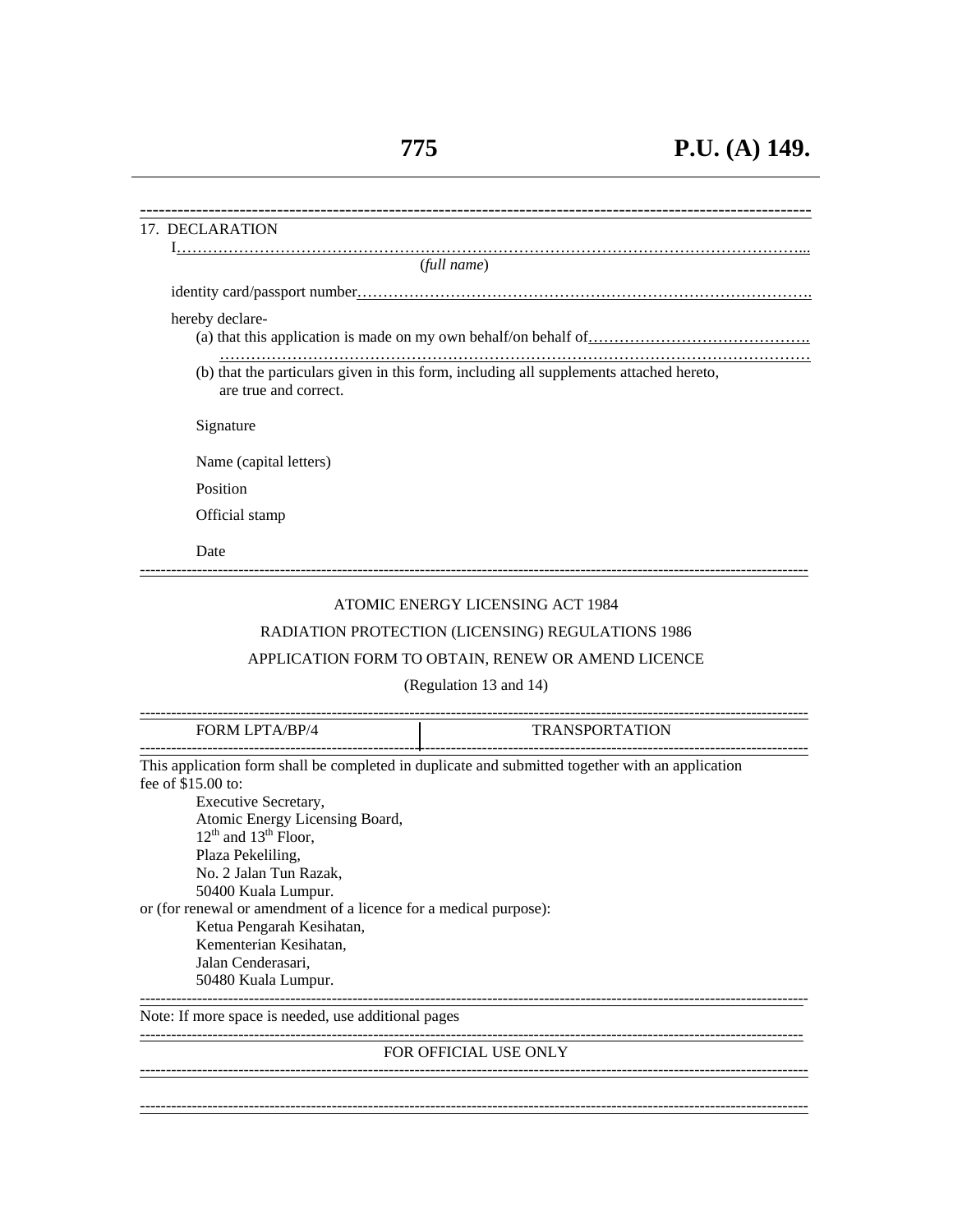## **P.U. (A) 149. 776**

| (tick where appropriate)<br>Radioactive material |
|--------------------------------------------------|
|                                                  |
|                                                  |
| Radioactive waste                                |
| Nuclear material                                 |
| Nuclear waste                                    |
| Others (specify)                                 |
|                                                  |
| Others (specify)                                 |
|                                                  |
|                                                  |

### 4b. APPLICANT'S MAILING ADDRESS

#### 5. PARTICULARS OF PERSON RESPONSIBLE FOR THE APPLICATION

- (a) Name (capital letters)
- (b) Identity card/passport number
- (c) Designation
- (d) Telephone number

---------------------------------------------------------------------------------------------------------------------------------

---------------------------------------------------------------------------------------------------------------------------------

6. ADDRESS OF FACILITY OR AGENCY

--------------------------------------------------------------------------------------------------------------------------------- 7. IF USING TRANSPORTATION SERVICE COMPANY, STATE THE NAME, ADDRESS AND TELEPHONE NUMBER OF THE COMPANY

------------------------------------------------------------------------------------------------------------------------------------------------

------------------------------------------------------------------------------------------------------------------------------------------------ 8. NAME OF RADIATION PROTECTION OFFICER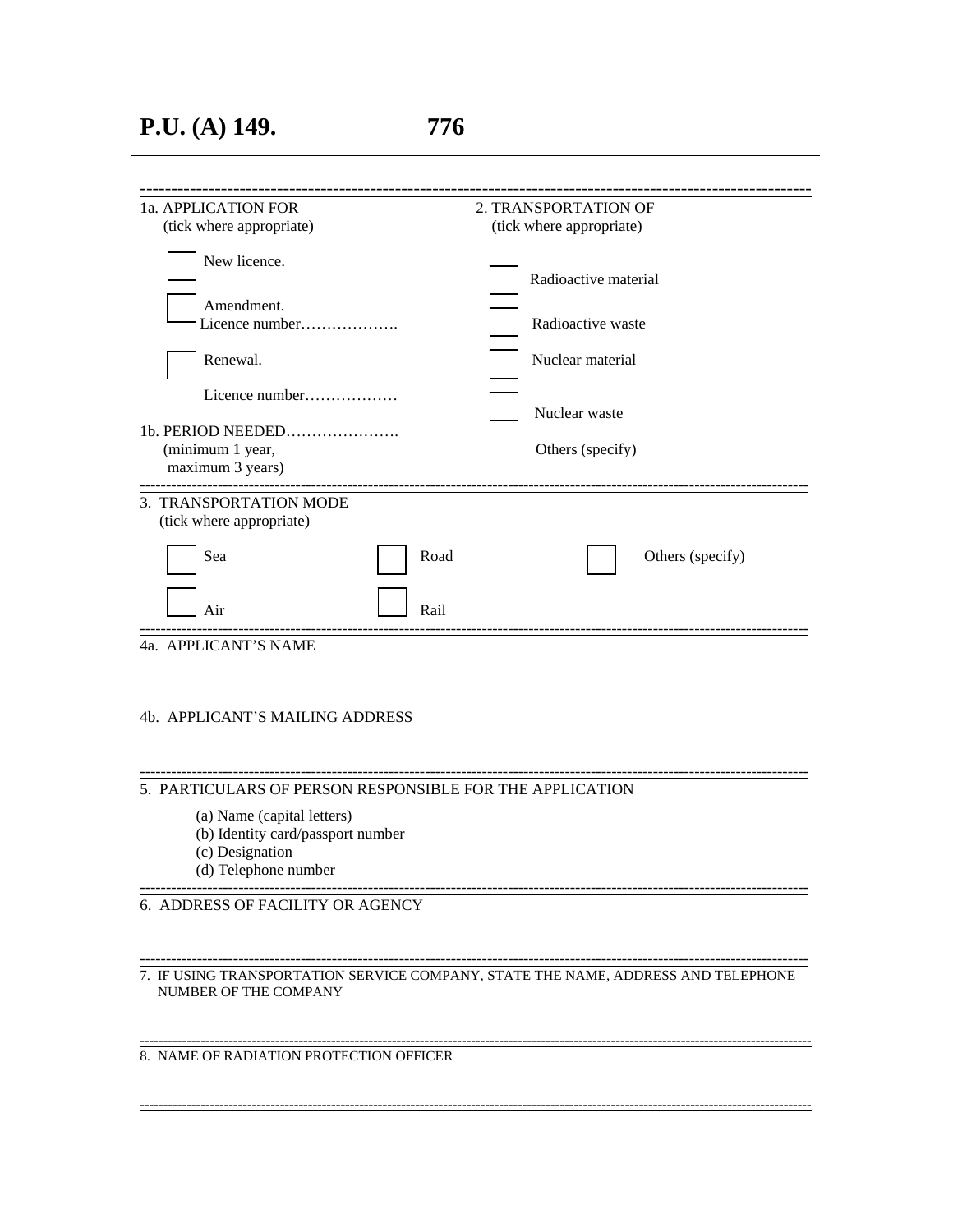#### 9. DESCRIPTION OF PACKAGE

- (a) *Description of packaging*
	- (i) Type of package
	- (ii) Package identification number
	- (iii) Model number
	- (iv) Main material of packaging, weight, dimensions and its fabrication and also its design in detail

------------------------------------------------------------------------------------------------------------

 (v) Gross weight ---------------------------------------------------------------------------------------------------------------------------------

#### (b) *Description of contents*

- (i) Name(s) of radioactive material or radioactive waste and its maximum activity (if applicable)
- (ii) Name(s) of nuclear material or nuclear waste and its maximum quantity (if applicable)

---------------------------------------------------------------------------------------------------------------------------------

- (iii) Chemical and physical form
- (iv) Maximum weight

#### 10. COMPETENT AUTHORITY'S APPROVAL CERTIFICATE

 The applicant shall submit the approval test certificates issued by the Atomic Energy Licensing Board or, where the tests are conducted in any country outside Malaysia, by the competent authority of that country and endorsed by the Atomic Energy Licensing Board.

---------------------------------------------------------------------------------------------------------------------------------

#### 11. RADIATION DETECTION OR MEASURING INSTRUMENTS CURRENTLY POSSESSED (IF ANY)

| Type of<br>Instrument<br>$\boldsymbol{\mathsf{A}}$ | Supplier<br>$\, {\bf B}$ | Model<br>number<br>$\mathbf C$ | Number<br>available<br>${\bf D}$ | Radiation<br>detectable<br>E | Range<br>${\bf F}$ |
|----------------------------------------------------|--------------------------|--------------------------------|----------------------------------|------------------------------|--------------------|
|                                                    |                          |                                |                                  |                              |                    |
|                                                    |                          |                                |                                  |                              |                    |
|                                                    |                          |                                |                                  |                              |                    |
|                                                    |                          |                                |                                  |                              |                    |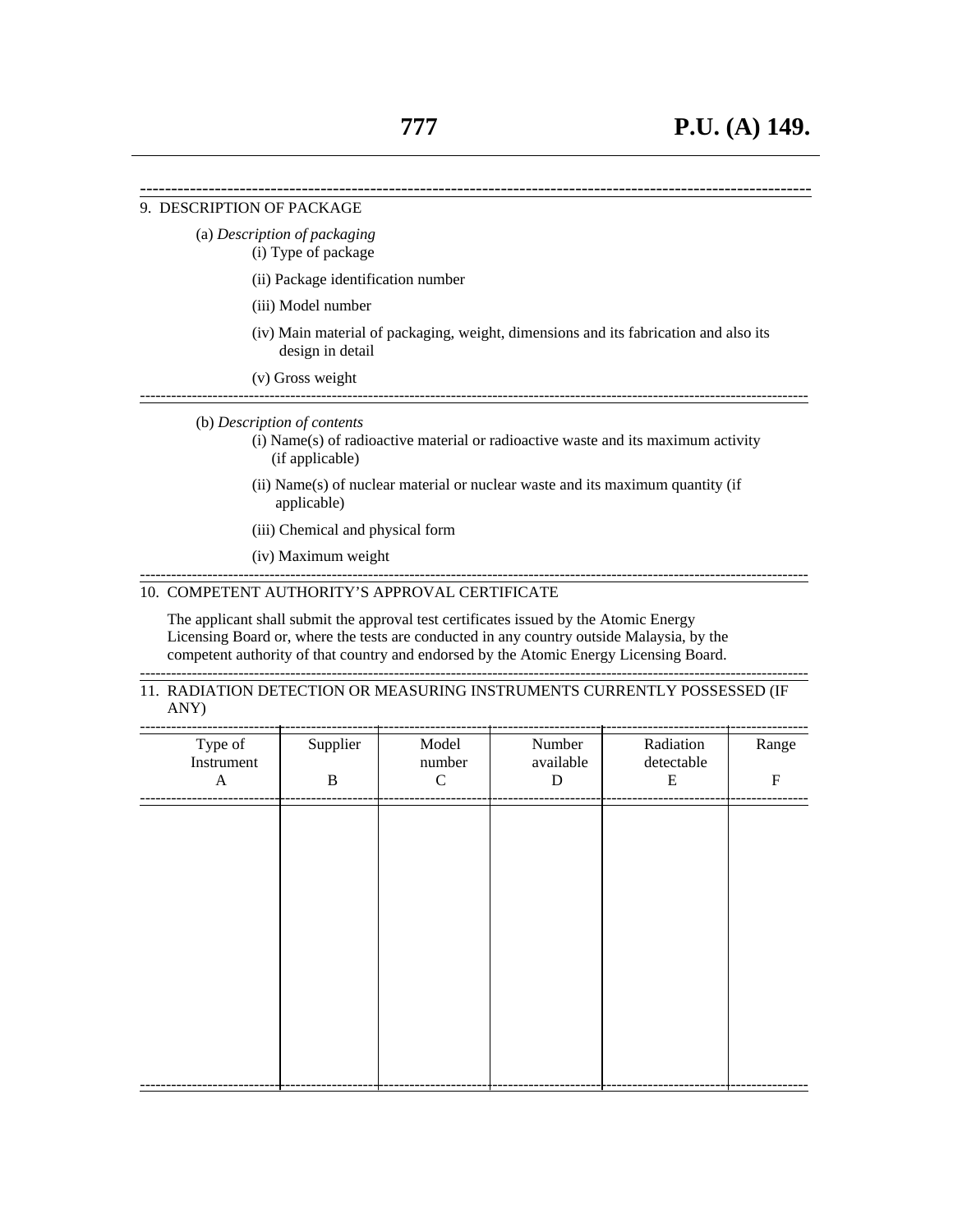### ------------------------------------------------------------------------------------------------------------ 12. CALIBRATION OF INSTRUMENT LISTED IN ITEM 11

(tick where appropriate and attach the relevant certification)

By applicant **Department** Other (state name and address of the calibrating agency)

Attach a resume describing the method and frequency of calibration, date of last calibration and standards used for instrument calibration.

--------------------------------------------------------------------------------------------------------------------------------- 13. PERSONNEL MONITORING

---------------------------------------------------------------------------------------------------------------------------------

| Type<br>(tick where appropriate)<br>A                                           | Supplier<br>B | Evaluating<br>agency<br>$\mathsf{C}$ | Frequency<br>οf<br>evaluation<br>D |
|---------------------------------------------------------------------------------|---------------|--------------------------------------|------------------------------------|
| Film badge<br>Thermolumi-<br>nescence<br>dosimeter<br>(TLD)<br>Others (specify) |               |                                      |                                    |

## 14. RADIATION PROTECTION PROGRAMME

Describe the radiation protection programme to be adopted including the contingency plan.

--------------------------------------------------------------------------------------------------------------------------------- 15. QUALIFICATION AND EXPERIENCE OF SUPERVISOR AND RADIATION PROTECTION OFFICER (a) State the qualifications of the Supervisor and Radiation Protection Officer. List relevant courses attended and attach certified copies of certificate(s) obtained.

| Name<br>A | Designation | Qualification/Courses attended |
|-----------|-------------|--------------------------------|
|           |             |                                |
|           |             |                                |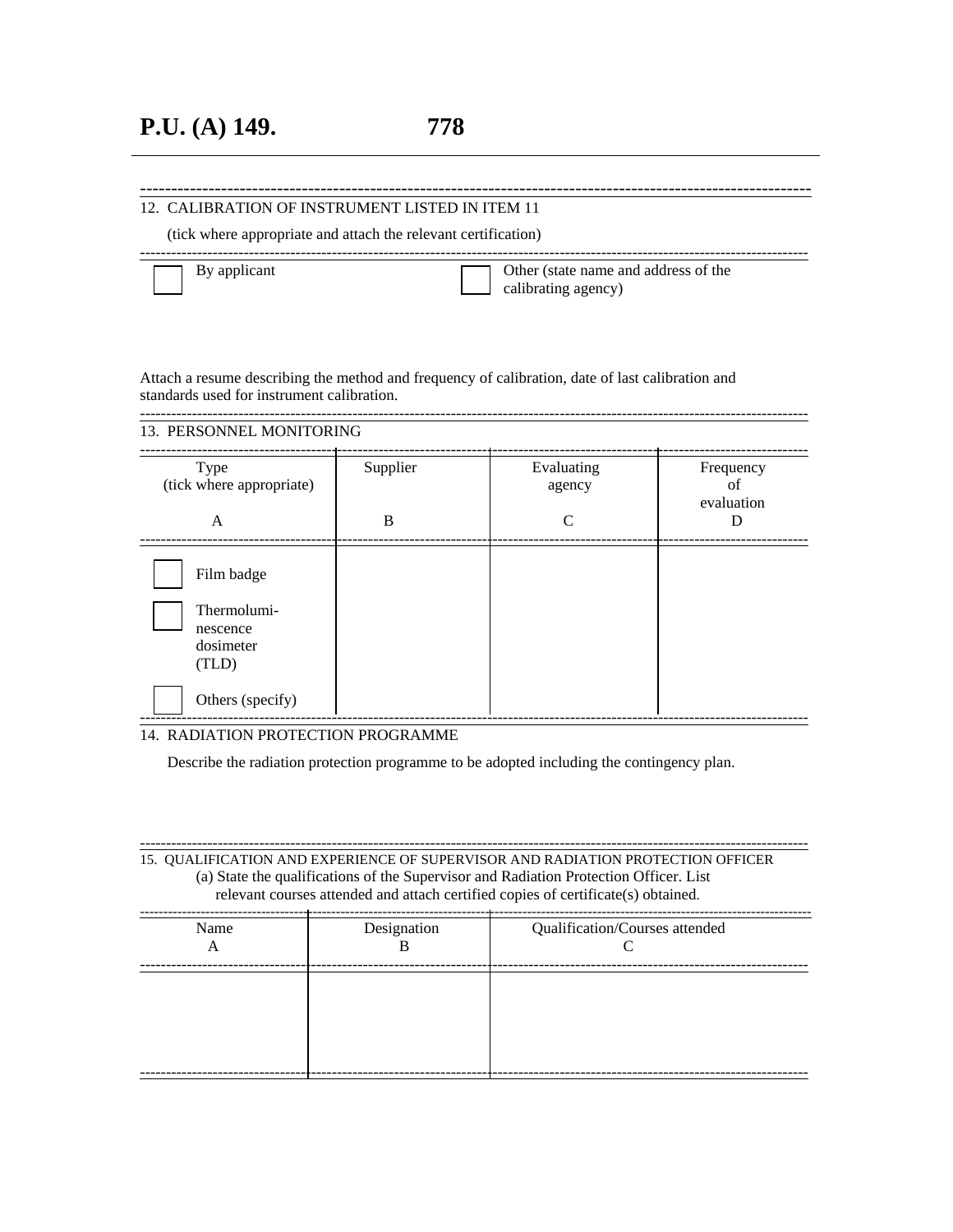------------------------------------------------------------------------------------------------------------

|                        | (b) State the experience of the Supervisor and Radiation Protection Officer and attach the  |                   |               |                   |
|------------------------|---------------------------------------------------------------------------------------------|-------------------|---------------|-------------------|
| Name<br>A              | Designation<br>B                                                                            | Organization<br>C | Duration<br>D | Year<br>${\bf E}$ |
|                        |                                                                                             |                   |               |                   |
|                        |                                                                                             |                   |               |                   |
|                        |                                                                                             |                   |               |                   |
|                        |                                                                                             |                   |               |                   |
|                        |                                                                                             |                   |               |                   |
|                        |                                                                                             |                   |               |                   |
|                        |                                                                                             |                   |               |                   |
|                        |                                                                                             |                   |               |                   |
|                        |                                                                                             |                   |               |                   |
|                        |                                                                                             |                   |               |                   |
| 16. DECLARATION        |                                                                                             |                   |               |                   |
|                        |                                                                                             | (full name)       |               |                   |
|                        |                                                                                             |                   |               |                   |
| hereby declare-        |                                                                                             |                   |               |                   |
|                        | (b) that the particulars given in this form, including all supplements attached hereto, are |                   |               |                   |
|                        | true and correct.                                                                           |                   |               |                   |
| Signature              |                                                                                             |                   |               |                   |
| Name (capital letters) |                                                                                             |                   |               |                   |
| Designation            |                                                                                             |                   |               |                   |
| Official stamp         |                                                                                             |                   |               |                   |
| Date                   |                                                                                             |                   |               |                   |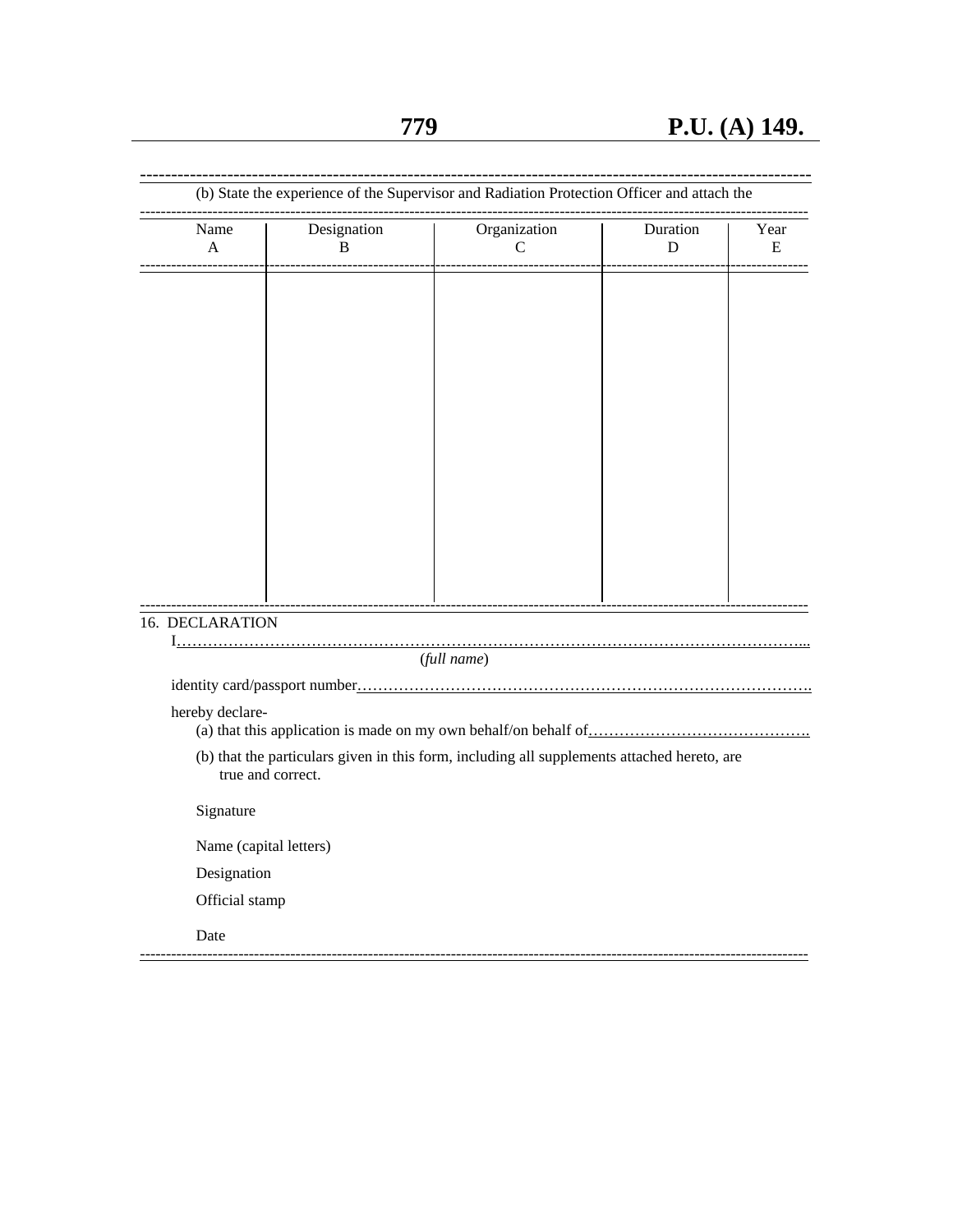## ATOMIC ENERGY LICENSING ACT 1984

## RADIATION PROTECTION (LICENSING) REGULATIONS 1986

## APPLICATION FORM TO OBTAIN, RENEW OR AMEND LICENCE

(Regulations 13 and 14)

| STORAGE PRIOR TO DISPOSAL/DISPOSAL                                                                                                                                        |
|---------------------------------------------------------------------------------------------------------------------------------------------------------------------------|
| This application form shall be completed in duplicate and submitted together with an application fee<br>or (for renewal or amendment of a licence for a medical purpose): |
| Note: If more space is needed, use additional pages                                                                                                                       |
| FOR OFFICIAL USE ONLY                                                                                                                                                     |
|                                                                                                                                                                           |
| 2. PURPOSE OF LICENCE                                                                                                                                                     |
| (tick where appropriate)                                                                                                                                                  |
| Storage prior to disposal                                                                                                                                                 |
| Disposal<br>3 TYPE OF WASTE <i>(tick where appropriate)</i>                                                                                                               |
|                                                                                                                                                                           |

|                  | 3. TYPE OF WASTE (tick where appropriate) |
|------------------|-------------------------------------------|
| Renewal.         | Radioactive waste                         |
| (minimum 1 year, | Nuclear waste                             |
| maximum 3 years) | Others (specify)                          |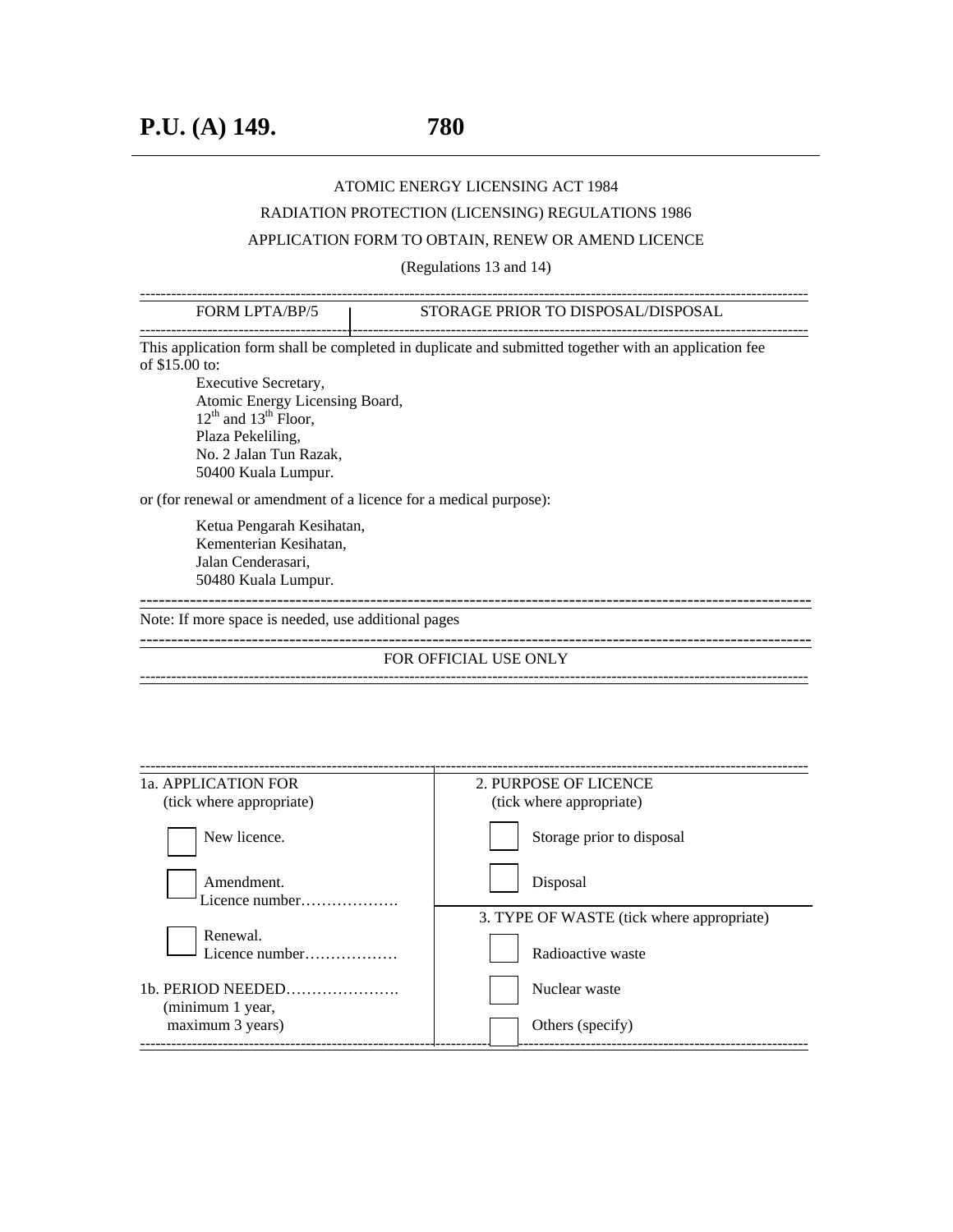------------------------------------------------------------------------------------------------------------

---------------------------------------------------------------------------------------------------------------------------------

---------------------------------------------------------------------------------------------------------------------------------

#### 4a. APPLICANT'S NAME

#### 4b. APPLICANT'S MAILING ADDRESS

## --------------------------------------------------------------------------------------------------------------------------------- 5. PARTICULARS OF PERSON RESPONSIBLE FOR THE APPLICATION

- (a) Name (capital letters)
- (b) Identity card/passport number
- (c) Designation
- (d) Telephone number

#### 6. ADDRESS OF FACILITY OR AGENCY

## 7. METHODS OF DISPOSAL (tick where appropriate)

Transfer to licensed disposal facility

At licensee's own disposal facility

Others (specify)

#### --------------------------------------------------------------------------------------------------------------------------------- 8. DESCRIPTION OF METHODS IN ITEM 7

- (Fill in where necessary)
	- (a) *Transfer to disposal facility* 
		- (i) Name of facility
		- (ii) Address of facility
		- (iii) Transport mode
		- (iv) Facility licence number
		- (v) Method and period of agreement between the applicant and facility company for the purpose of the waste material disposal

---------------------------------------------------------------------------------------------------------------------------------

(b) *At licensee's own disposal facility*

Attach relevant documents for site and facility approval

(c) *Others*

Explain in detail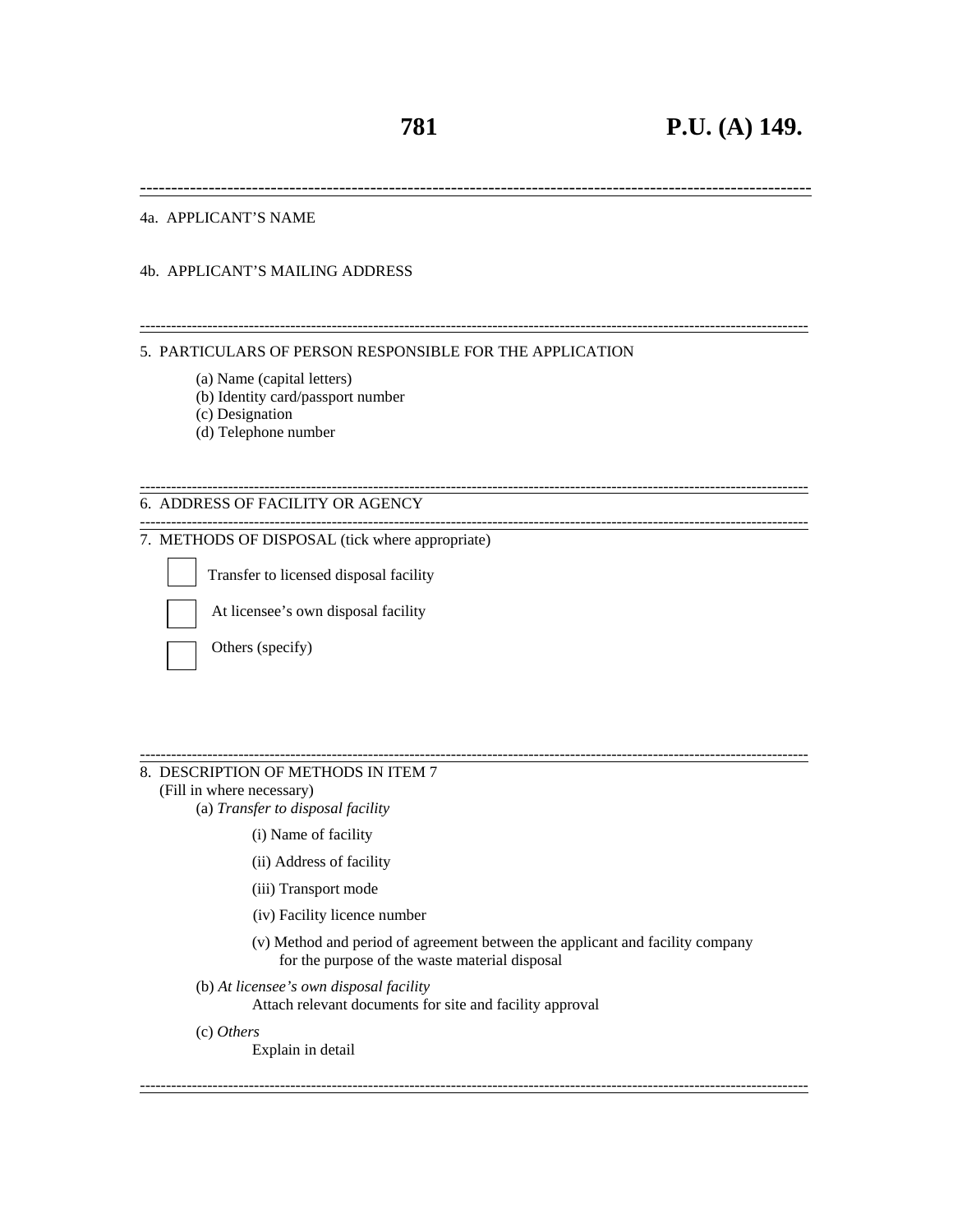| C | B | A |
|---|---|---|
|   |   |   |
|   |   |   |
|   |   |   |
|   |   |   |
|   |   |   |
|   |   |   |
|   |   |   |
|   |   |   |
|   |   |   |

10. NAME OF RADIATION PROTECTION OFFICER

| Type of<br>instrument | Supplier | Model<br>number | Number<br>available | Radiation<br>detectable | Range |
|-----------------------|----------|-----------------|---------------------|-------------------------|-------|
| $\mathbf{A}$          | B        | $\mathcal{C}$   | D                   | E                       |       |
|                       |          |                 |                     |                         |       |
|                       |          |                 |                     |                         |       |
|                       |          |                 |                     |                         |       |
|                       |          |                 |                     |                         |       |
|                       |          |                 |                     |                         |       |
|                       |          |                 |                     |                         |       |
|                       |          |                 |                     |                         |       |
|                       |          |                 |                     |                         |       |
|                       |          |                 |                     |                         |       |
|                       |          |                 |                     |                         |       |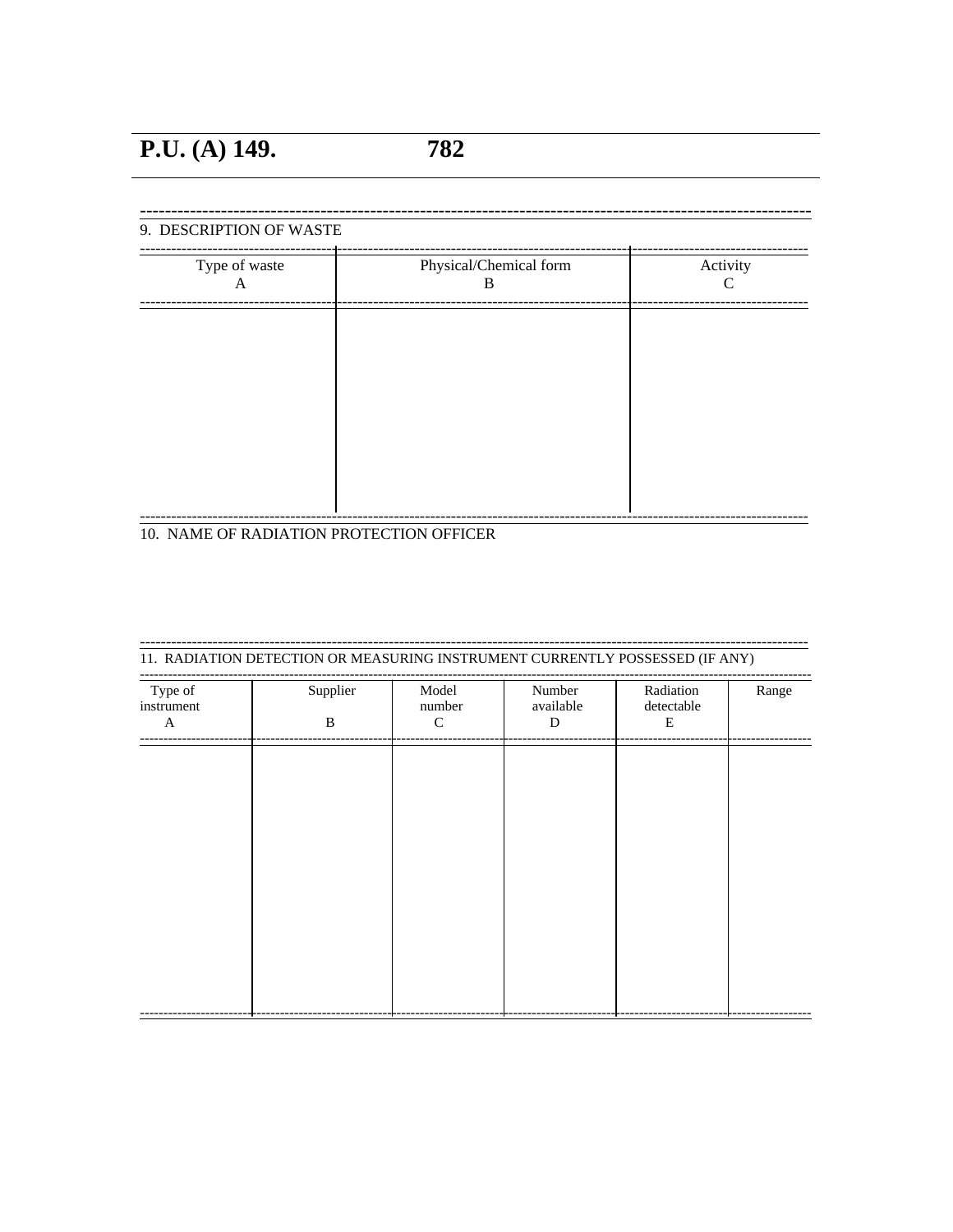------------------------------------------------------------------------------------------------------------

| 12. CALIBRATION OF INSTRUMENT LISTED IN ITEM 11                                                                    | (tick where appropriate and attach the relevant certification) |          |                                                                                                                                                                                                                                                               |                                       |
|--------------------------------------------------------------------------------------------------------------------|----------------------------------------------------------------|----------|---------------------------------------------------------------------------------------------------------------------------------------------------------------------------------------------------------------------------------------------------------------|---------------------------------------|
| By applicant                                                                                                       |                                                                |          | calibrating agency)                                                                                                                                                                                                                                           | Others (state name and address of the |
| standards used for instrument calibration.                                                                         |                                                                |          | Attach a resume describing the method and frequency of calibration, date of last calibration and                                                                                                                                                              |                                       |
| 13. PERSONNEL MONITORING                                                                                           |                                                                |          |                                                                                                                                                                                                                                                               |                                       |
|                                                                                                                    | Type<br>(tick where appropriate)                               | Supplier | Evaluating<br>agency                                                                                                                                                                                                                                          | Frequency of<br>evaluation            |
|                                                                                                                    | A                                                              | B        | С                                                                                                                                                                                                                                                             | C                                     |
| Film badge<br>Thermolumi-<br>nescence<br>dosimeter (TLD)<br>Others (specify)<br>14. RADIATION PROTECTION PROGRAMME | Describe the radiation protection programme to be adopted.     |          | 15. QUALIFICATION AND EXPERIENCE OF SUPERVISOR AND RADIATION PROTECTION OFFICER<br>(a) State the qualifications of the Supervisor and Radiation Protection Officer. List<br>relevant courses attended and attach certified copies of certificate(s) obtained. |                                       |
| Name<br>A                                                                                                          | Designation<br>B                                               |          | Qualification/Courses attended<br>C                                                                                                                                                                                                                           |                                       |
|                                                                                                                    |                                                                |          |                                                                                                                                                                                                                                                               |                                       |

---------------------------------------------------------------------------------------------------------------------------------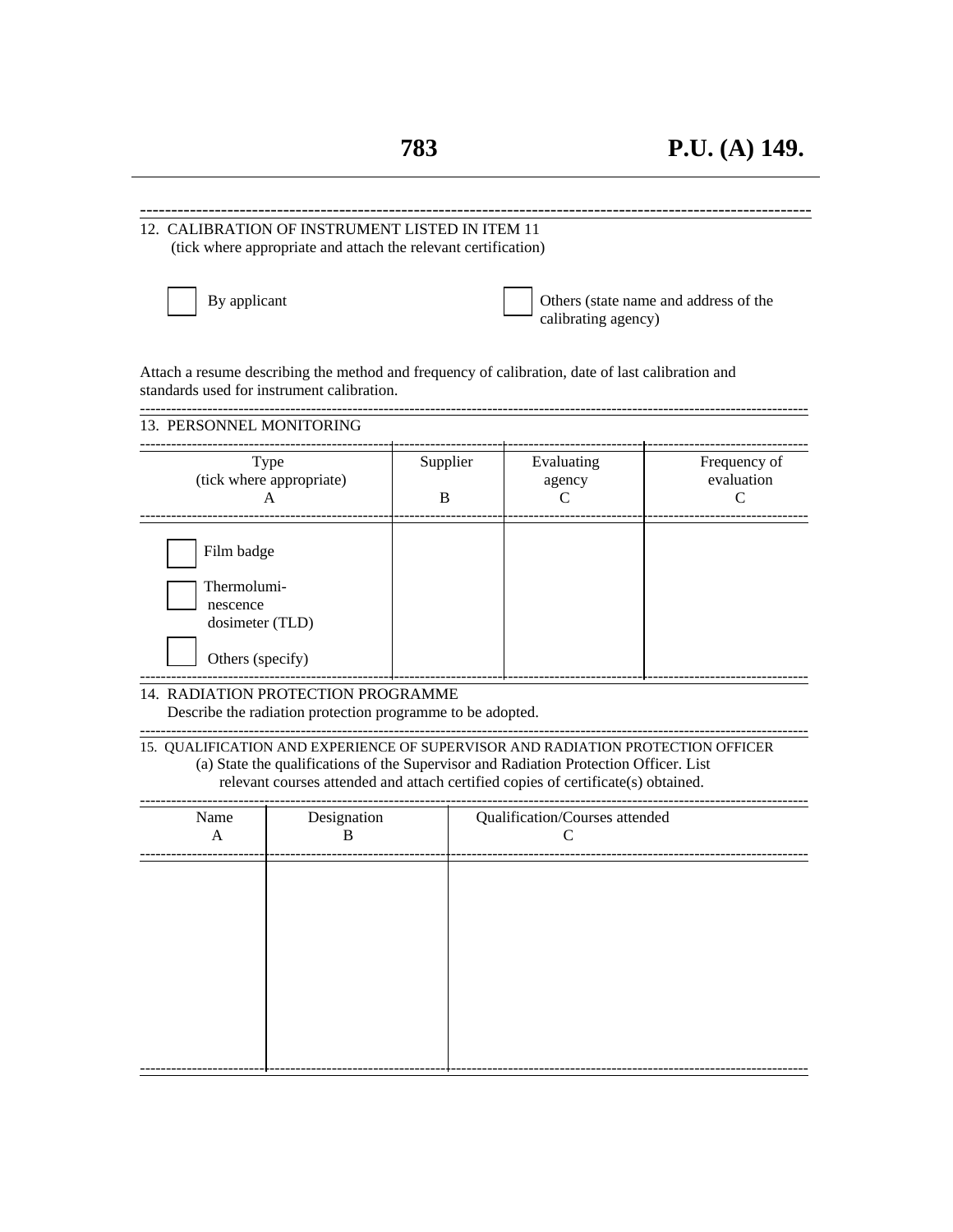## (b) State the experience of the Supervisor and Radiation Protection Officer and attach the appropriate resume if available

------------------------------------------------------------------------------------------------------------

| Name<br>$\mathbf A$ | Designation<br>B | Organization<br>$\mathcal{C}$ | Duration<br>D | Year<br>E |
|---------------------|------------------|-------------------------------|---------------|-----------|
|                     |                  |                               |               |           |
|                     |                  |                               |               |           |
|                     |                  |                               |               |           |
|                     |                  |                               |               |           |
|                     |                  |                               |               |           |
|                     |                  |                               |               |           |
|                     |                  |                               |               |           |
|                     |                  |                               |               |           |
|                     |                  |                               |               |           |
|                     |                  |                               |               |           |
|                     |                  |                               |               |           |
|                     |                  |                               |               |           |
|                     |                  |                               |               |           |
|                     |                  |                               |               |           |
|                     |                  |                               |               |           |
|                     |                  |                               |               |           |
| 16. DECLARATION     |                  |                               |               |           |
|                     |                  |                               |               |           |

(F*ull Name*)

identity card/passport number…………………………………………………………………………….

hereby declare-

- (a) that this application is made on my own behalf/on behalf of  $\frac{1}{1}$
- (b) that the particulars given in this form, including all supplements attached hereto, are true and correct.

------------------------------------------------------------------------------------------------------------

Signature

Name (capital letters)

Designation

Official stamp

Date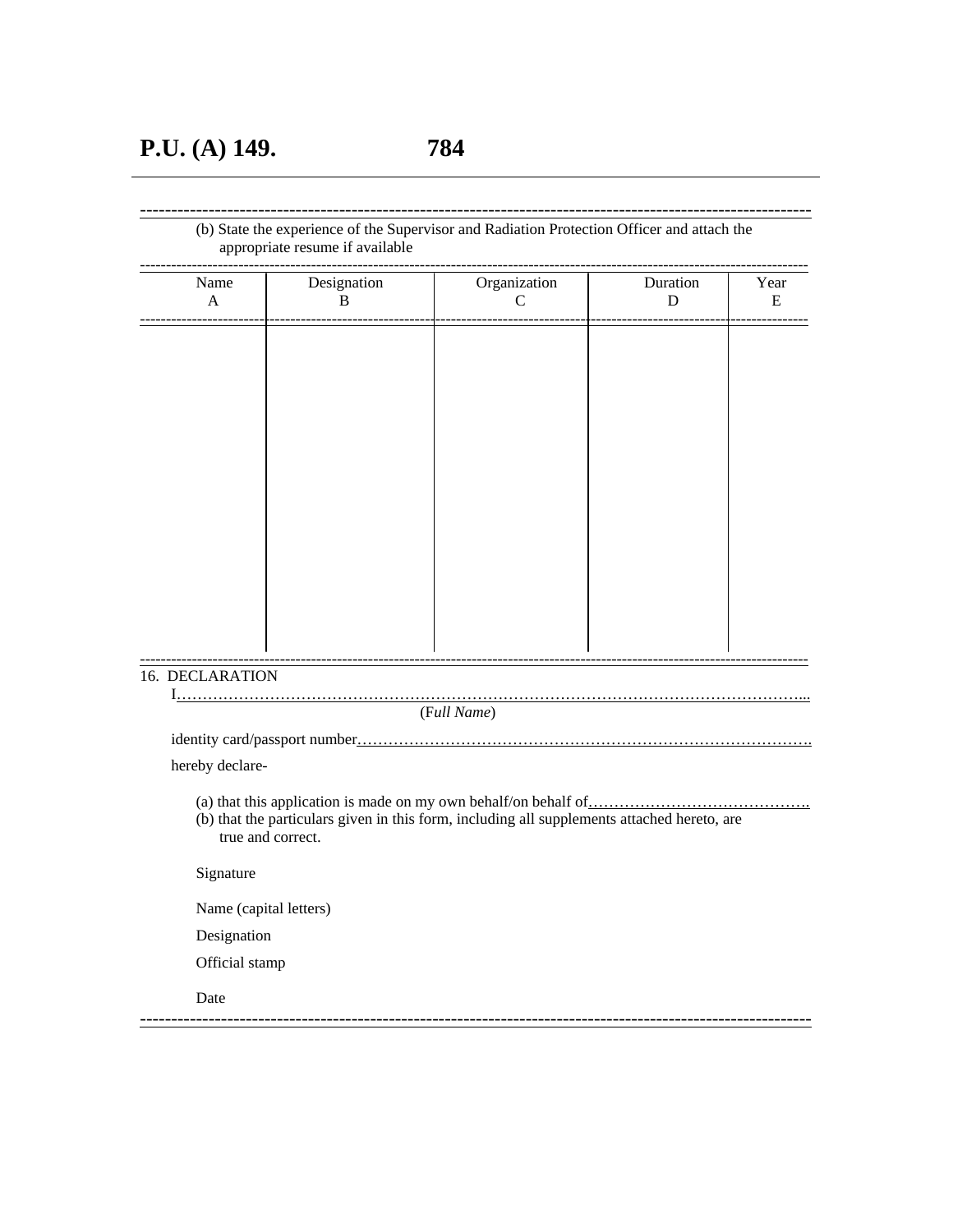## ATOMIC ENERGY LICENSING ACT 1984

## RADIATION PROTECTION (LICENSING) REGULATIONS 1986

## APPLICATION FORM TO OBTAIN, RENEW OR AMEND LICENCE

(Regulations 13 and 14)

| <b>FORM LPTA/BP/6</b>                                                                                                                                                            | <b>IMPORT OR EXPORT</b>                                                                              |
|----------------------------------------------------------------------------------------------------------------------------------------------------------------------------------|------------------------------------------------------------------------------------------------------|
| of \$15.00 to:<br>Executive Secretary,<br>Atomic Energy Licensing Board,<br>$12^{th}$ and $13^{th}$ Floor,<br>Plaza Pekeliling,<br>No. 2 Jalan Tun Razak,<br>50400 Kuala Lumpur. | This application form shall be completed in duplicate and submitted together with an application fee |
| or (for renewal or amendment of a licence for a medical purpose):                                                                                                                |                                                                                                      |
| Ketua Pengarah Kesihatan,<br>Kementerian Kesihatan,<br>Jalan Cenderasari,<br>50480 Kuala Lumpur.                                                                                 |                                                                                                      |
| Note: If more space is needed, use additional pages                                                                                                                              |                                                                                                      |
|                                                                                                                                                                                  | FOR OFFICIAL USE ONLY                                                                                |
|                                                                                                                                                                                  |                                                                                                      |
| 1a. APPLICATION FOR                                                                                                                                                              | 2. PURPOSE OF LICENCE                                                                                |
| (tick where appropriate)<br>New licence.                                                                                                                                         | (tick where appropriate)<br>Import<br>Export                                                         |
| Amendment.<br>Licence number                                                                                                                                                     | 3. ITEM<br>(tick where appropriate)                                                                  |
| Renewal.                                                                                                                                                                         | Radioactive material                                                                                 |
| Licence number                                                                                                                                                                   | Nuclear material                                                                                     |
| 1b. PERIOD NEEDED<br>(minimum 1 year, maximum 3 years)                                                                                                                           | Irradiating apparatus<br>Others (specify)                                                            |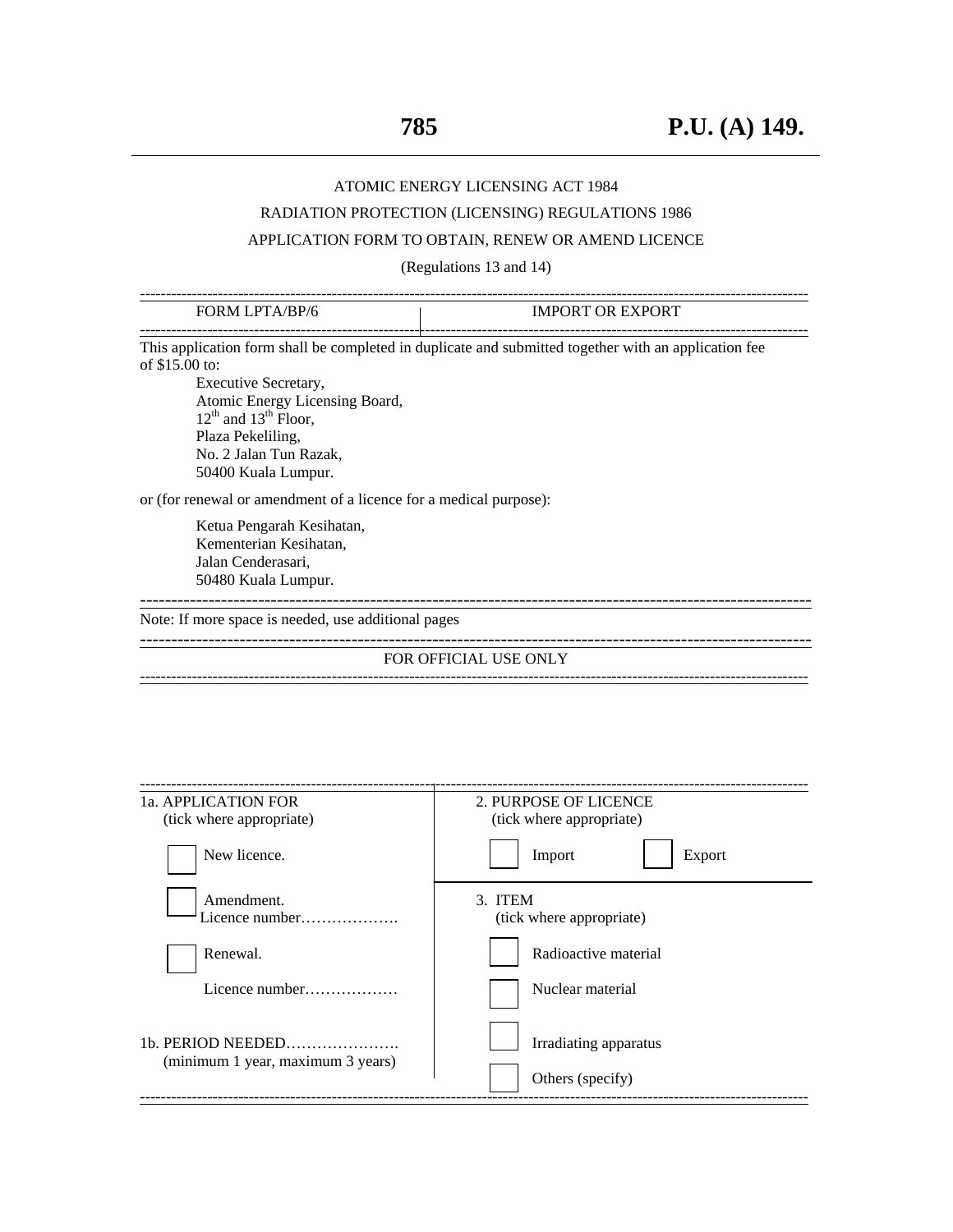------------------------------------------------------------------------------------------------------------

### 4a. APPLICANT'S NAME

#### 4b. APPLICANT'S MAILING ADDRESS

#### --------------------------------------------------------------------------------------------------------------------------------- 5. PARTICULARS OF PERSON RESPONSIBLE FOR THE APPLICATION

- (a) Name (capital letters)
- (b) Identity card/passport number
- (c) Designation
- (d) Telephone number

#### ---------------------------------------------------------------------------------------------------------------------------------

## 6. ADDRESS OF THE AGENCY OR FACILITY

#### 7. INFORMATION REQUIRED FOR IMPORT OR EXPORT LICENCE (fill in where applicable)

 General information required for the import or export of radioactive material, nuclear material, prescribed substance, or irradiating apparatus.

(a) Name of the country imported from/exported to………………………………………………

---------------------------------------------------------------------------------------------------------------------------------

- (b) Name and address of supplier………………………………………………………………….
- (c) Purpose of import or export……………………………………………………………………
- (d) Date of the first consignment………………………………………………………………….
- (e) Date of the last consignment…………………………………………………………………..
- (f) Port of loading…………………………………………………………………………………
- (g) Port of discharge………………………………………………………………………………

--------------------------------------------------------------------------------------------------------------------------------- 8. (a) Additional information required for the import or export of radioactive material.

| Element<br>and mass | Chemical<br>and/or | Name of<br>manufacturer                   |                                  | Activity           |
|---------------------|--------------------|-------------------------------------------|----------------------------------|--------------------|
| number              | physical<br>form   | and model<br>number (if<br>sealed source) | sealed<br>source<br>(per source) | unsealed<br>source |
| A                   | B                  |                                           |                                  | E                  |
|                     |                    |                                           |                                  |                    |
|                     |                    |                                           |                                  |                    |
|                     |                    |                                           |                                  |                    |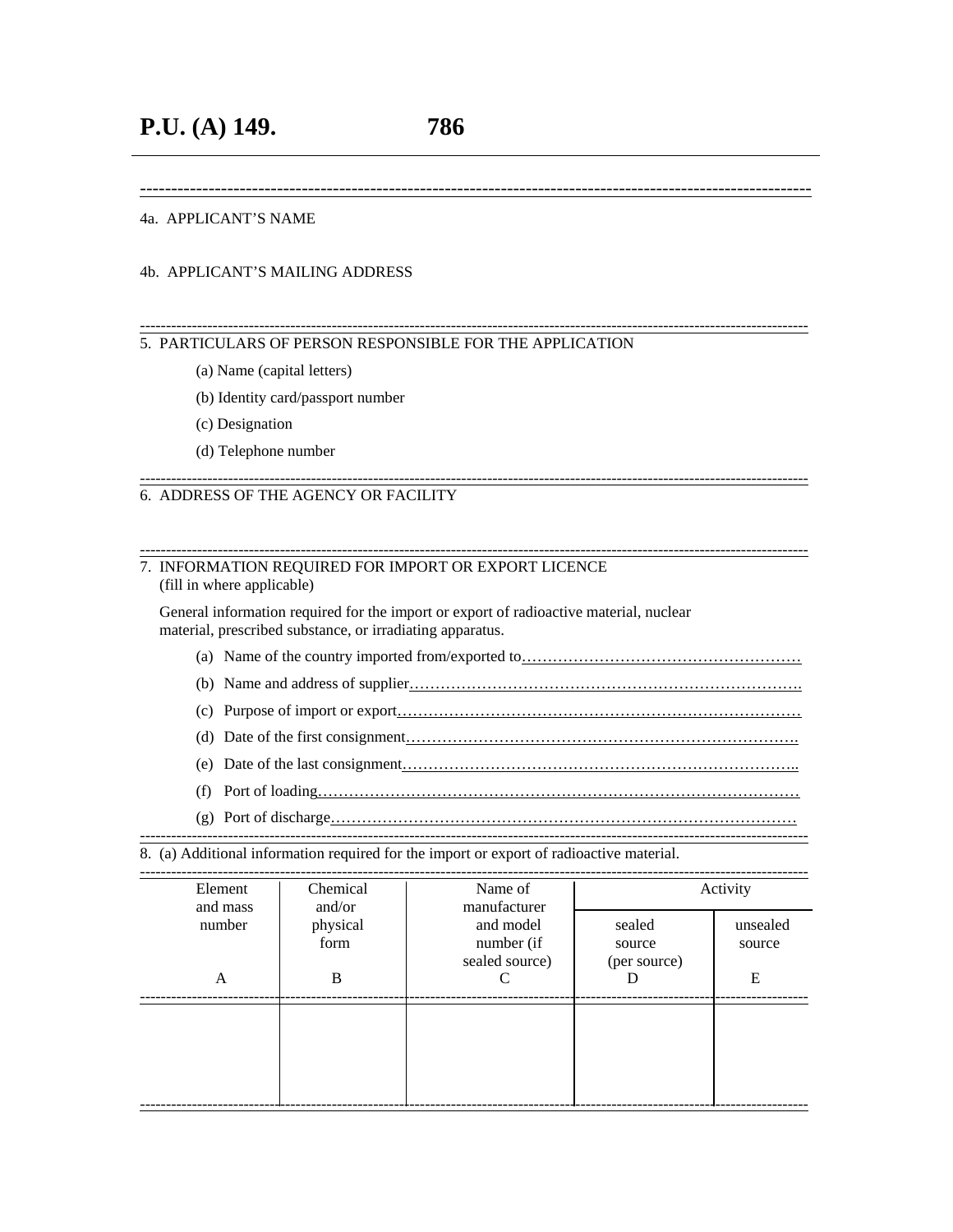------------------------------------------------------------------------------------------------------------ (b) Specify the mode of transportation

- (c) Type of package
- (d) Freight container to be used (if any). State the number.

9. Additional information required for import or export of nuclear material.

(a) Chemical or physical form of nuclear material and, for enriched uranium, the weight percentage of enrichment and PU-241 content.

---------------------------------------------------------------------------------------------------------------------------------

- (b) Quantity in grams or kilograms of-
	- (i) the nuclear material in the form imported or exported
	- (ii) the uranium or plutonium content
	- (iii) the content of U-235 in enriched uranium.
- (c) Specify, the mode of transportation and the type of package to be used.
- (d) Financial security which covers the liability for nuclear damage (attach relevant documents).

| 10. Additional information required for the import or export of irradiating apparatus. |
|----------------------------------------------------------------------------------------|

| Type<br>and model | Maximum<br>peak<br>kilovolt | Maximum<br>milliampere                                                               | Maximum<br>power level<br>kilowatt | Serial<br>number of<br>control<br>panel | Serial<br>number of<br>tube head | Manufacturer |
|-------------------|-----------------------------|--------------------------------------------------------------------------------------|------------------------------------|-----------------------------------------|----------------------------------|--------------|
| A                 | B                           | $\mathcal{C}$                                                                        | D                                  | E                                       | $\mathbf F$                      | G            |
|                   |                             |                                                                                      |                                    |                                         |                                  |              |
|                   |                             |                                                                                      |                                    |                                         |                                  |              |
|                   |                             |                                                                                      |                                    |                                         |                                  |              |
|                   |                             |                                                                                      |                                    |                                         |                                  |              |
|                   |                             |                                                                                      |                                    |                                         |                                  |              |
|                   |                             | 11. Additional information required for the import or export of prescribed substance |                                    |                                         |                                  |              |

---------------------------------------------------------------------------------------------------------------------------------

## 12. DECLARATION

 I…………………………………………………………………………………………………………... (*full name*)

identity card/passport number………………………………………… hereby declare-

(a) that this application is made on my own behalf/on behalf of…………………………………….

(b) that the particulars given in this form, including all supplements attached hereto, are true and correct.

------------------------------------------------------------------------------------------------------------

 Signature Name (capital letters) Designation Official stamp Date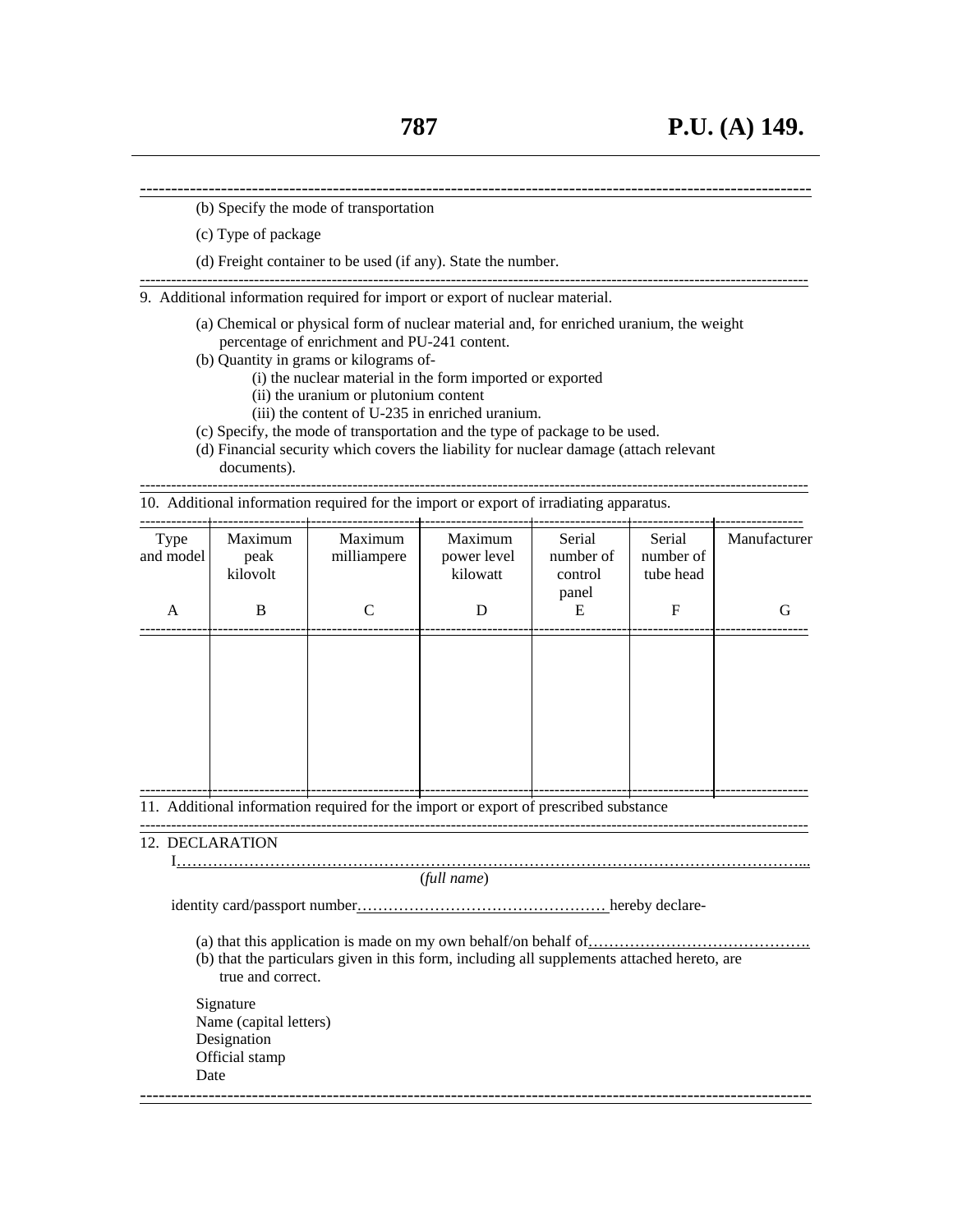#### FIFTH SCHEDULE

#### LICENCE FEES

## (Regulation 15)

- 1. Licence fee for all classes of licence, except:
	- (a) Class A or Class B in respect of the milling of materials containing or associated with radioactive materials or nuclear materials or in respect of a waste treatment facility;
	- (b) Class A, Class B or Class C in respect of the sale of, trading in or transfer of radioactive materials, nuclear materials or irradiating apparatus;
	- (c) Class F; and
	- (d) Class H,

 shall be set out in Table I for radioactive materials sealed source), Table II for radioactive materials (unsealed source), Table III for irradiating apparatus, and Table IV for transportation, for storage prior to disposal or disposal, and for import or export.

#### 2. Licence fee for:

- (a) Class A or Class B in respect of the milling of materials containing or associated with radioactive materials or nuclear materials or in respect of a waste treatment facility:
- (b) Class F; and
- (c) Class H,

 shall be twenty ringgit for each man-hour spent by the appropriate authority prior to the issuance of the licence.

3. Licence fee for Class A, Class B or Class C in respect of the sale of, trading in or transfer of radioactive materials, nuclear materials or irradiating apparatus shall be two hundred ringgit per year for each licence irrespective of the number or category of materials or apparatus to be sold, traded in or transferred.

TABLE I: Licence fee per year for radioactive material (sealed source) according to the categories listed in the First Schedule.

| Category | Licence fee per year in ringgit            |
|----------|--------------------------------------------|
|          |                                            |
|          | \$100 for the first source.                |
|          | \$20 for every additional source.          |
|          | \$200 for the first source or gauge.       |
|          | \$40 for every additional source or gauge. |
|          | \$300 for the first source.                |
|          | \$60 for every additional source.          |
|          | \$1,000 for the first source or cell.      |
|          | \$200 for every additional source or cell. |

If the sealed sources fall under several categories, the licence fee shall be the sum of the fees for all the categories. ---------------------------------------------------------------------------------------------------------------------------------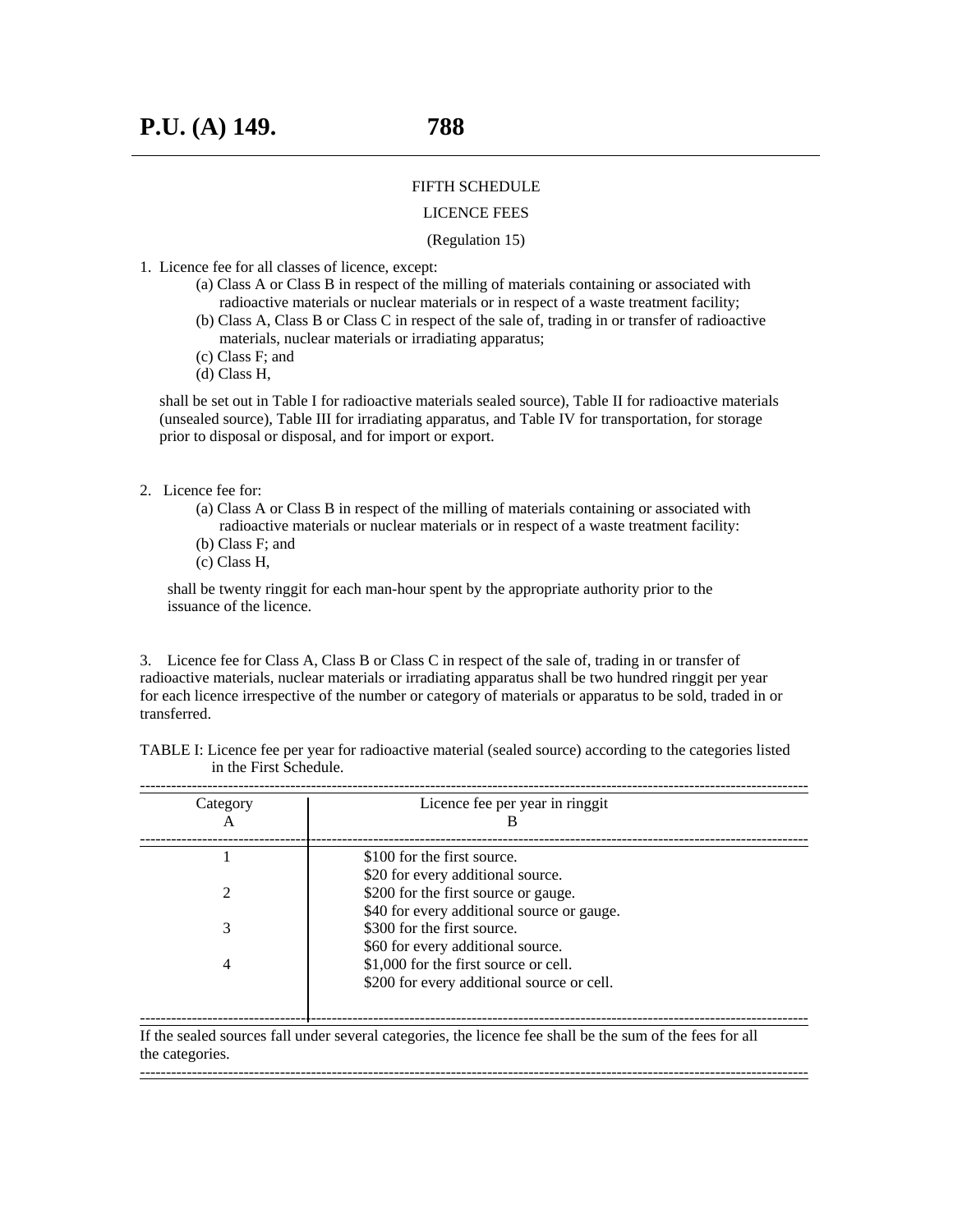TABLE II: Licence fee per year for radioactive material (unsealed source) according to the categories listed in the Second Schedule.

| Category<br>А | Licence fee per year in ringgit |
|---------------|---------------------------------|
|               | \$100                           |
|               | \$200                           |
|               | \$300                           |
|               | \$1,000                         |

---------------------------------------------------------------------------------------------------------------------------------

highest fee shall be the licence fee.

TABLE III: Licence fee per year for irradiating apparatus according to the categories listed in the Third Schedule.

| Category<br>A | Licence fee per year in ringgit       |
|---------------|---------------------------------------|
|               | \$100 for the first apparatus.        |
|               | \$20 for every additional apparatus.  |
|               | \$300 for the first apparatus.        |
|               | \$60 for every additional apparatus.  |
|               | \$1,000 for the first apparatus.      |
|               | \$200 for every additional apparatus. |

---------------------------------------------------------------------------------------------------------------------------------

the categories.

### TABLE IV: Licence fee per year for transportation, storage prior to disposal/disposal and import/export.

| Purpose<br>А                                 | Licence fee per year in ringgit |  |
|----------------------------------------------|---------------------------------|--|
| Transportation<br>Storage prior to disposal/ | \$100                           |  |
| disposal                                     | \$100                           |  |
| Import/export                                | \$100                           |  |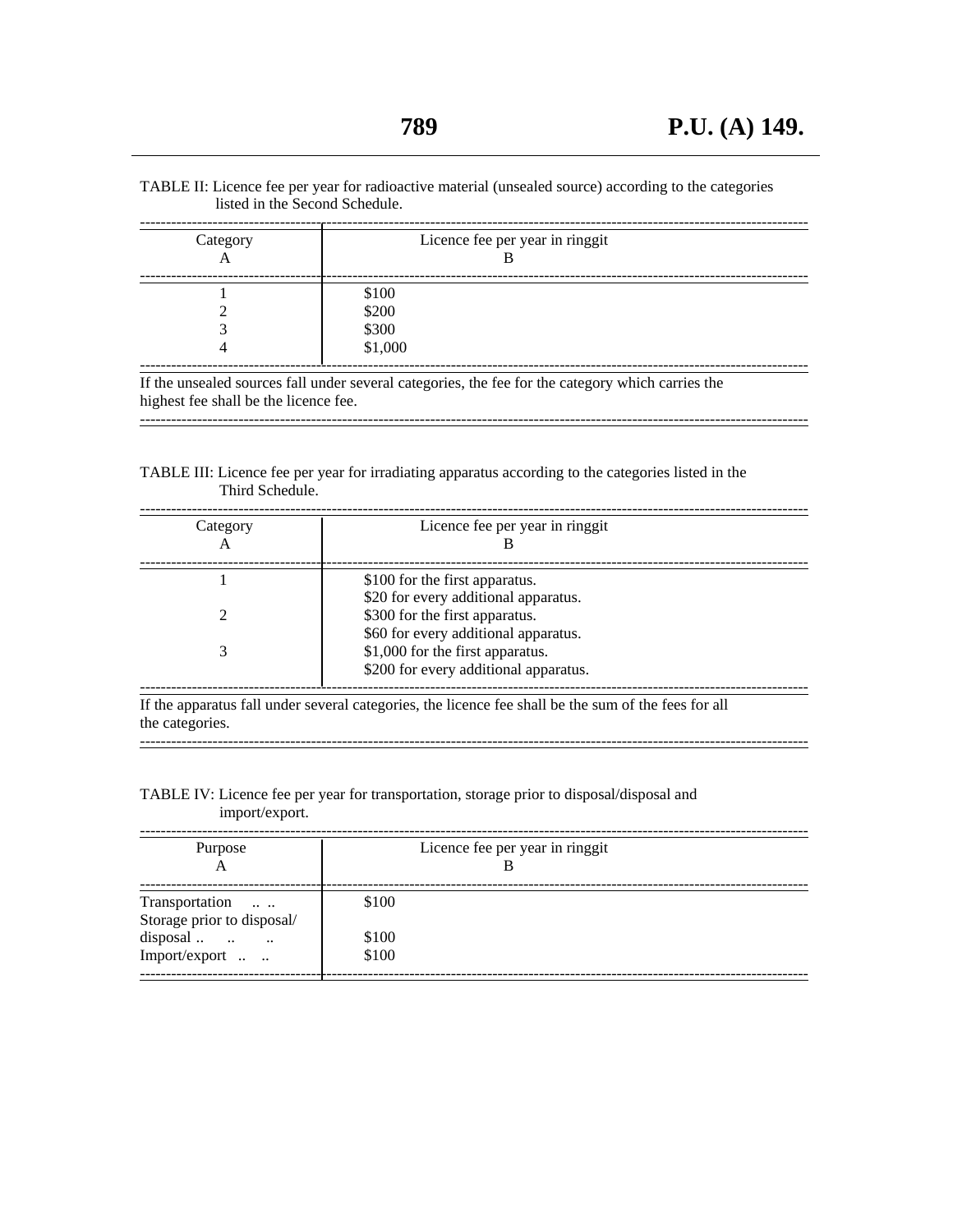## SIXTH SCHEDULE

## ATOMIC ENERGY LICENSING ACT 1984

## RADIATION PROTECTION (LICENSING) REGULATIONS 1986

## FORM OF LICENCE

(Regulation 18)

| FORM LPTA/BL/1                                                                        | (CLASS OF LICENCE)                                                                                                         |
|---------------------------------------------------------------------------------------|----------------------------------------------------------------------------------------------------------------------------|
| Energy Licensing Board/Director General of Health hereby issues a licence as follows: | Pursuant to the Atomic Energy Licensing Act 1984 and the regulations made thereunder, the Atomic<br>______________________ |
| Licence Number                                                                        | <b>Effective Date</b>                                                                                                      |
| File Number                                                                           | <b>Expiry Date</b>                                                                                                         |
| Name of Licensee                                                                      |                                                                                                                            |
| <b>Mailing Address</b>                                                                |                                                                                                                            |
| Telephone Number                                                                      |                                                                                                                            |
| Address of Facility/Premises                                                          |                                                                                                                            |
| Name of Supervisor                                                                    |                                                                                                                            |
| <b>Identity Card/Passport Number</b>                                                  |                                                                                                                            |
| Name of Radiation Protection Officer                                                  |                                                                                                                            |
| <b>Identity Card/Passport Number</b>                                                  |                                                                                                                            |
| Purpose                                                                               |                                                                                                                            |
| Details of Apparatus/Material/Installation                                            |                                                                                                                            |
| and the conditions as attached.                                                       | This licence is subject to the Atomic Energy Licensing Act 1984 and the regulations made thereunder                        |
| (Signature)                                                                           | (SEAL)                                                                                                                     |
| Executive Secretary/<br>Director General of Health                                    |                                                                                                                            |

---------------------------------------------------------------------------------------------------------------------------------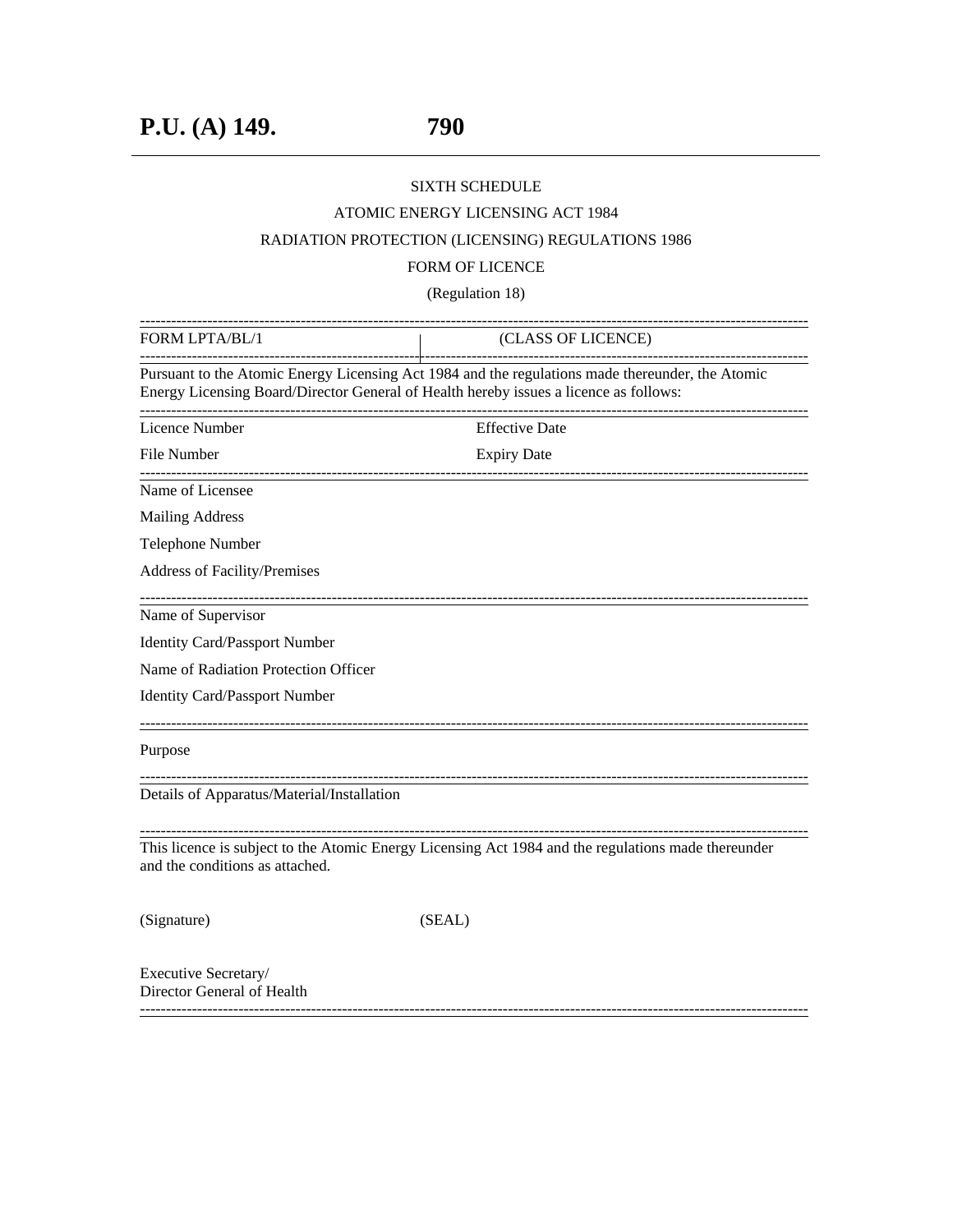#### SEVENTH SCHEDULE

#### ATOMIC ENERGY LICENSING ACT 1984

### RADIATION PROTECTION (LICENSING) REGULATIONS 1986

## FORM FOR NOTIFICATION BY APPROVED REGISTERED MEDICAL PRACTITIONER

### (Regulation 27)

| <b>FORM LPTA/BM/1</b>                                                                                                                                          | <b>WORKER</b>                |
|----------------------------------------------------------------------------------------------------------------------------------------------------------------|------------------------------|
| This form shall be completed in duplicate and submitted to:                                                                                                    |                              |
| Executive Secretary,<br>Atomic Energy Licensing Board,<br>$12^{th}$ and $13^{th}$ Floor,<br>Plaza Pekeliling,<br>No. 2 Jalan Tun Razak,<br>50400 Kuala Lumpur. |                              |
| or (in respect of an activity for medical purpose):                                                                                                            |                              |
| Ketua Pengarah Kesihatan,<br>Kementerian Kesihatan,<br>Jalan Cenderasari,<br>50480 Kuala Lumpur.                                                               |                              |
| Note: If more space is needed, use additional pages                                                                                                            |                              |
|                                                                                                                                                                | <b>FOR OFFICIAL USE ONLY</b> |
|                                                                                                                                                                |                              |

------------------------------------------------------------------------------------------------------------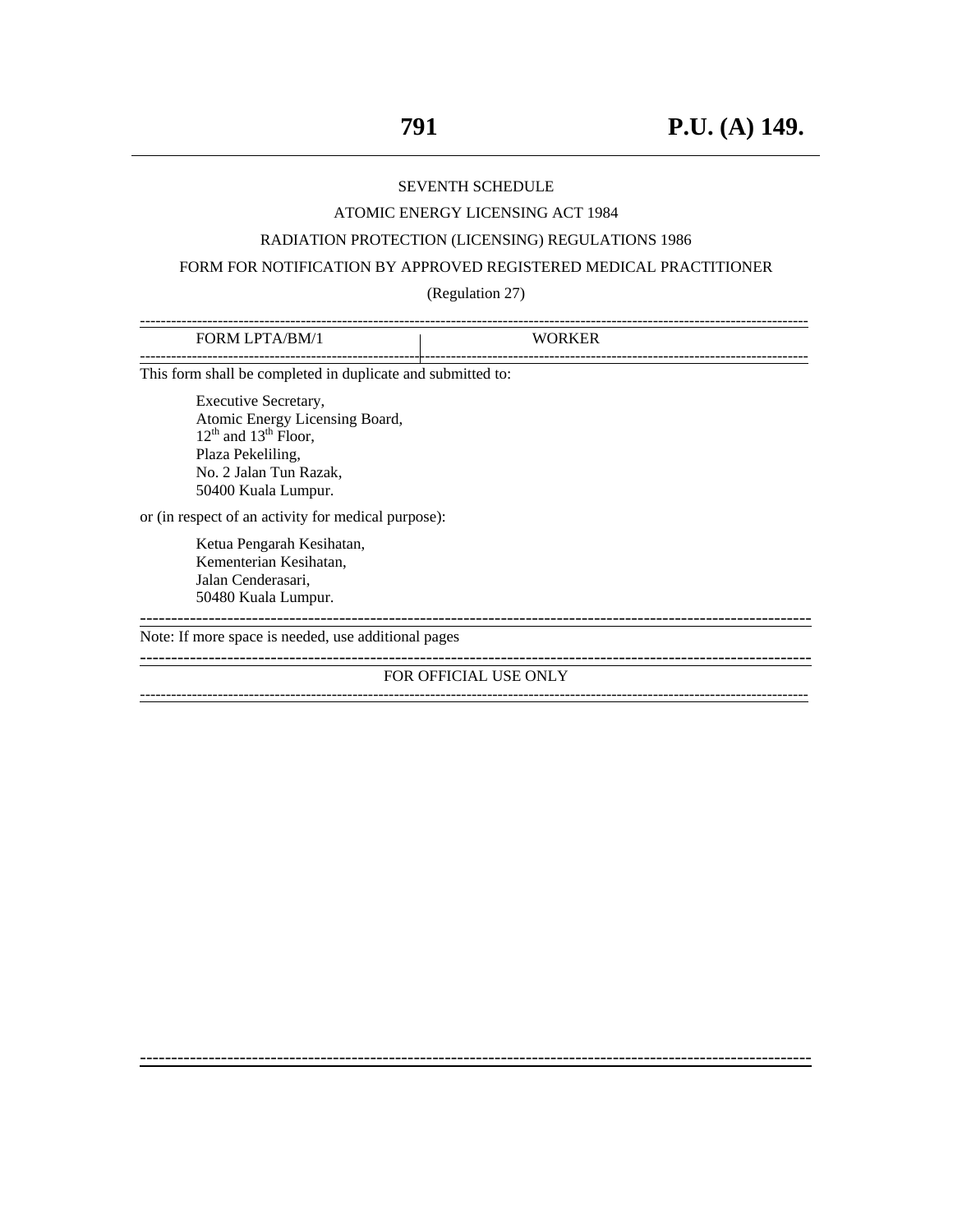In accordance with section 25 (4) of the Atomic Energy Licensing Act 1984, I/we hereby report the following: 

#### --------------A. PARTICULARS OF THE PERSON WHOSE HEALTH IS OR IS REASONABLY SUSPECTED TO BE AFFECTED BY **IONIZING RADIATION**

------

---------------------------

1. Name

------------

-----------2. Address

| 3. Identity card number             | 4. Date of birth | 5. Sex |  |
|-------------------------------------|------------------|--------|--|
| 6. Normal work                      |                  |        |  |
| 7. Circumstances of exposure        |                  |        |  |
| 8. Estimate of does received        |                  |        |  |
| 9. Type of injury                   |                  |        |  |
| 10. Treatment given (if any)        |                  |        |  |
| 11. Observation following treatment |                  |        |  |

12. Name, address and telephone number of the employer

#### B. DECLARATION BY APPROVED REGISTERED MEDICAL PRACTITIONER

I/We declare that all the information given in this report is true and correct

Signature

Name of approved registered medical practitioner (capital letters)

Designation

Identity card number

Address

Official stamp

Date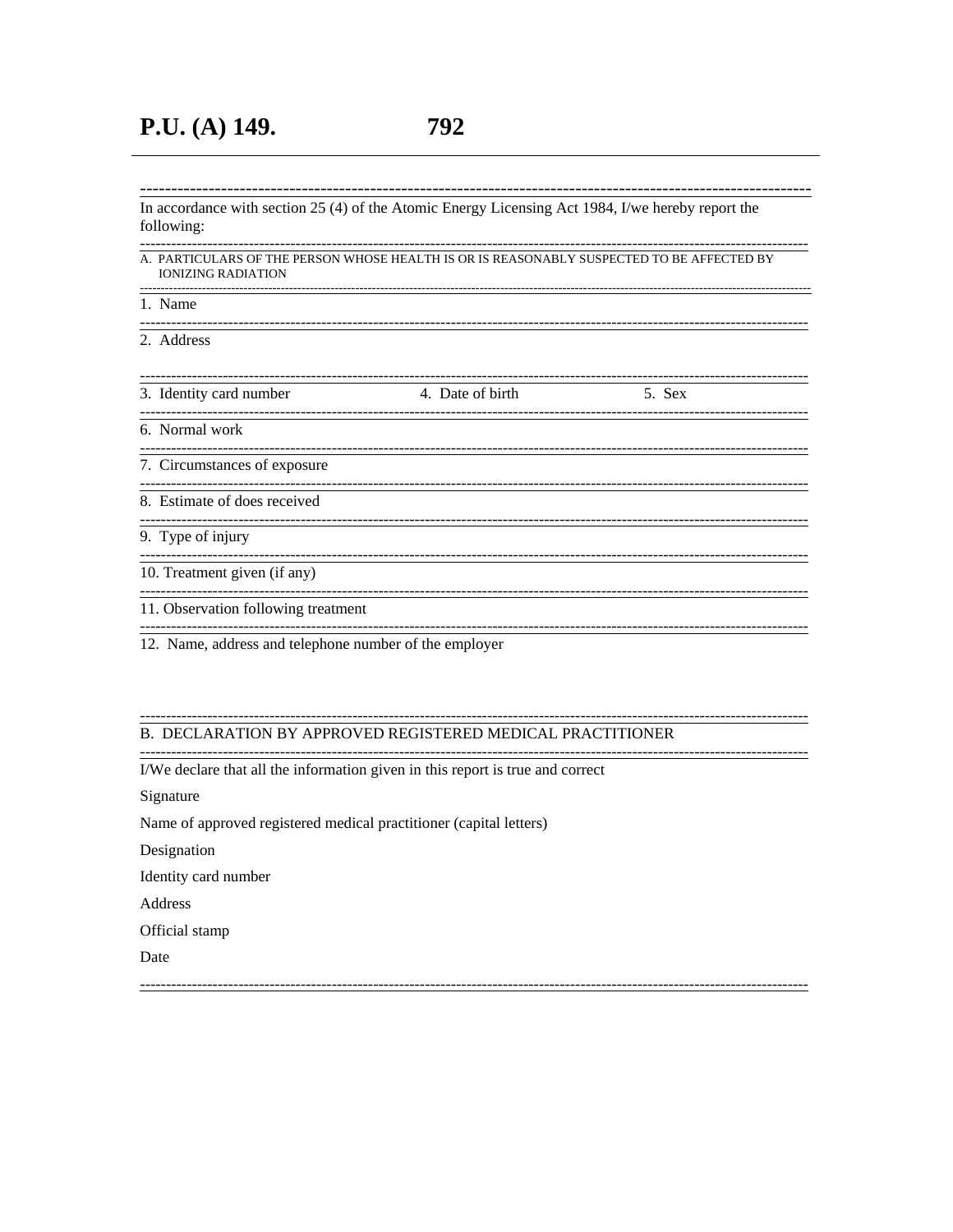#### EIGHTH SCHEDULE

#### ATOMIC ENERGY LICENSING ACT 1984

### RADIATION PROTECTION (LICENSING) REGULATIONS 1986

#### FORM OF RETURN OF SALE OF RADIOACTIVE MATERIAL, NUCLEAR MATERIAL, PRESCRIBED SUBSTANCE OR IRRADIATING APPARATUS (Regulation 28)

| FORM LPTA/BM/2                                                | <b>RETURN OF SALE</b> |
|---------------------------------------------------------------|-----------------------|
| This return shall be completed in duplicate and submitted to: |                       |
| Executive Secretary,                                          |                       |

Atomic Energy Licensing Board,  $12<sup>th</sup>$  and  $13<sup>th</sup>$  Floor, Plaza Pekeliling, No. 2 Jalan Tun Razak, 50400 Kuala Lumpur.

Note: If more space is needed, use additional pages

------------------------------------------------------------------------------------------------------------

------------------------------------------------------------------------------------------------------------

#### FOR OFFICIAL USE ONLY ---------------------------------------------------------------------------------------------------------------------------------

| 1. RETURN OF SALE FOR (tick where appropriate) |                      |
|------------------------------------------------|----------------------|
| Radioactive material                           | Nuclear material     |
| $\Box$ Irradiating apparatus                   | Prescribed substance |
| Others (specify)                               |                      |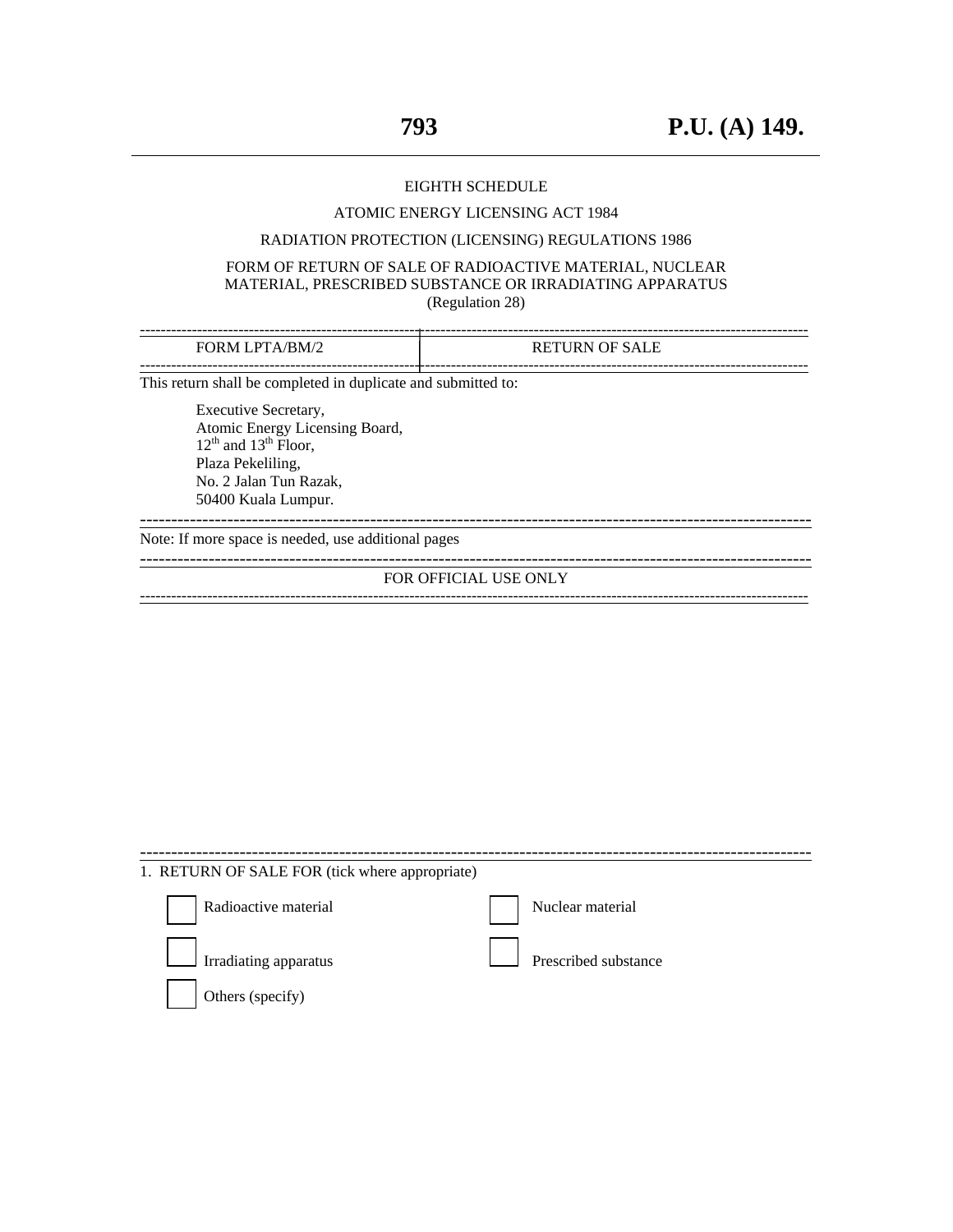#### 2. PARTICULARS OF SELLER

- (a) Name, address and licence number of seller
- (b) Mailing address
- (c) Name, designation, identity card number, telephone number of person responsible to the seller.

------------------------------------------------------------------------------------------------------------

---------------------------------------------------------------------------------------------------------------------------------

## 3. PARTICULARS OF BUYER

(a) Name, address and licence number of buyer

#### (b) Mailing address

(c) Name, designation, identity card number, telephone number of person responsible to the seller

---------------------------------------------------------------------------------------------------------------------------------

## 4. DESCRIPTION OF MATERIAL OR APPARATUS SOLD (Fill in where necessary only)

(a) Radioactive material

| Element                                                                                     | Chemical | Name of          | Activity           |           | Date of   |
|---------------------------------------------------------------------------------------------|----------|------------------|--------------------|-----------|-----------|
| manufacturer<br>and mass<br>and/or<br>and model<br>number<br>physical<br>number (if<br>form |          | Sealed<br>source | Unsealed<br>source | Sale      |           |
|                                                                                             |          | sealed<br>source | (per<br>source)    |           |           |
| $\mathbf{A}$                                                                                | B        | $\mathcal{C}$    | D                  | ${\bf E}$ | ${\bf F}$ |
|                                                                                             |          |                  |                    |           |           |
|                                                                                             |          |                  |                    |           |           |
|                                                                                             |          |                  |                    |           |           |
|                                                                                             |          |                  |                    |           |           |
|                                                                                             |          |                  |                    |           |           |
|                                                                                             |          |                  |                    |           |           |
|                                                                                             |          |                  |                    |           |           |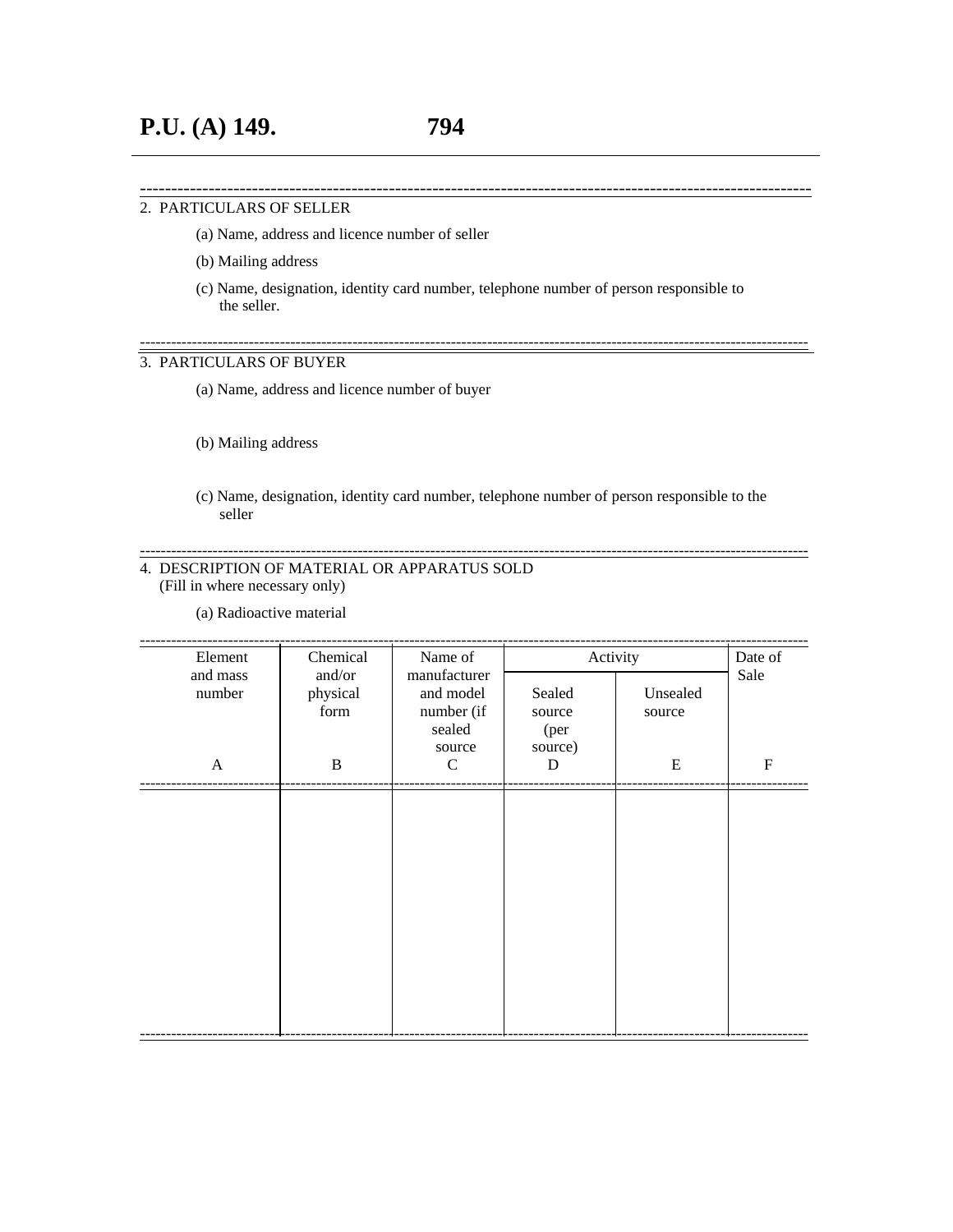|                      | (b) Nuclear material                                                                                             |                                       |                                       |                                            |                                     |                      |                    |
|----------------------|------------------------------------------------------------------------------------------------------------------|---------------------------------------|---------------------------------------|--------------------------------------------|-------------------------------------|----------------------|--------------------|
|                      | Element and<br>mass number<br>A                                                                                  | Chemical and/or<br>physical form<br>В |                                       | Maximum<br>quantity<br>C                   |                                     | Date of<br>sale<br>D |                    |
|                      |                                                                                                                  |                                       |                                       |                                            |                                     |                      |                    |
|                      | (c) Irradiating apparatus                                                                                        |                                       |                                       |                                            |                                     |                      |                    |
| Type<br>and<br>model | Maximum<br>peak<br>kilovolt                                                                                      | Maximum<br>milli-<br>ampere           | Maximum<br>power<br>level<br>kilowatt | Serial<br>number<br>of<br>control<br>panel | Serial<br>number<br>of tube<br>head | Manu<br>facturer     | Date<br>of<br>sale |
| A                    | B                                                                                                                | $\mathcal{C}$                         | D                                     | E                                          | $\mathbf F$                         | $\mathbf G$          | H                  |
|                      | (d) Prescribed substance                                                                                         |                                       |                                       |                                            |                                     |                      |                    |
|                      |                                                                                                                  |                                       |                                       |                                            |                                     |                      |                    |
| 5. DECLARATION       | (e) Others (specify)                                                                                             |                                       |                                       |                                            |                                     |                      |                    |
|                      | identity card/passport number<br>hereby declare-                                                                 |                                       | (full name)                           |                                            |                                     |                      |                    |
|                      | (b) that the particulars given in this form, including all supplements attached hereto, are<br>true and correct. |                                       |                                       |                                            |                                     |                      |                    |
|                      | Signature<br>Name (capital letters)<br>Designation<br>Official stamp<br>Date                                     |                                       |                                       |                                            |                                     |                      |                    |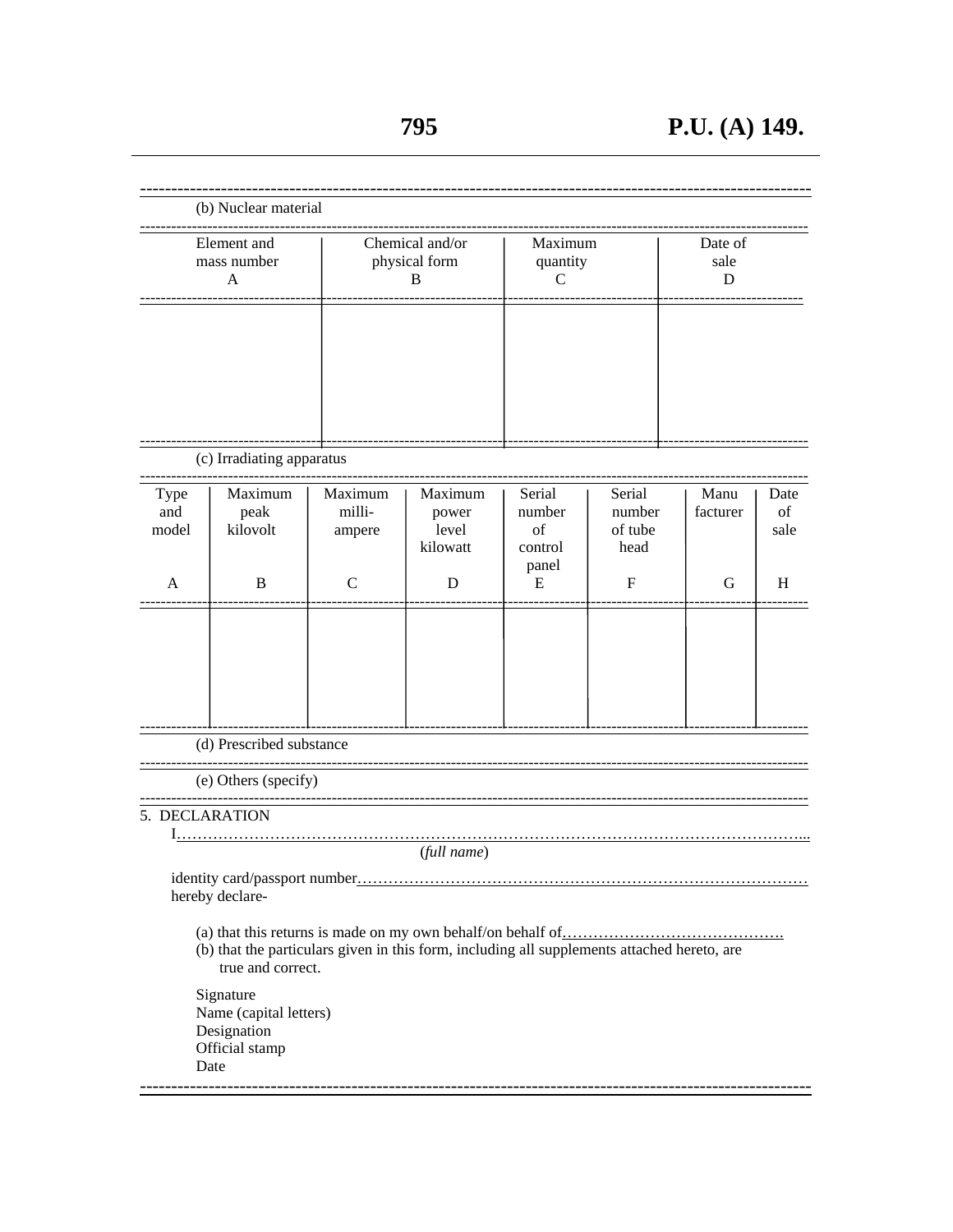#### ATOMIC ENERGY LICENSING ACT 1984

#### RADIATION PROTECTION (LICENSING) REGULATIONS 1986

#### FORM OF RETURN OF POSSESSION OF RADIOACTIVE MATERIAL, NUCLEAR MATERIAL, PRESCRIBED SUBSTANCE OR IRRADIATING APPARATUS (Regulation 28)

| FORM LPTA/BM/3                                                | <b>RETURN OF POSSESSION</b> |  |  |  |  |  |  |
|---------------------------------------------------------------|-----------------------------|--|--|--|--|--|--|
| This return shall be completed in duplicate and submitted to: |                             |  |  |  |  |  |  |
| Executive Secretary,                                          |                             |  |  |  |  |  |  |
| Atomic Energy Licensing Board,                                |                             |  |  |  |  |  |  |
| $12^{th}$ and $13^{th}$ Floor,                                |                             |  |  |  |  |  |  |
| Plaza Pekeliling,<br>No. 2 Jalan Tun Razak,                   |                             |  |  |  |  |  |  |
| 50400 Kuala Lumpur.                                           |                             |  |  |  |  |  |  |
|                                                               |                             |  |  |  |  |  |  |
| Or (in respect of possession for a medical purpose):          |                             |  |  |  |  |  |  |
| Ketua Pengarah Kesihatan,                                     |                             |  |  |  |  |  |  |
| Kementerian Kesihatan,                                        |                             |  |  |  |  |  |  |
|                                                               | Jalan Cenderasari,          |  |  |  |  |  |  |
| 50480 Kuala Lumpur.<br>-----------------                      |                             |  |  |  |  |  |  |
| Note: If more space is needed, use additional pages           |                             |  |  |  |  |  |  |
|                                                               | FOR OFFICIAL USE ONLY       |  |  |  |  |  |  |
|                                                               |                             |  |  |  |  |  |  |
|                                                               |                             |  |  |  |  |  |  |
|                                                               |                             |  |  |  |  |  |  |
|                                                               |                             |  |  |  |  |  |  |
| 1. RETURN OF POSSESSIONOF (tick where appropriate)            |                             |  |  |  |  |  |  |
| Radioactive material                                          | Nuclear material            |  |  |  |  |  |  |
|                                                               |                             |  |  |  |  |  |  |
| Irradiating apparatus                                         | Others (specify)            |  |  |  |  |  |  |
| Prescribed substance                                          |                             |  |  |  |  |  |  |
|                                                               |                             |  |  |  |  |  |  |
| 2. NAME, ADDRESS, LICENCE NUMBER, CLASS OF LICENCE            |                             |  |  |  |  |  |  |
|                                                               |                             |  |  |  |  |  |  |

---------------------------------------------------------------------------------------------------------------------------------

## 3. MAILING ADDRESS

---------------------------------------------------------------------------------------------------------------------------------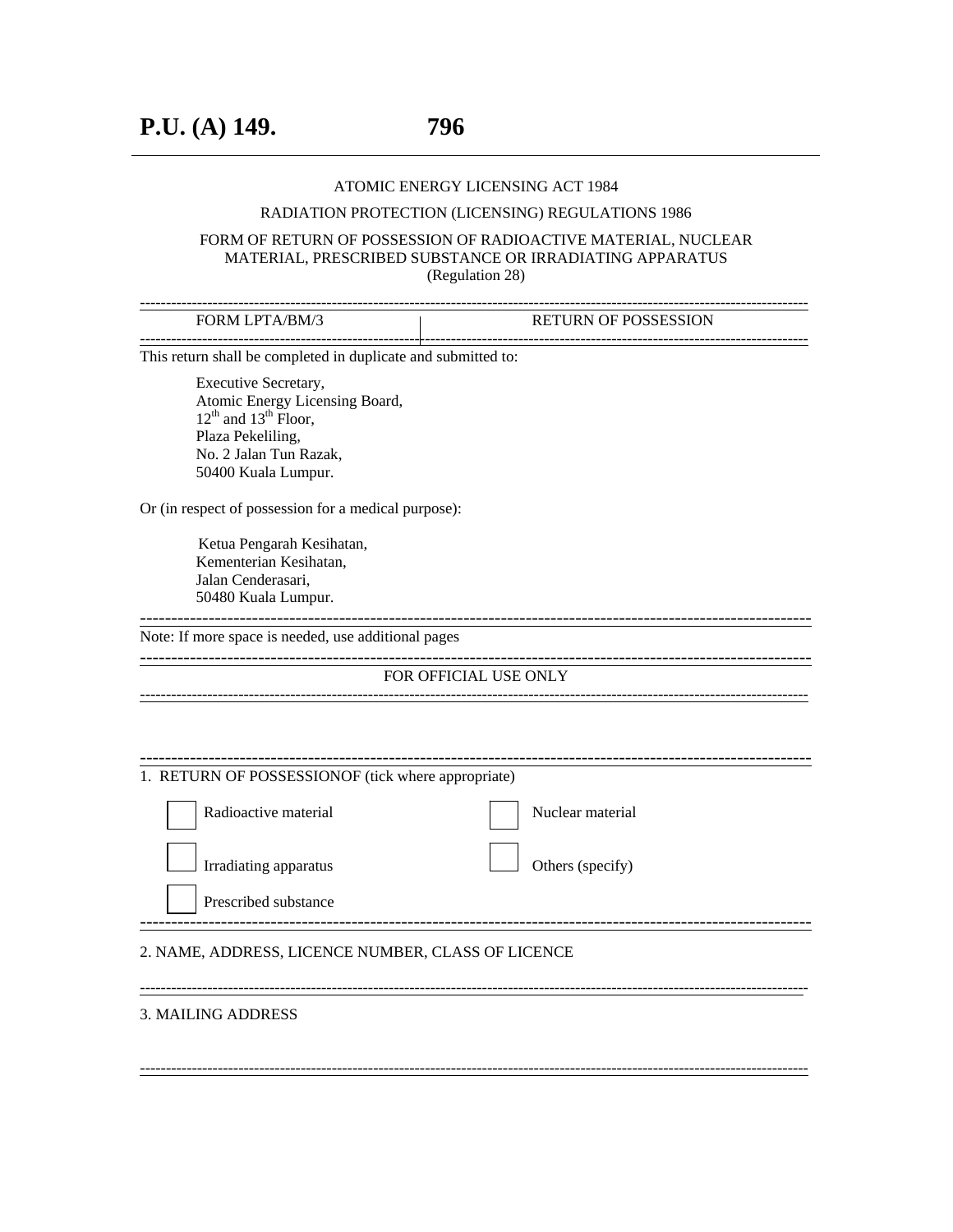(a) Radioactive material

4. NAME, DESIGNATION, IDENTITY CARD NUMBER, TELEPHONE NUMBER OF PERSON RESPONSIBLE

# 5. PARTICULARS OF MATERIAL, APPARATUS AND SUBSTANCE POSSESSED (fill in where applicable)

| Element              | Chemical                   | Name of                                                      |                                     | Activity           | Date of    |
|----------------------|----------------------------|--------------------------------------------------------------|-------------------------------------|--------------------|------------|
| and mass<br>number   | and/or<br>physical<br>form | manufacturer<br>and model<br>number (if<br>sealed<br>source) | Sealed<br>source<br>(per<br>source) | Unsealed<br>source | possession |
| $\mathbf{A}$         | $\, {\bf B}$               | C                                                            | D                                   | E                  | ${\bf F}$  |
|                      |                            |                                                              |                                     |                    |            |
| (b) Nuclear material |                            |                                                              |                                     |                    |            |
| Element and          |                            | Chemical and/or                                              | Maximum                             |                    | Date of    |

physical form mass number quantity possession  $\, {\bf B}$  ${\bf C}$  ${\bf D}$  $\boldsymbol{\mathsf{A}}$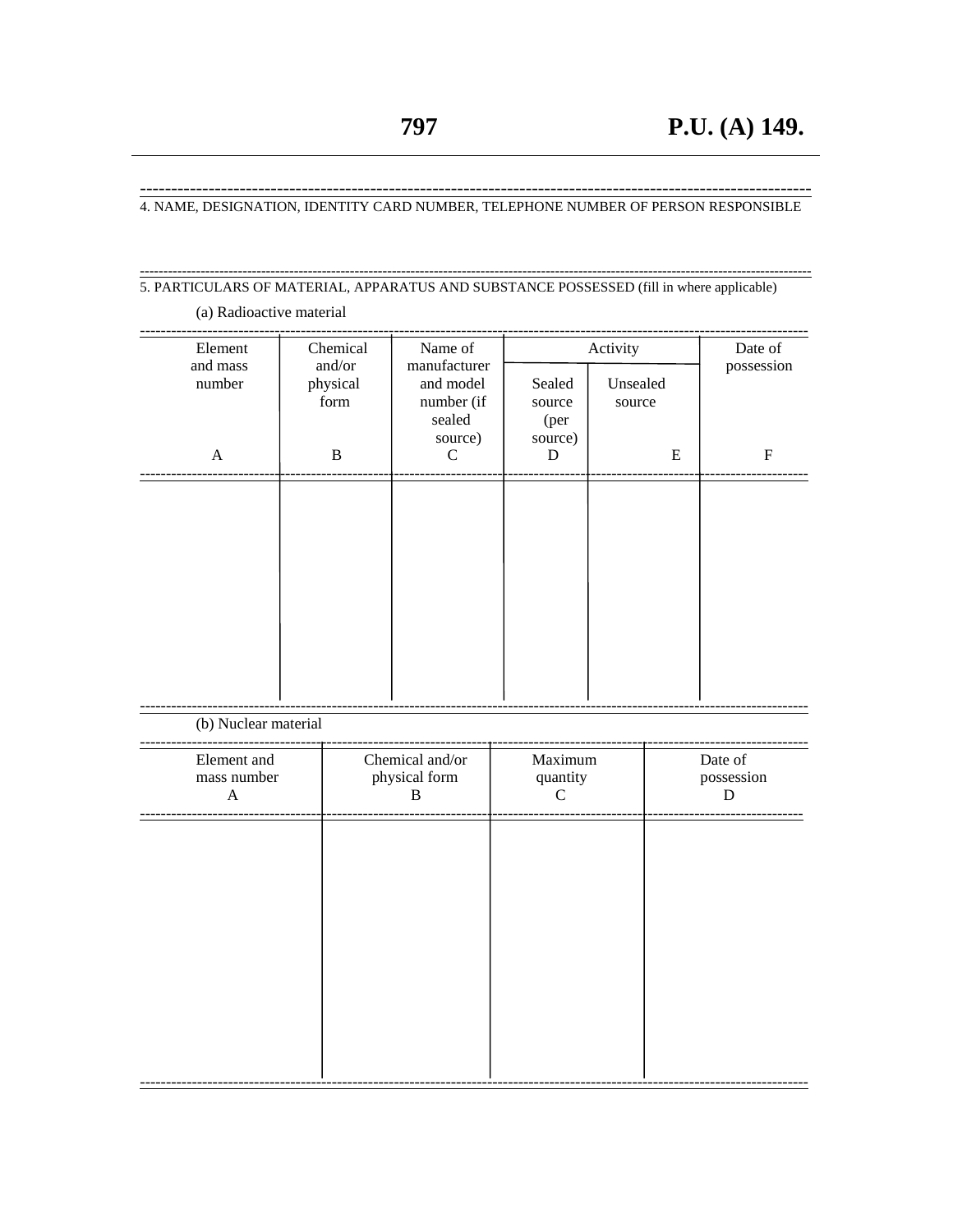| $(\alpha)$ Irra |  |  |
|-----------------|--|--|
|                 |  |  |

| Type<br>and<br>model | Maximum<br>peak<br>kilovolt | Maximum<br>milli-<br>ampere | Maximum<br>power<br>level<br>kilowatt | Serial<br>number<br>of<br>control | Serial<br>number<br>of tube<br>head | Manu<br>facturer | Date<br>of<br>possession |
|----------------------|-----------------------------|-----------------------------|---------------------------------------|-----------------------------------|-------------------------------------|------------------|--------------------------|
| A                    | B                           | C                           | D                                     | panel<br>E                        | $\boldsymbol{F}$                    | G                | H                        |
|                      |                             |                             |                                       |                                   |                                     |                  |                          |
|                      |                             |                             |                                       |                                   |                                     |                  |                          |
|                      |                             |                             |                                       |                                   |                                     |                  |                          |
|                      | (d) Prescribed substance    |                             |                                       |                                   |                                     |                  |                          |

(e) Others (specify)

## 6. DECLARATION

I…………………………………………………………………………………………………………...

------------------------------------------------------------------------------------------------------------

---------------------------------------------------------------------------------------------------------------------------------

(F*ull name*)

identity card/passport number……………………………………………………………………………

hereby declare-

- (a) that this returns is made on my own behalf/on behalf of…………………………………….
- (b) that the particulars given in this form, including all supplements attached hereto, are true and correct.

Signature

Name (capital letters)

Designation

Official stamp

Date